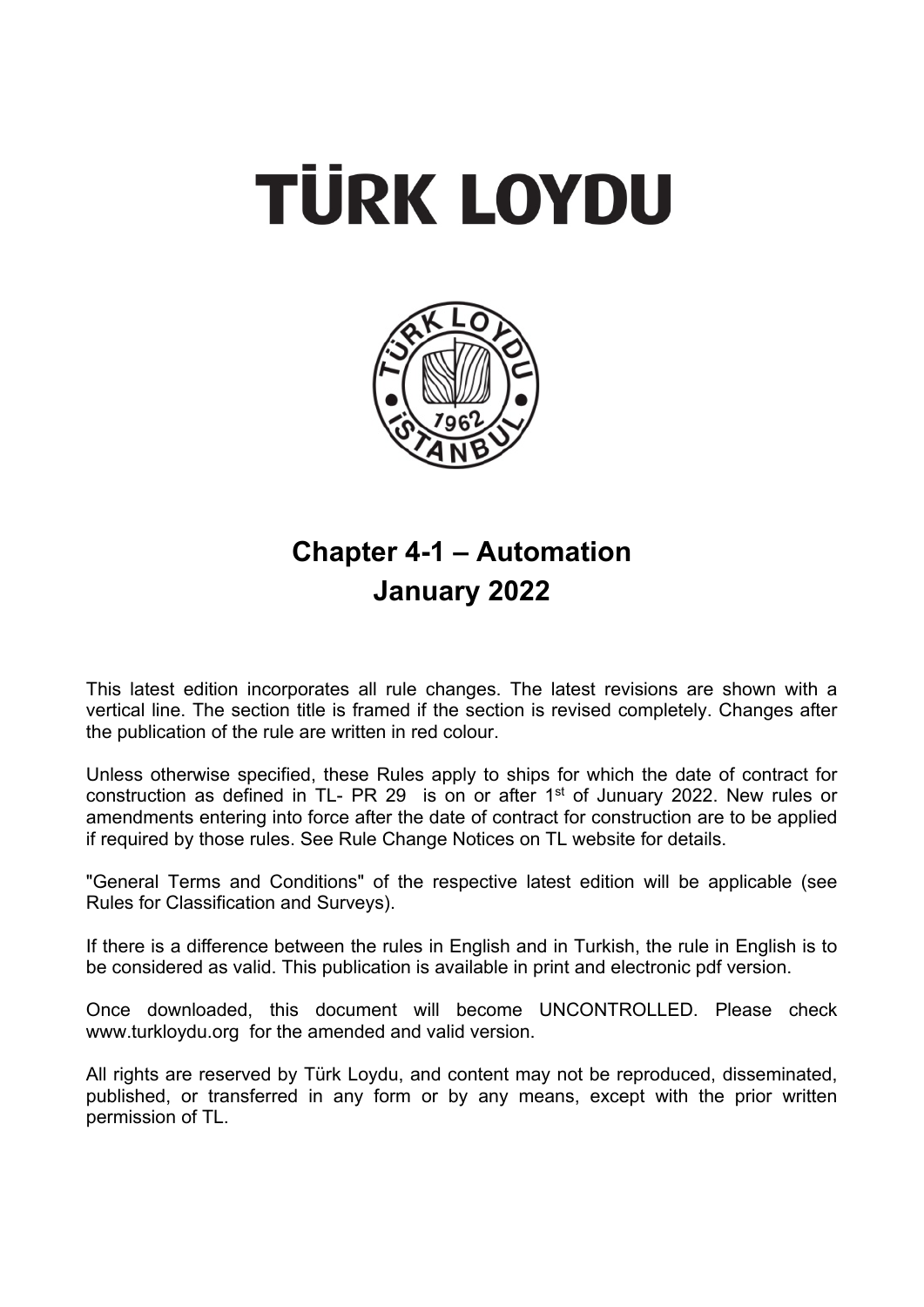# **TÜRK LOYDU**

| <b>Head Office</b>      |                          | Postane Mah. Tersaneler Cad. No:26 Tuzla 34944 ISTANBUL / TÜRKİYE                                                                                             |
|-------------------------|--------------------------|---------------------------------------------------------------------------------------------------------------------------------------------------------------|
|                         | Tel                      | $(90-216)$ 581 37 00                                                                                                                                          |
|                         | Fax                      | $(90-216)$ 581 38 00                                                                                                                                          |
|                         | E-mail                   | : info@turkloydu.org                                                                                                                                          |
|                         | http://www.turkloydu.org |                                                                                                                                                               |
| <b>Regional Offices</b> |                          |                                                                                                                                                               |
| Ankara                  |                          | Eskişehir Yolu Mustafa Kemal Mah. 2159. Sokak No: 6/4 Çankaya - ANKARA / TÜRKİYE                                                                              |
|                         | Tel                      | $(90-312)$ 219 56 34 - 219 68 25                                                                                                                              |
|                         | Fax                      | : (90-312) 219 69 72                                                                                                                                          |
|                         | E-mail                   | : ankara@turkloydu.org                                                                                                                                        |
| İzmir                   |                          | Atatürk Cad. No:378 K.4 D.402 Kavalalılar Apt. 35220 Alsancak - İZMİR / TÜRKİYE                                                                               |
|                         | Tel                      | $(90-232)$ 464 29 88                                                                                                                                          |
|                         | Fax                      | $: (90-232)$ 464 87 51                                                                                                                                        |
|                         | E-mail                   | : izmir@turkloydu.org                                                                                                                                         |
| Adana                   | Tel<br>Fax<br>E-mail     | Çınarlı Mah. Atatürk Cad. Aziz Naci İş Merkezi No:5 K.1 D.2 Seyhan - ADANA / TÜRKİYE<br>$(90-322)$ 363 30 12<br>$(90-322)$ 363 30 19<br>: adana@turkloydu.org |
|                         |                          |                                                                                                                                                               |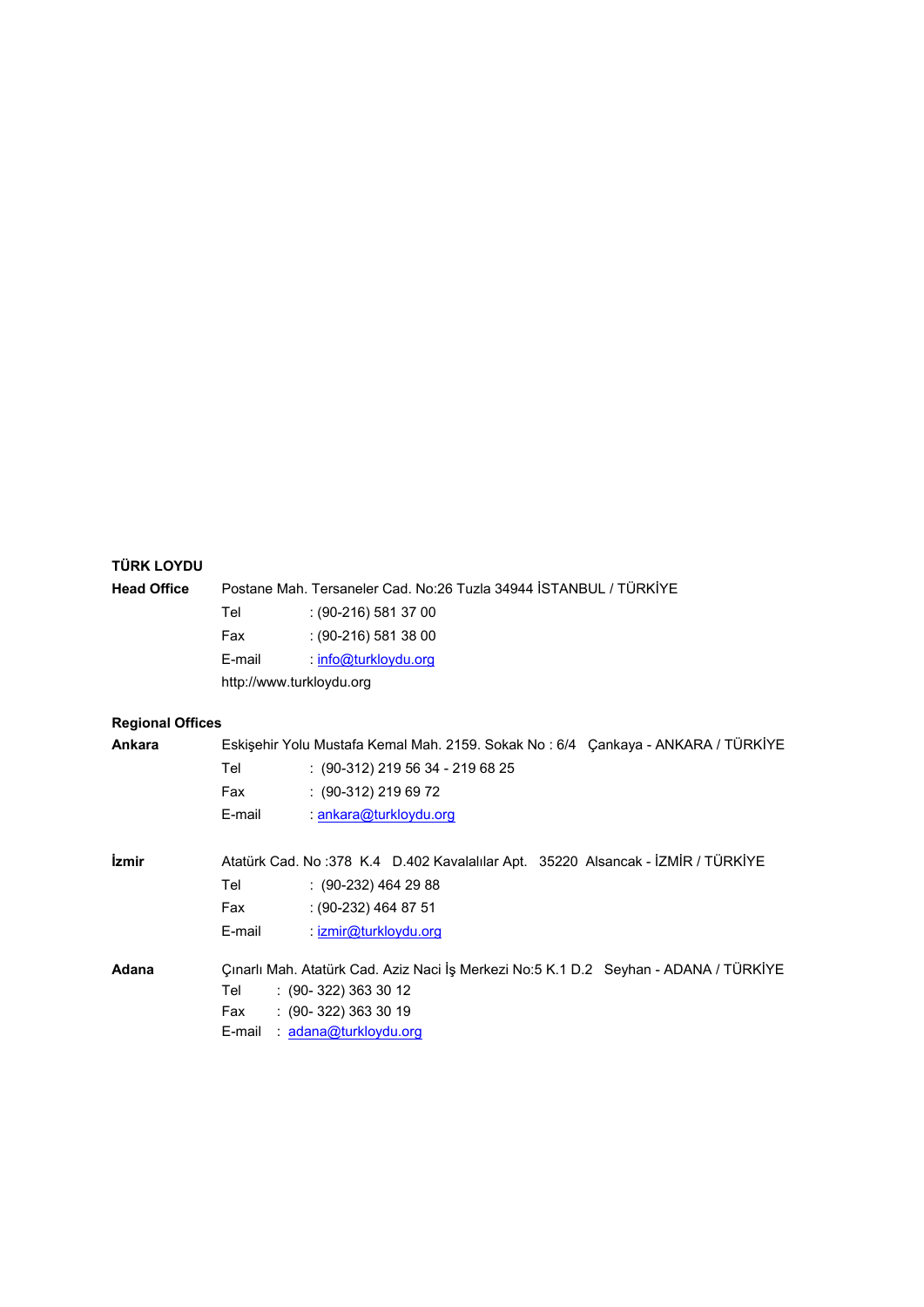# Rules for Classification of Steel Ships - Automation

## Section 1- General Rules and Instructions

# Section 2- Range of Control and Monitoring Equipment

### **Section 3- Basic Requirements**

# Section 4- Automation Systems

| <b>B.</b> |  |
|-----------|--|
| $C_{1}$   |  |
| D.        |  |
| E.        |  |
| F.        |  |
| G.        |  |
| Н.        |  |
|           |  |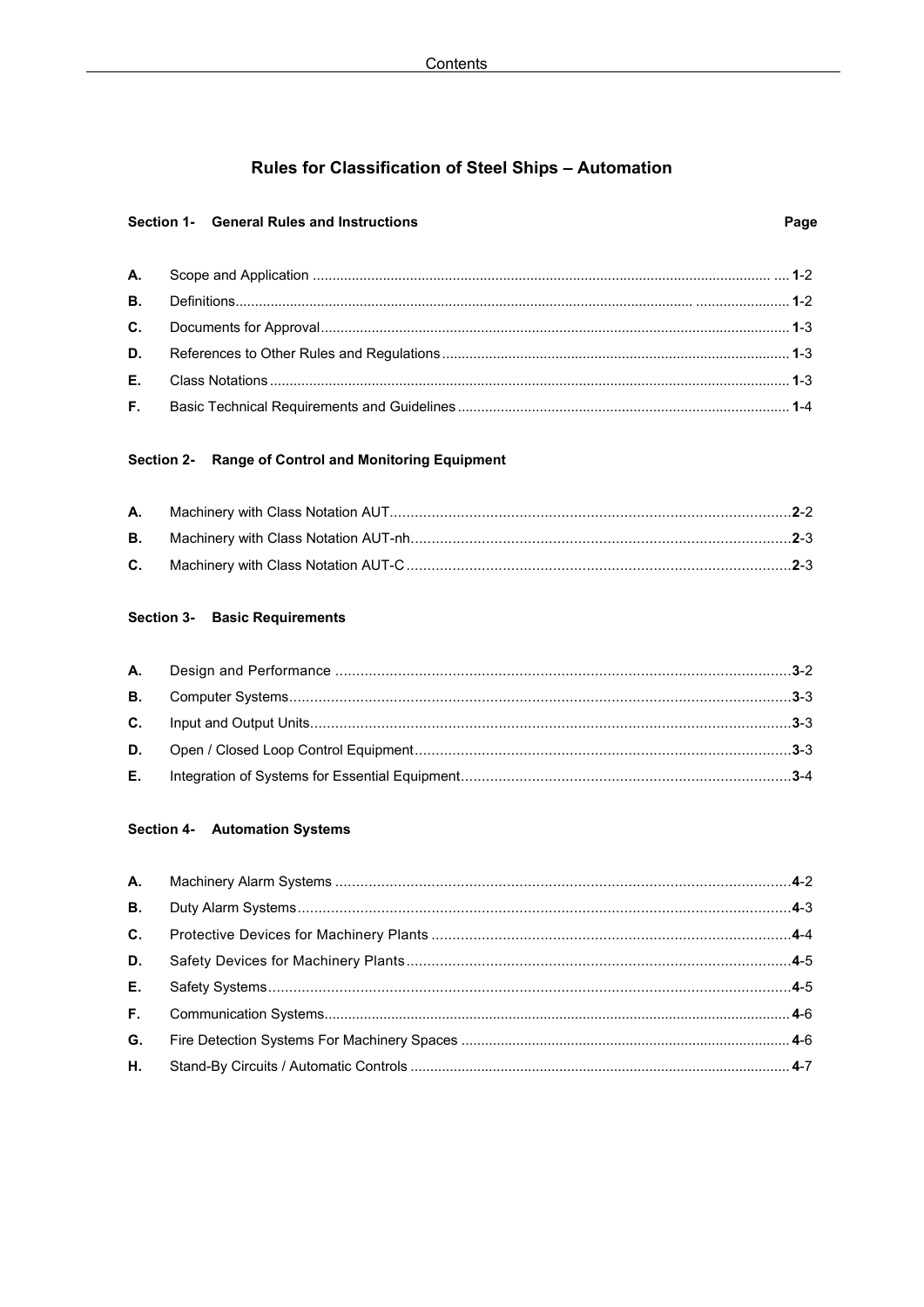# **Section 5- Main Propulsion Plant**

# Section 6- Auxiliary Machinery Systems

# Section 7- Tests

# Section 8- Sensors, Stand-by Circuits and Remote-Control Facilities

| А.             |  |
|----------------|--|
| <b>B.</b>      |  |
| $\mathbf{C}$ . |  |
| D.             |  |
| Е.             |  |
| F.             |  |
| G.             |  |
| Η.             |  |
| $\mathbf{L}$   |  |
| J.             |  |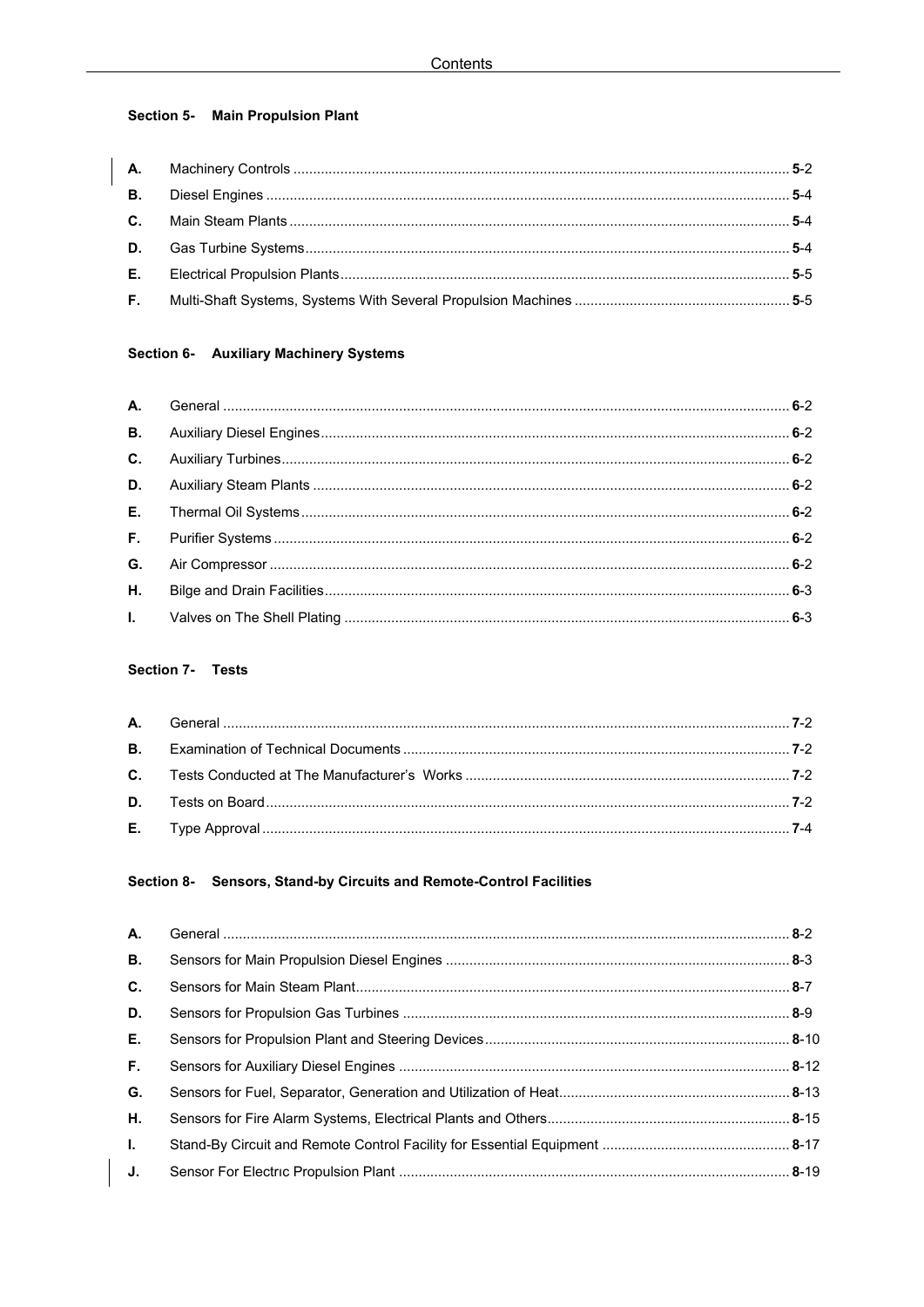# **SECTION 1**

# **GENERAL RULES AND INSTRUCTIONS**

|    |                                            | Page |
|----|--------------------------------------------|------|
| А. |                                            |      |
| В. |                                            |      |
|    | 1. Alarms                                  |      |
|    | 2. Protective Devices for Machinery Plants |      |
|    | 3. Safety Devices for Machinery Plants     |      |
|    | 4. Safety Systems for Machinery Plants     |      |
|    | 5. Systems                                 |      |
| C. |                                            |      |
|    | 1. Documents for Submission                |      |
|    | 2. Newbuildings                            |      |
|    | 3. Modifications and Additions             |      |
|    | 4. Ship Documents                          |      |
| D. |                                            |      |
|    | 1. TL Rules and Guidelines                 |      |
|    | 2. National Regulations                    |      |
|    | 3. International Regulations and Codes     |      |
| Е. |                                            |      |
|    | <b>1. AUT</b>                              |      |
|    | 2. AUT-nh                                  |      |
|    | 3. AUT-C                                   |      |
|    | 4. R Notation                              |      |
| F. |                                            |      |
|    | 1. Maintenance                             |      |
|    | 2. Spare Parts                             |      |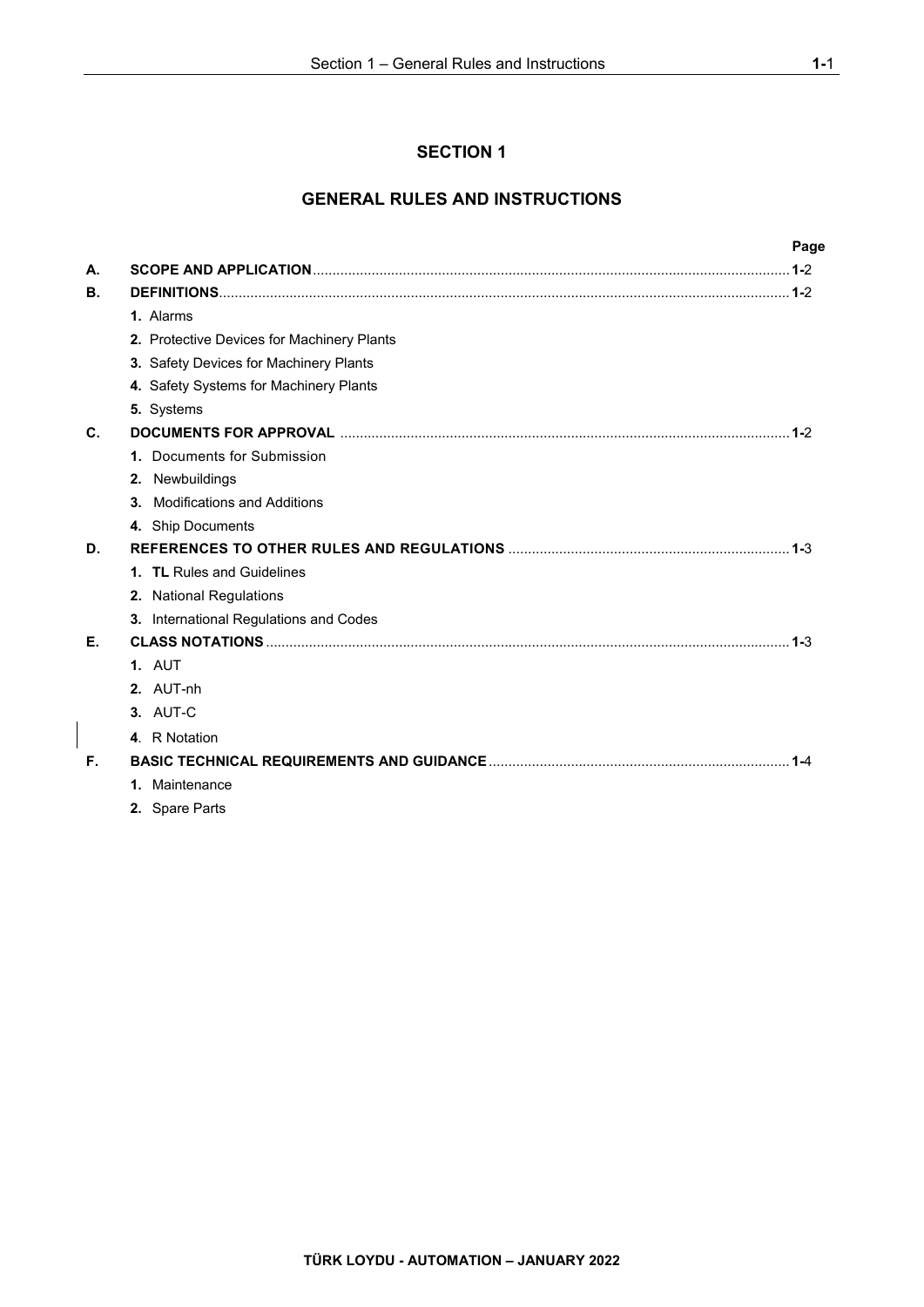**1.** These Construction rules apply additionally to automated machinery systems on seagoing ships, classified by Türk Loydu (**TL)** which have one of the class notations in the class certificate relating to the machinery system as listed below under E.

**2.** Approval may be given for designs which differ from the Rules for Constructions if they have been checked for suitability by **TL** and accepted as being of equivalent design.

**3. TL** reserve the right to specify additional requirements to the Rules for Construction where these are related to new systems or installations or where they are necessary due to new findings or practical experience.

Deviations from the Rules for Construction may be permitted in particularly justified instances.

### **B. Definitions**

#### **1. Alarms**

An alarm gives optical and acoustical warning of abnormal operating conditions.

### **2. Protective Device for Machinery Plants**

A protective device protects a machinery plant at a critical limit-value violation of one measuring point which could lead to complete breakdown, serious damage or explosion in a time so that manual intervention is still possible in case of attended machinery plant.

#### **3. Safety Device for Machinery Plants**

A safety device protects a machinery plant at a critical limit-value violation of one measuring point which could lead to complete breakdown, serious damage or explosion rapidly so that manual intervention is not possible also in case of attended machinery plant.

#### **4. Safety systems for Machinery Plants**

The safety system of a machinery plant is the subsumption of the protective and safety devices related to this machinery plant.

#### **5. Systems**

Systems contain all equipment necessary for monitoring, control and safety including the in- and output devices. Systems cover defined functions including behaviour under varying operation conditions, cycles and running.

#### **C. Documents for Approval**

### **1. Documents for Submission**

The following documents are to be submitted for examination in triplicate and in good time so that they can be approved and made available to the surveyor at the start of manufacture or installation of the systems.

### **2. Newbuildings**

**2.1** Questionnaire PL-M-CL006 for motor systems.

- **2.2** For each of the systems listed in Section 2:
- General plan,
- Wiring diagrams,
- Power supply plan,
- Description of functional relationships,
- General arrangement,
- Functional description.

Section 3, E is to be observed additionally for integrated automation systems.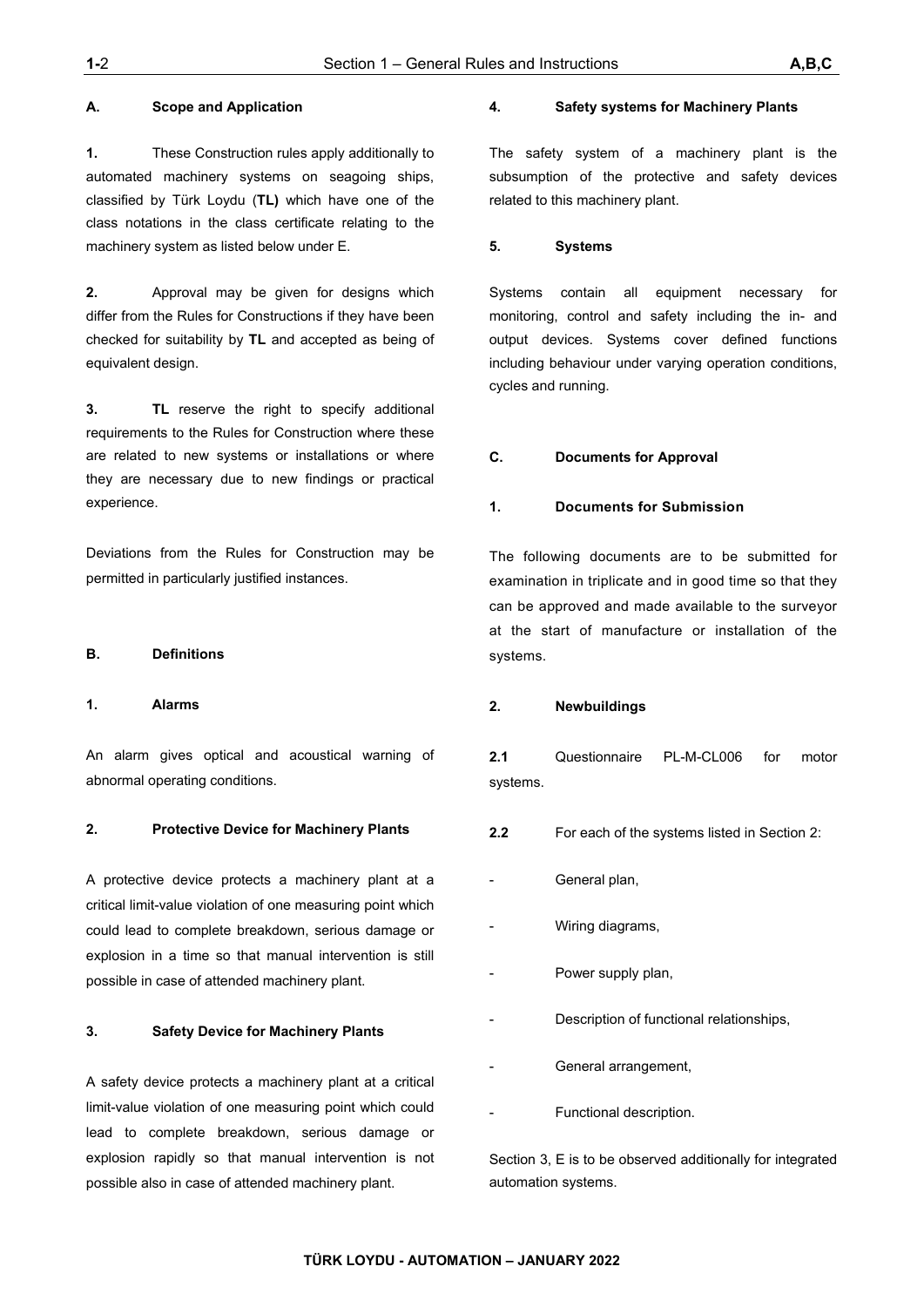**2.3** The list of measure points is to be submitted for the monitoring system.

**2.4** Safety programmes giving details of limit values which result in shutdown or reduction are to be submitted for the main propulsion plant and also for other equipment where necessary.

**2.5 TL** reserve the right to demand other documents where those submitted are not adequate to provide an evaluation of the system.

**2.6** Documents are to be marked with the ship's name or the shipyard's newbuilding number and the date of issue.

#### **3. Modifications and Additions**

Major modifications which may affect the automation systems on a ship which is under construction or at sea are subject to approval. Documents are to be submitted in time before conversion.

#### **4. Ship Documents**

When a vessel is commissioned or following major modifications and additions to the automated machinery installations, the documents listed under C which show the final form of the system are to be provided for onboard use.

**D. References to Other Rules and Regulations** 

#### **1. TL Rules and Guidelines**

**1.1** The following additional **TL** Rules for Construction apply:

- Chapter 4 - Machinery Installations,

- Chapter 5 - Electrical Installations.

**1.2** Where requirements in respect of automated machinery systems are not covered by these Rules for Construction, the application of other rules and standards is to be agreed as necessary.

**1.3** Further Rules and Regulations, named in the **TL** Rules are to be observed.

### **2. National Regulations**

If necessary, beside of the **TL** Rules for Construction national regulations are to be observed as well.

#### **3. International Regulations and Codes**

Allowance is made in substance in these Rules for Construction for the provisions of the "International Convention for the Safety of Life at Sea" (SOLAS) where these relate to unattended machinery spaces.

#### **E. Class Notations**

Machinery installations which comply with **TL's** Rules for Construction for automated and/or remotely controlled systems are given the following additions to the class notation:

#### **1. AUT**

The machinery installation has been designed to operate in an unmanned machinery space so that no control and maintenance operations are required for at least 24 hours.

Equipment must comply with the conditions laid down in Section 2, A.

### **2. AUT-nh**

This denotes the period during which no control and maintenance operations are necessary, whereby **n**h means that the machinery installation may be left unmanned for **n** hours (h).

Equipment must comply with the conditions laid down in Section 2, B.

#### **3. AUT-C**

Applies to machinery systems on ships with a permanently manned machinery control room for centralized control, remote control of the propulsion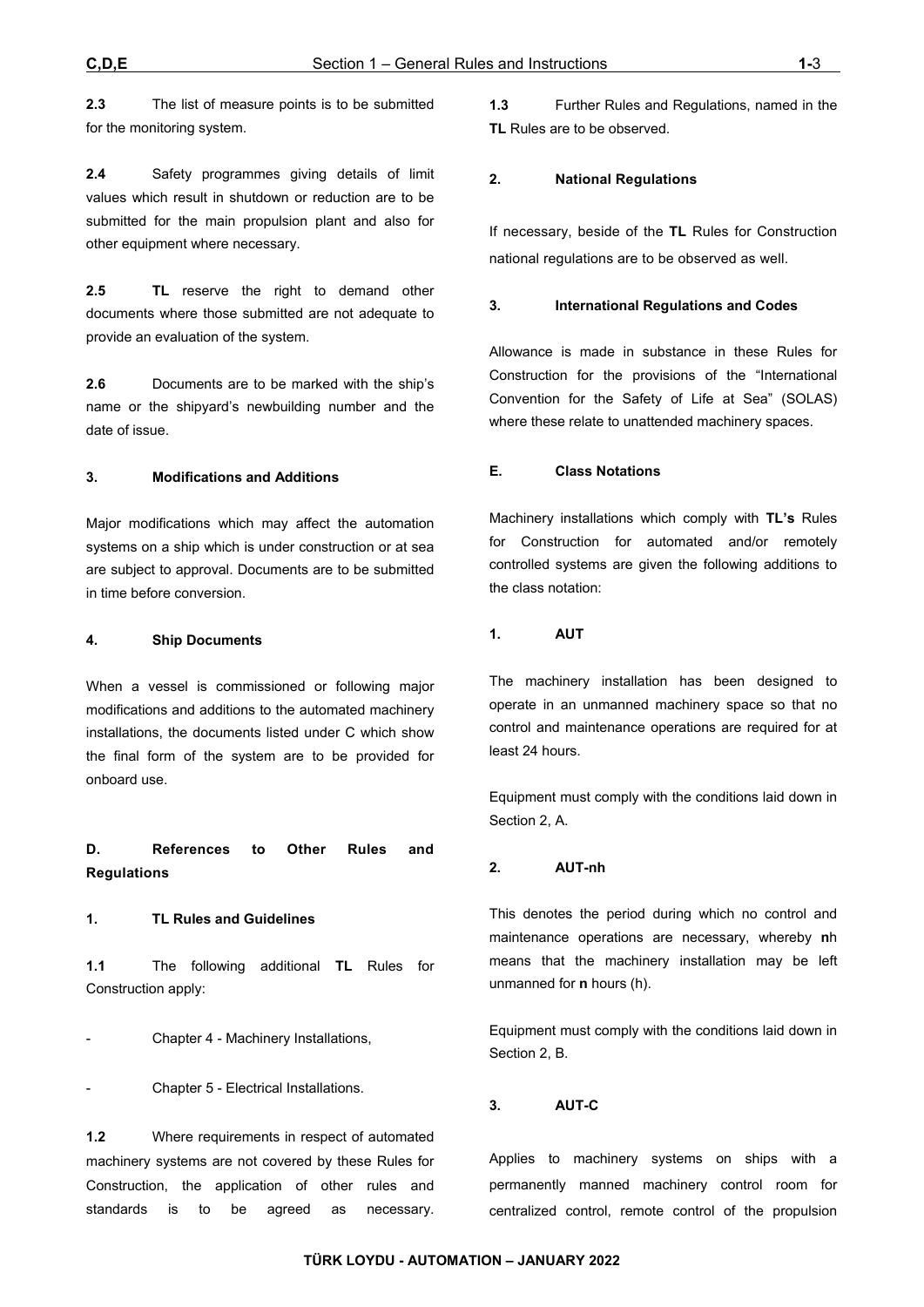plant from the bridge or facilities for manoeuvring the ship from the machinery control room.

Equipment must comply with the conditions laid down in Section 2, C.

#### **4. R Notation**

Applies to ships provided with a system for remote control of the main propulsion plant from the bridge.

Equipment must comply with the conditions laid down in Section 5, A.

# **F. Basic Technical Requirements and Guidance**

#### **1. Maintenance**

**1.1** Access must be provided to automation systems to allow measurements and repairs to be carried out. Facilities such as simulation circuits, test jacks, pilot lamps etc. are to be provided to allow functional checks to be carried out and faults to be located.

**1.2** The operational capability of other systems shall not be impaired as a result of maintenance procedures.

**1.3** Where maintenance for equipment which is switched on may result in the failure of components or in the critical condition of systems, a warning sign must be fitted to indicate the risk.

As an alternative a statement in the operator manual can be done in order to indicate the risk.

**1.4** Circuit boards and plug-in connections must be protected against unintentional mixing up. Alternatively they must be clearly marked to show where they belong to.

### **2. Spare Parts**

**2.1** When specifying the amount of spare parts for automation systems, allowance is to be made for the manufacturer's recommendations.

**2.2** The amount of spare parts is to be documented and a corresponding list is to be carried on board.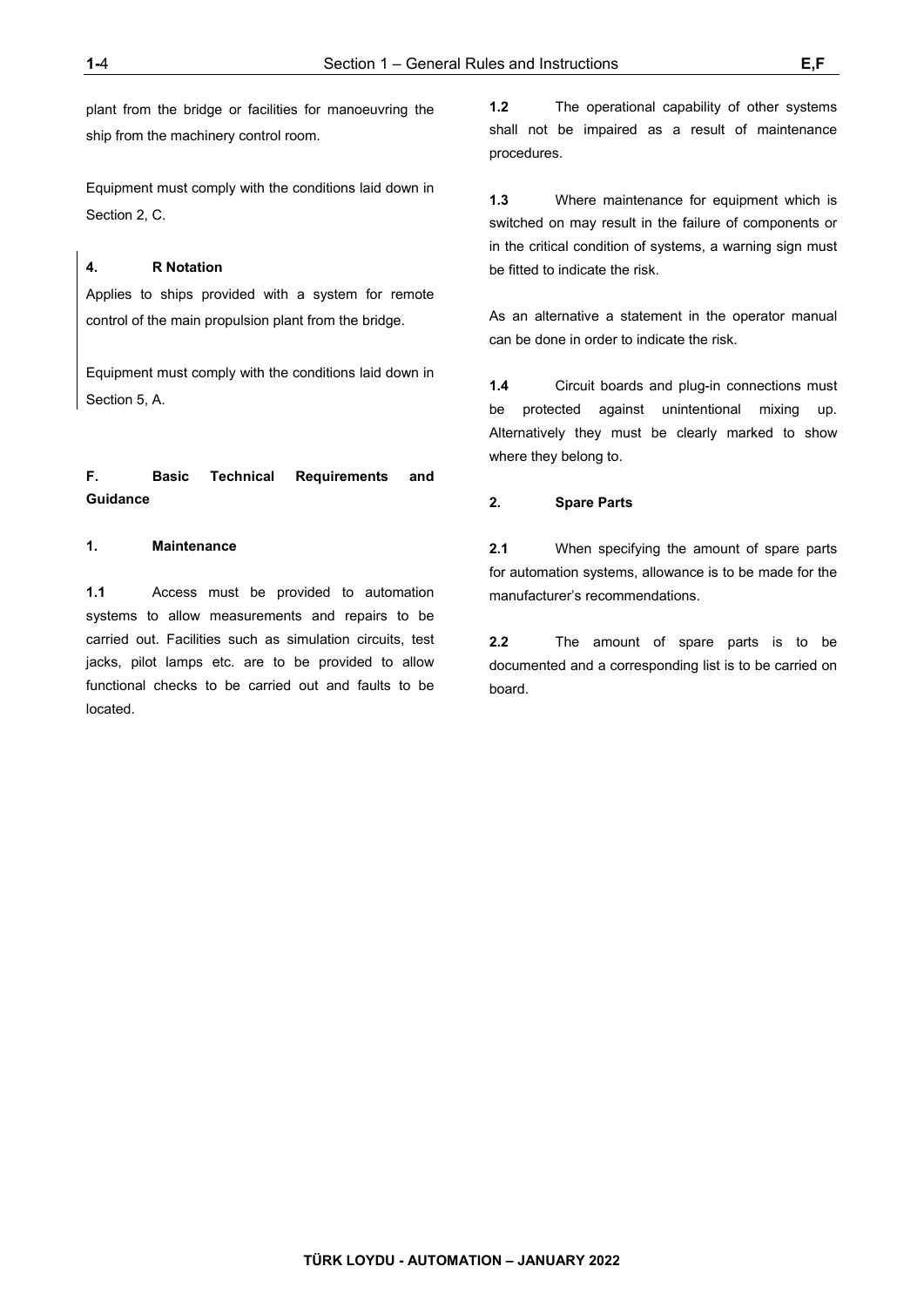# **SECTION 2**

# **RANGE OF CONTROL AND MONITORING EQUIPMENT**

### **Page**

| А. |  |
|----|--|
| В. |  |
| C. |  |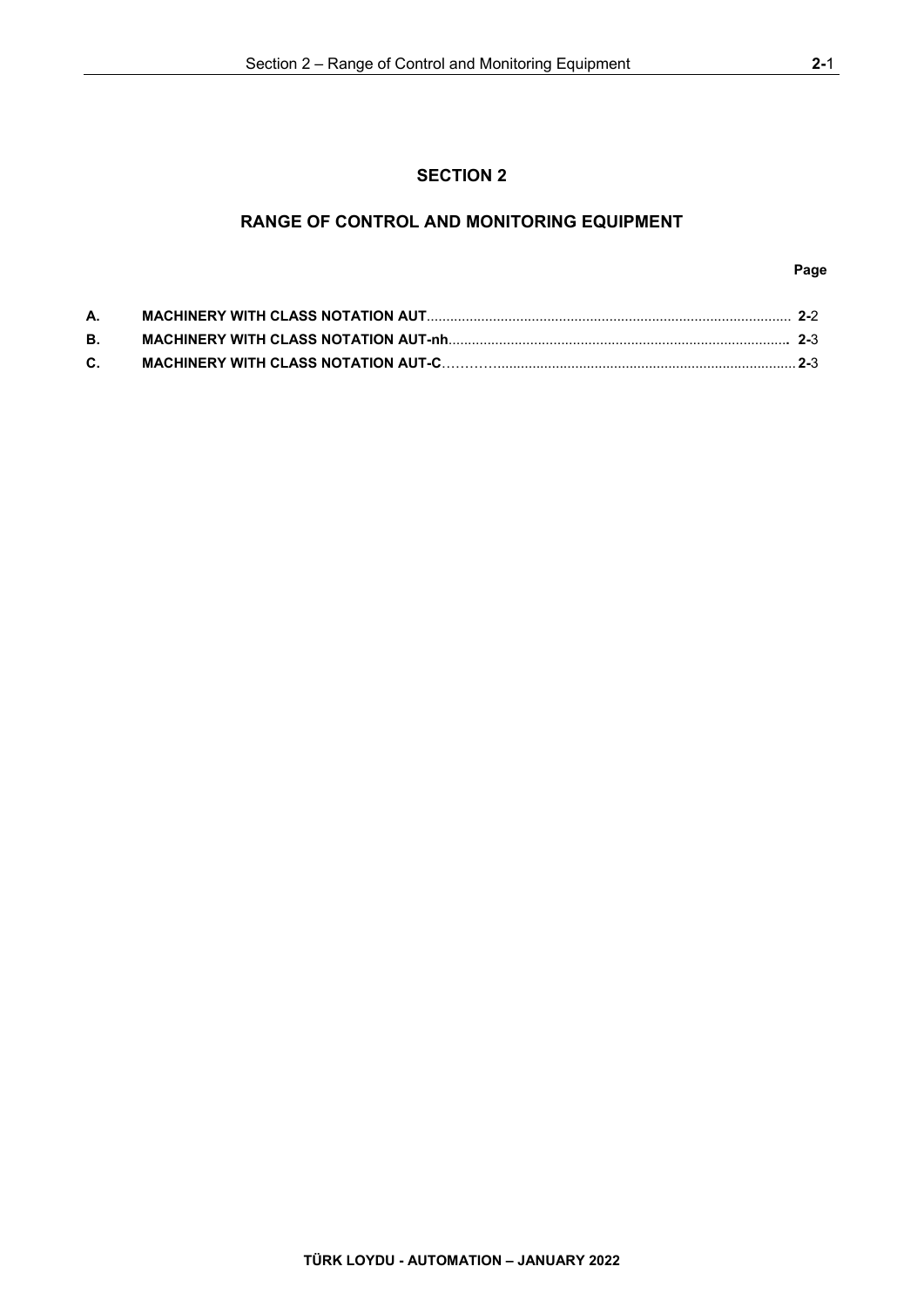### **A. Machinery with Class Notation AUT**

**1.** The propulsion plant and the auxiliary equipment necessary for operation is to be prepared free of maintenance for 24 hours.

**2.** Service tanks are to be refilled automatically or are to be so sized that they do not require topping up for 24 hours. A reserve capacity of 15 % is also to be provided.

**3.** A remote control system for the propulsion plant is to be installed on the bridge in accordance with Section 5, A.

**4.** A safety system for the propulsion plant is to be installed in accordance with Section 4, E. Engine systems are to be equipped according to Section 5, B. or C. , steam turbine plants according to Section 5,D..

**5.** A machinery alarm system is to be provided in accordance with Section 4, A. and a duty alarm system in accordance with Section 4, B.

**6.** An alarm point/data recording device is to be provided in accordance with Section 4, A.14 for propulsion output above 1500 kW; cf Section 8.

**7.** A communication system is to be installed in accordance with Section 4, G.

**8.** Boilers and thermal oil systems are to be equipped as described in Section 5, D. and Section 6, D., E.

**9.** Auxiliary diesels are to be equipped as described in Section 6, B.

**10.** Auxiliary turbines are to be equipped as described in Section 6, C.

**11.** Starting air and control air vessels must be filled-up automatically.

**12.** Purifier systems are to be designed in accordance with Section 6, F.

**13.** Air compressors are to be designed in accordance with Section 6, G.

**14.** For essential auxiliary machinery, a stand-by circuit is to be provided in accordance with Section 4, I. and Section 8, I.

**15.** Where required for system operation, pressures and temperatures are to be controlled automatically.

**16.** Valves in the shell which are open during machinery operation must be accessible and must be capable of being operated from a safe height above the floor plates.

**17.** Engine room bilges and bilge wells are to be designed in accordance with Section 6, H.

**18.** Interruptions in the power supply are to be avoided or overcome in accordance with Section 4, I.2.

**19.** A fire alarm and detection system is to be provided in accordance with Section 4, H.

**20.** Approved fire extinguishing equipment is to be provided in the engine and boiler spaces.

**21.** A remote start system for one of the main fire pumps is to be installed on the bridge and where applicable at the main fire control station. The associated valves are to be equipped with a an instruction table:

"Keep valves open at all times!"

#### **B. Machinery with Class Notation AUT-nh**

**1.** For the range of equipment see A.3. to 21. of this section.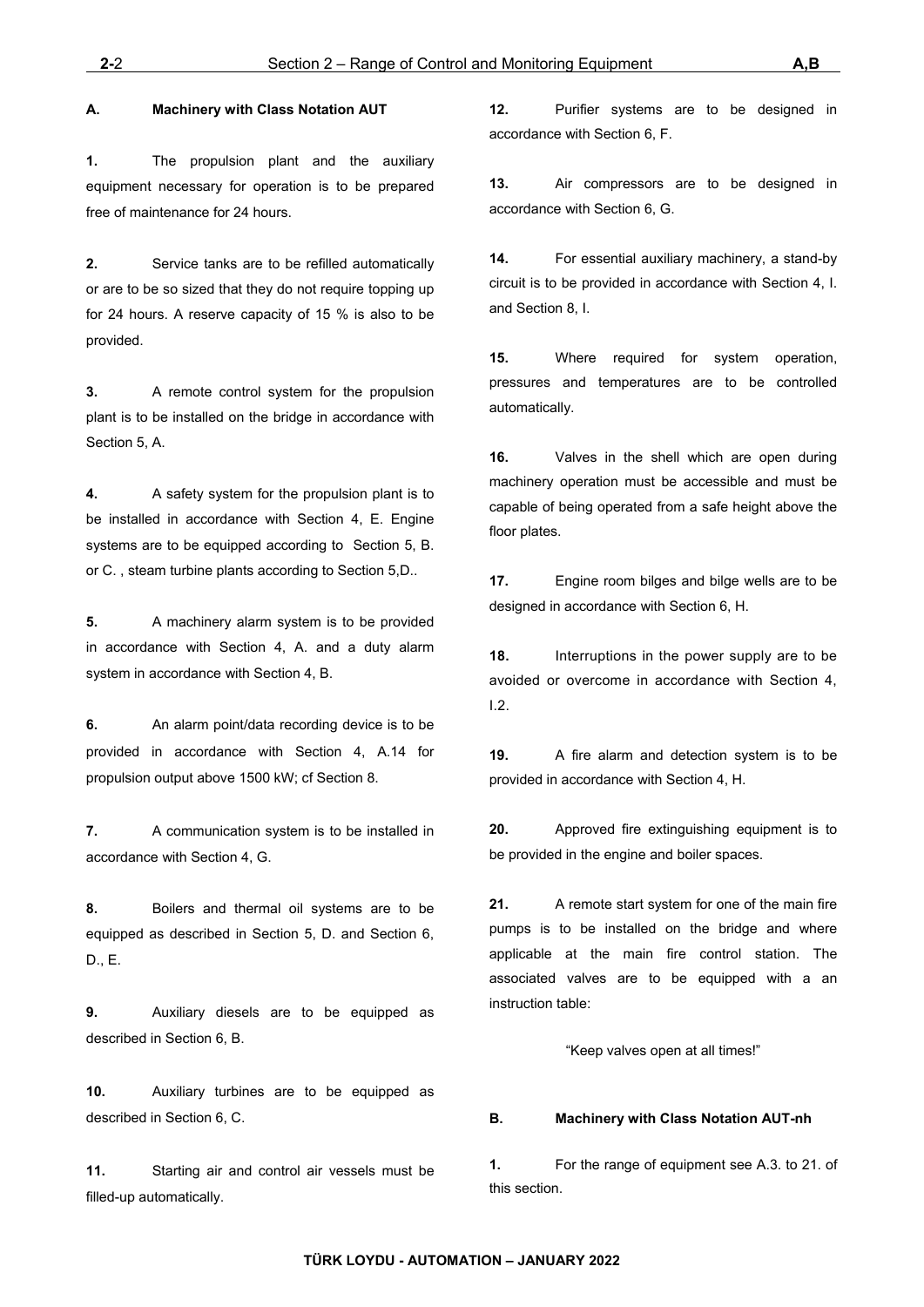**2.** The propulsion plant and the auxiliary equipment necessary for operation is to be prepared free of maintenance for at least the length of time in which the machinery spaces may be left unmanned in accordance with their class notation

**3.** Service tanks are to be refilled automatically or are to be designed so that they do not require topping up during the period in which the machinery space is left unmanned. A reserve capacity of 15 % is also to be provided.

#### **C. Machinery with Class Notation AUT-C**

**1.** Facilities are to be provided so that the propulsion system can be remotely controlled from the bridge as described in Section 5, A or from a central machinery control station to enable the ship to be manoeuvred, without restriction, by one person.

**2.** The machinery control station is to be installed in a closed machinery control room.

**3.** All the operating data of the propulsion plant, together with the operating status of the auxiliary machinery essential to the propulsion plant are to be displayed at the control station.

**4.** For propulsion plants a safety system is to be installed in accordance with Section 4, E. Engine systems are to be equipped according to Section 5, B. or C, steam turbine plants according to Section 5,D.

**5.** A machinery alarm system is to be fitted in accordance with Section 4, A and Section 8.

**6.** If the propulsion plant is remotely controlled from the bridge, the machinery alarms listed in Section 8, at least those alarms which require a shut down or a power reduction, are to be announced at the control station as a "stop engines" or "reduce speed or power" group alarm.

**7.** Boilers and thermal oil systems are to be designed in accordance with Section 5, C, Section 6, D and E. The steam pressure is to be continuously displayed at the control station.

**8.** The auxiliary machinery which is essential to the main propulsion plant and their standby units must be capable of being started and stopped from the control station. Further details are given in Section 8, I.

**9.** It must be possible to start and connect the diesel generators from the control station.

**10.** Purifier systems are to be designed in accordance with Section 6, F.

**11.** Air compressors are to be designed in accordance with Section 6, G.

**12.** Where required for system operation, pressures and temperatures are to be controlled automatically.

**13.** A fire alarm and detection system is to be provided in accordance with Section 4, H.

**14.** Engine room bilges and bilge wells are to be designed in accordance with Section 6, H.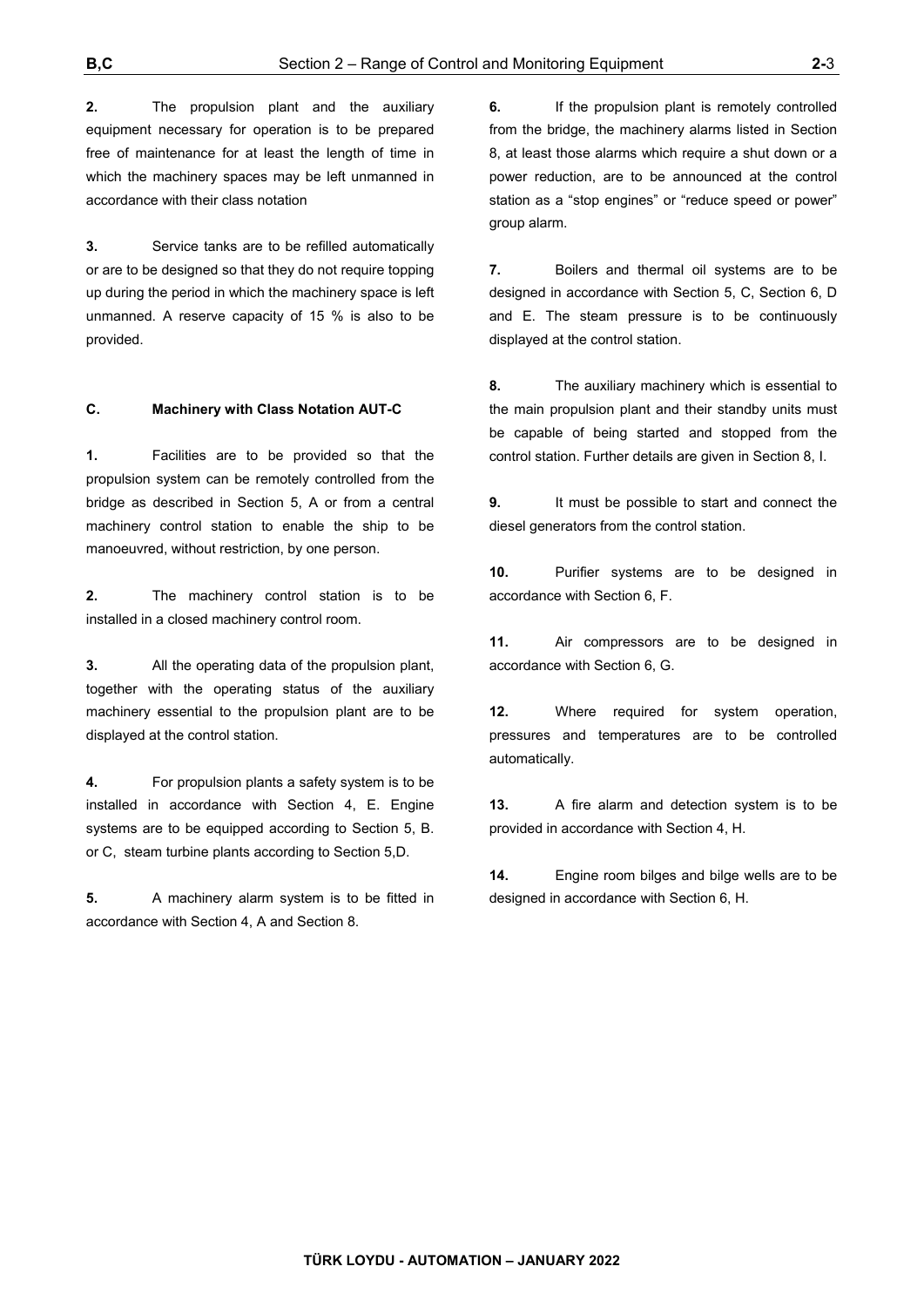# **SECTION 3**

# **BASIC REQUIREMENTS**

|    |                                  | Page    |
|----|----------------------------------|---------|
| А. |                                  |         |
| В. |                                  |         |
| C. |                                  |         |
| D. |                                  |         |
|    | 1. Open Loop Control Equipment   |         |
|    | 2. Closed Loop Control Equipment |         |
| Е. |                                  | $3 - 4$ |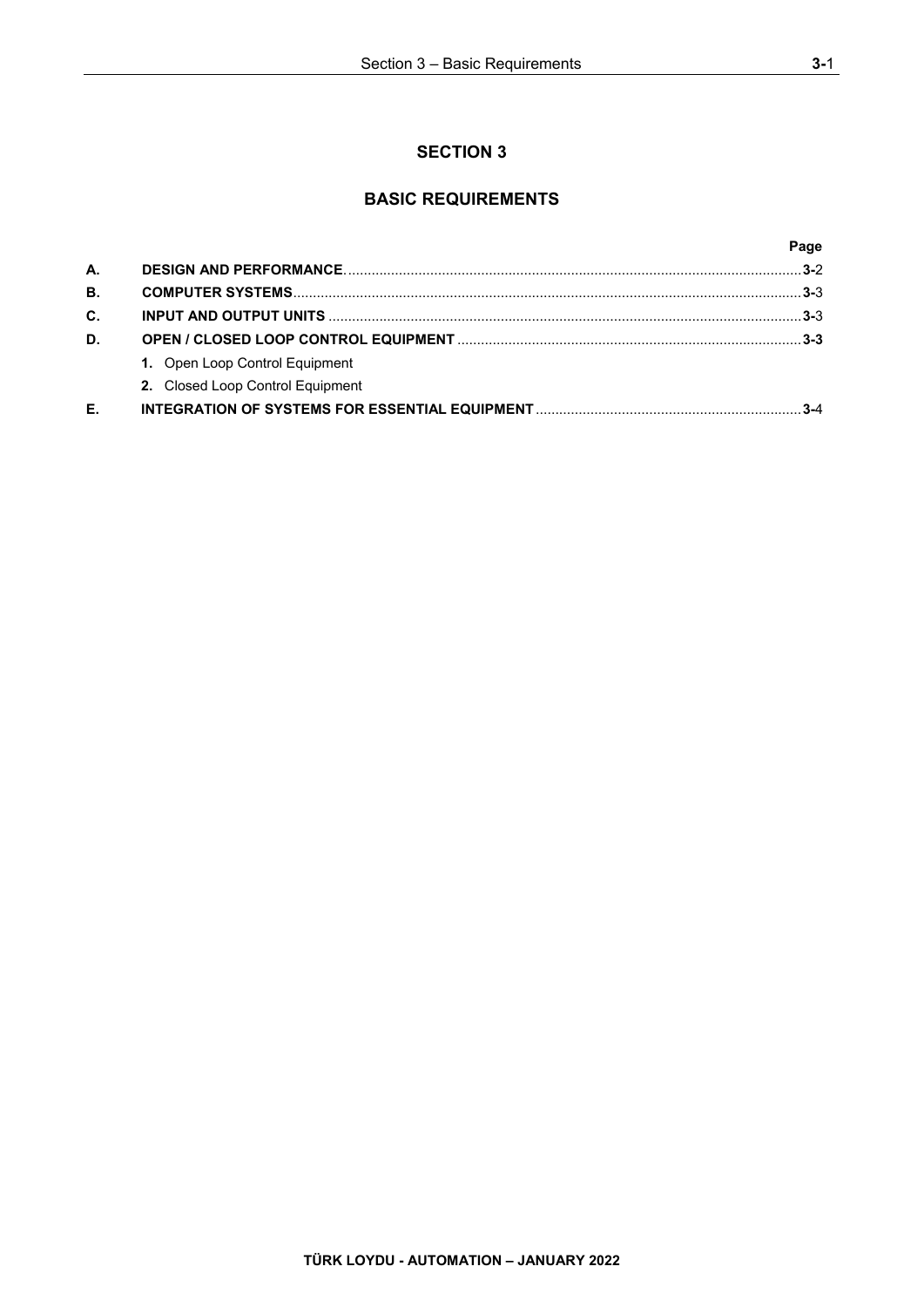#### **A. Design and Performance**

**1.** The requirements laid down for each unit and system depend on their intended use and the processtechnological conditions. The Construction Rules stipulate the minimum requirements for these.

**2.** In all circumstances the operation of the ship using automated machinery installations must be at least as safe as operation with a manned machinery installation.

**3.** If special operating conditions call for a particular system design, **TL** reserves the right to impose additional requirements depending on the operational and system-specific considerations.

**4.** Systems must be intelligible and user-friendly and must follow ergonomic principles.

**5.** The potential risk in the event of break down of safety, protection and monitoring equipment, open and closed loop controls must be limited to a justifiable level of residual risk.

**6.** As far as required, the following basic requirements shall be observed:

- Compatibility with the environmental and operating conditions,
- Compliance with accuracy requirements,
- Recognizability and constancy of the parameter settings, limiting and actual values,
- Compatibility of the measuring, open and closed loop controls and monitoring systems with the process and its special requirements,
- Immunity of system elements to reactive effects in overall system operation,
- Non-critical behaviour in the event of power failure, restoration and of faults,

Unambiguous operation,

Maintainability, the ability to recognise faults and test capability,

Reproducibility of values.

**7.** Systems must operate with sufficient speed to allow automatic open and closed loop controls to be carried out promptly in all operating conditions, to provide the user with accurate information in time and to allow commands given by the user to be executed at the right time.

**8.** Redundant systems shall be individually protected against short circuit and overload and selectively supplied with power.

**9.** The required drain facilities are either to be automated or of a type which requires no intervention during the period in which the machinery spaces are to be left unmanned in line with their class notation.

**10.** Automatic interventions shall be provided where damage cannot be avoided by manual intervention.

**11.** Machinery alarm systems, protection and safety systems, together with open and closed loop control systems for essential equipment shall be constructed in such a way that faults and malfunctions affect only the directly involved function.

This also applies to measuring facilities.

**12.** For machinery and systems which are controlled remotely or automatically, control and monitoring facilities must be provided to permit manual operation.

**12.1** The actual control mode shall be discernible at the concerned control stations.

**12.2** The manual operation facilities shall have provisions to override the automated or remote controls. Failure of any part of the automatic or remote control system shall not prevent the manual operation.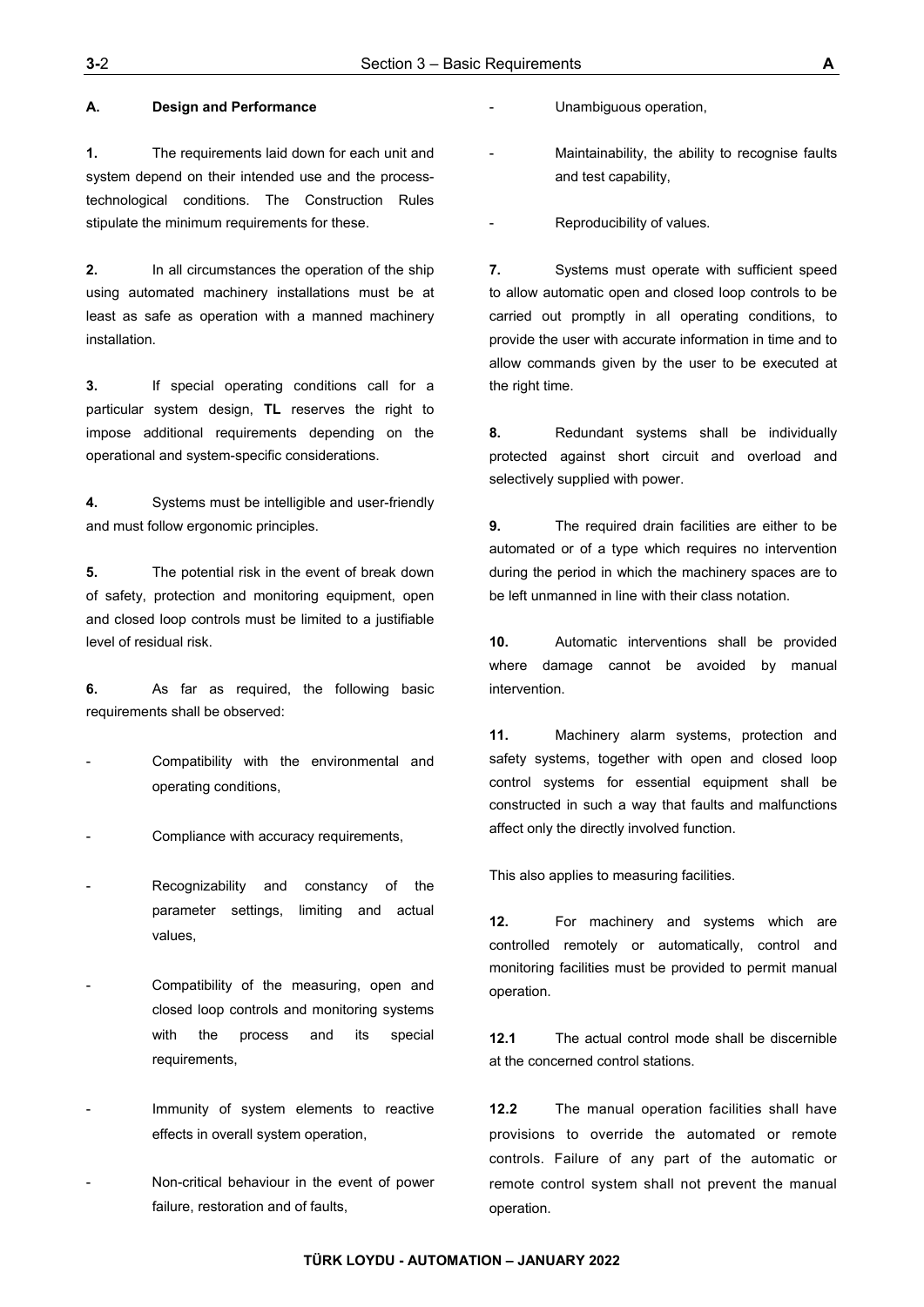**12.3** At manual operation influence of the automated or remote mode shall be prevented by technical measures.

**13.** If danger to persons or the safety of the ship arising from normal operation or from faults or malfunctions in machinery or plant, or in control, monitoring and measuring systems, cannot be ruled out, safety devices or safety measures are required.

**14.** If danger to machinery and systems arising from faults or malfunctions in control, monitoring and measuring systems cannot be ruled out, protective devices or protective measures are required.

**15.** Where mechanical systems or equipment are either completely or partly replaced by electric / electronic equipment, the requirements relating to mechanical systems and equipment according to Chapter 4 - Machinery shall be met accordingly.

**16.** To avoid unnecessary interruption of the operation the respond of stand-by functions, alarm systems and safety systems shall occur in this sequence.

**17.** Disturbed units which are automatically shut down shall be restarted only directly at the unit after a manual release.

**18.** Where approved systems are modified, the proper functioning of the system as a whole must be demonstrated.

### **B. Computer Systems**

Where computer systems are used for systems according to Section 2 the requirements relating to hardware and software in accordance Chapter 5 - Electrical Installations, Section 10 shall be fulfilled.

### **C. Input and Output Units**

**1.** Controls shall correspond to the system being controlled with regard to their position and direction of operation.

**2.** It shall be possible to control the essential equipment at or near the equipment concerned.

**3.** Input units located on the bridge shall be individually illuminated where the general lighting is not adequate. The lighting must be adapted non-glare.

**4.** It shall be possible to adapt the brightness of output units in order to suit the ambient conditions in each case.

**5.** The use of monochrome displays is permitted if a clear recognition of the signals can be guaranteed.

**6.** With regard to the use of colour in optical signal equipment, reference is made to Chapter 5 - Electrical Installations, Section 1, J.

### **D. Open / Closed Loop Control Equipment**

#### **1. Open Loop Control Equipment**

**1.1** Main engines and essential equipment shall be provided with effective means for the control of its operation. All controls for essential equipment shall be independent or designed such that failure of one system does not degrade the performance of other systems, cf. A.6. and E.

**1.2** Protection measures shall be provided where incorrect operation would result in serious damage or the loss of essential functions.

**1.3** The consequences of control commands shall be indicated at the respective control station.

**1.4** Where controls are possible from several control stations, the following shall be observed:

**1.4.1** Competitive commands shall be prevented by suitable interlocks.

The control station in operation shall be recognisable as such.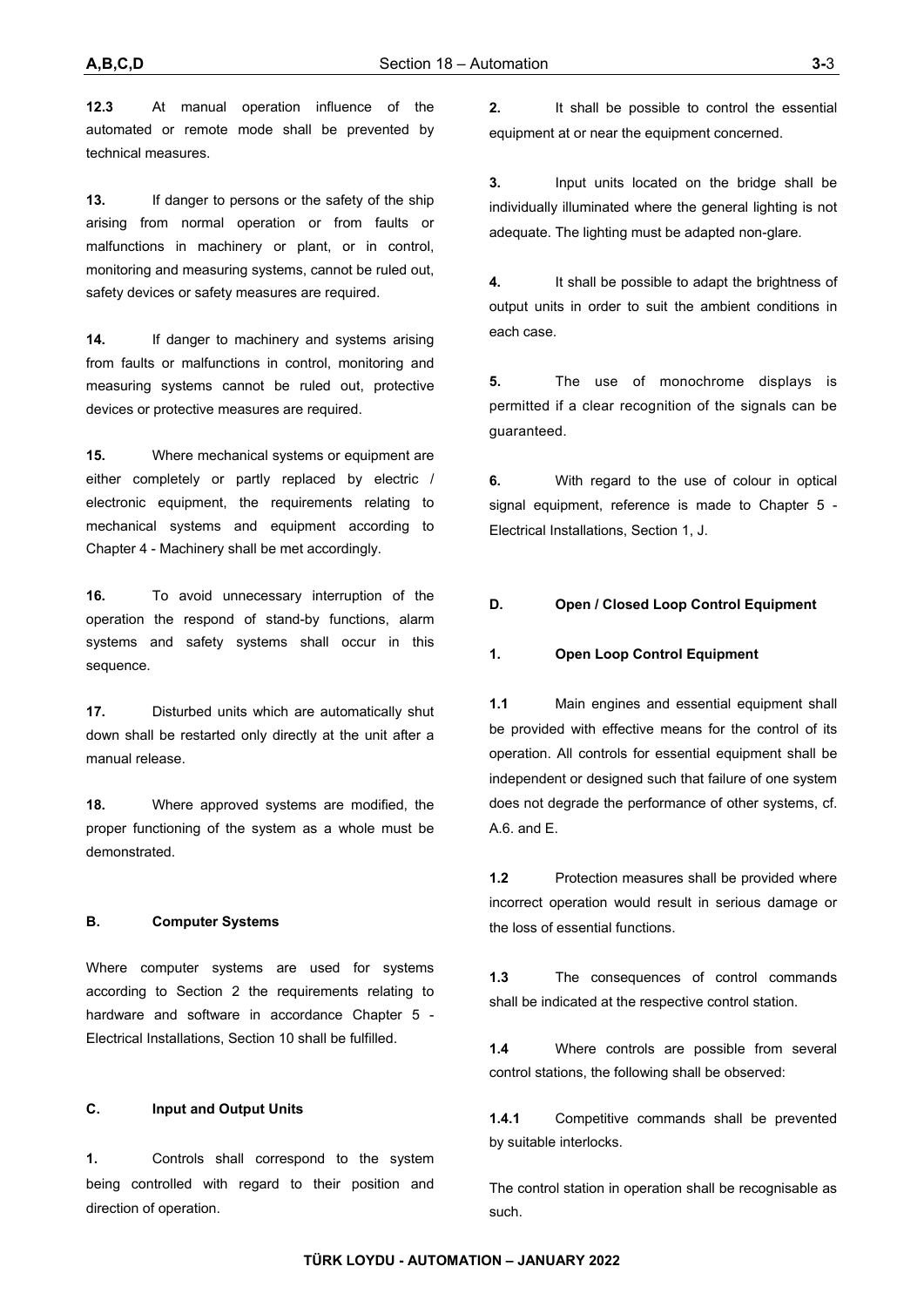**1.4.2** Taking over of command shall only be possible with the authorization of the user of the control station which is in operation.

**1.4.3** Precautions shall be taken to prevent changes to desired values due to a change-over in command station.

#### **2. Closed Loop Control Equipment**

**2.1** Closed loop control equipment shall keep the process variables within the limits specified, under normal conditions.

**2.2** Closed loop controls must show the specified reaction over the full control range. Anticipated variations of the parameters must be considered during the planning.

**2.3** Defects in one control loop shall not impair the function of other control loops for essential equipment.

**2.4** The power supply of operationally essential control loops is to be monitored and power failure must be signalled by an alarm.

# **E. Integration of Systems for Essential Equipment**

**1.** The integration of functions of independent equipment shall not decrease the reliability of the single equipment.

**2.** The required independence of conventional alarm, control and safety functions shall be secured by other sufficient measures where two or more of those functions are integrated in one system.

These measures have to be documented and suitable proofs have to be furnished.

**3.** A defect in one of the subsystems (individual module, unit or subsystem) of the integrated system shall not affect the function of other subsystems.

**4.** The interrupt of the transfer of datas between connected autarkic subsystems shall not impair their independent functions.

**5.** Operation of essential equipment shall be possible independently of integrated systems.

**6.** Networks shall be designed according to international standard.

**7.** The creation and configuration of a network with regard to the use of:

- Transmission media,
- Topologies,
- Access methods,
- Access speeds,
- Network systems,
- Interfaces,
- Any redundancy which may be required.

shall comply with the system requirement in each case.

**8.** Standard interfaces shall be used to ensure the exchange of data between different systems.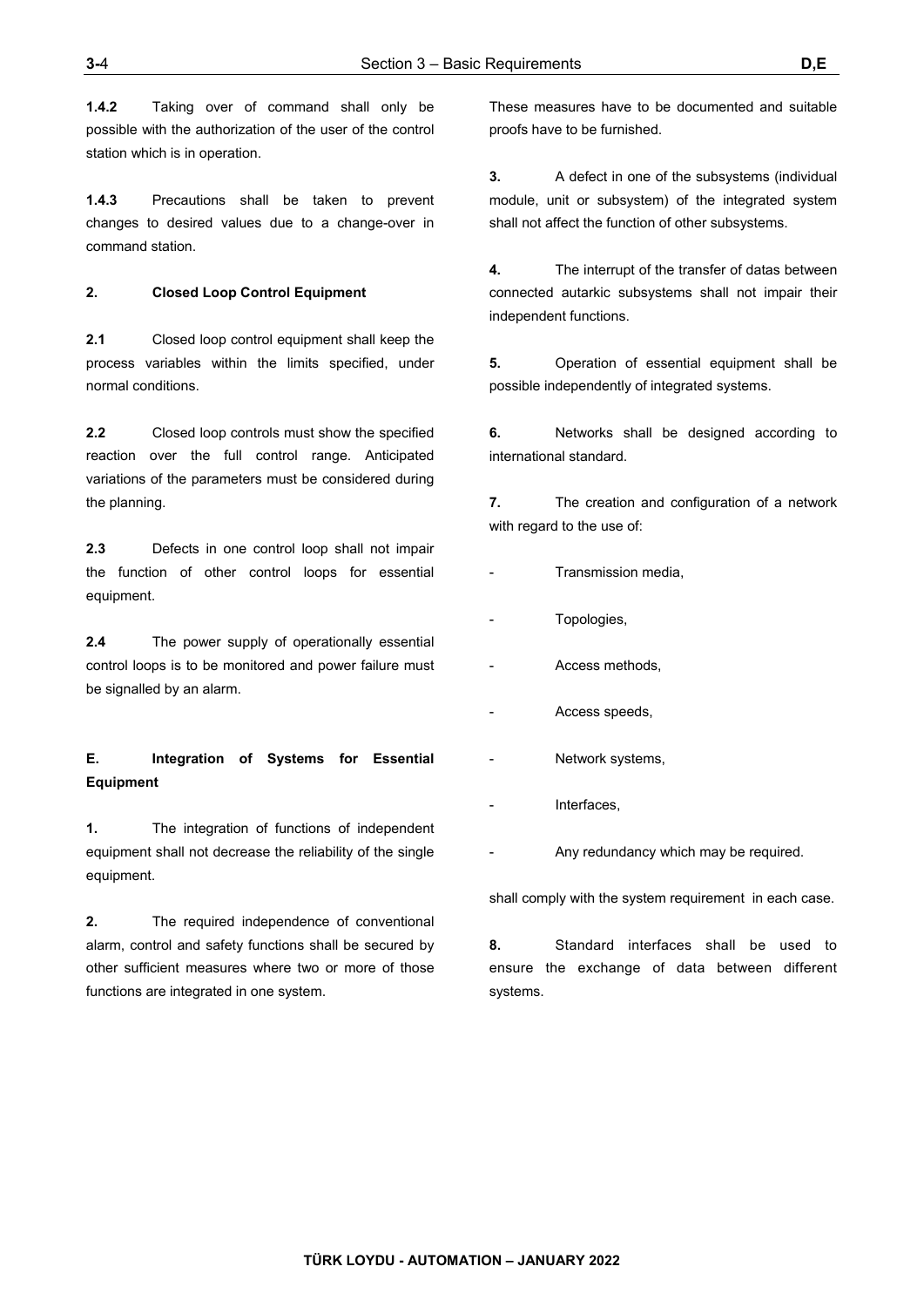# **SECTION 4**

# **AUTOMATION SYSTEMS**

|    |                                       | Page |
|----|---------------------------------------|------|
| А. |                                       |      |
| В. |                                       |      |
|    | 1. General                            |      |
|    | 2. Hard Wired Duty Alarm Systems      |      |
|    | <b>3.</b> Wireless Duty Alarm Systems |      |
| C. |                                       |      |
| D. |                                       |      |
| Е. |                                       |      |
| F. |                                       |      |
| G. |                                       |      |
| Η. |                                       |      |
|    | 1. General                            |      |
|    |                                       |      |

**2.** Stand-by Circuits for Generators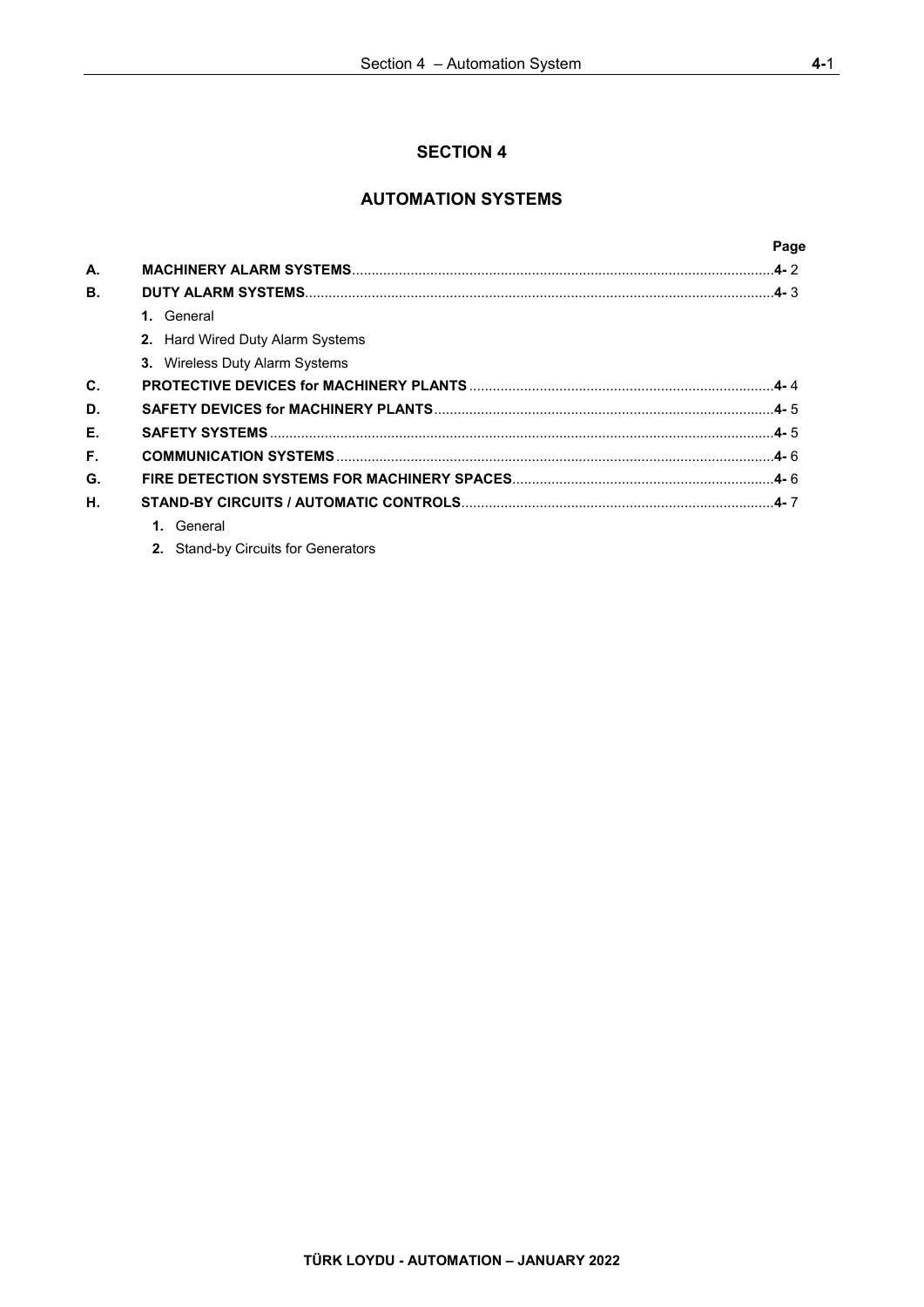#### **A. Machinery Alarm Systems**

**1.** The machinery alarm system shall provide an optical and an audible signal of unacceptable deviations from operating figures, see Section 8.

**2.** For main engines, a system of alarm displays and controls is to be provided which readily ensures identification of faults in the machinery and satisfactory supervision of related equipment. This may be provided at a main control station or, alternatively, at subsidiary control stations. In the latter case, a master alarm display is to be provided at the main control station showing which of the subsidiary control stations is indicating a fault condition.

Alarms, remote indications and safeguards listed in Table 8.1 and 8.2 are respectively referred to trunkpiston and cross-head reciprocating internal combustion engines.

The detailed requirements covering communications of alarms from machinery spaces to the bridge area and accommodation for engineering personnel, are contained in TL- R M 29 "Alarm systems for vessels with periodically unattended machinery spaces".

**3.** For trunk-piston reciprocating internal combustion auxiliary diesel engines, all monitored parameters for which alarms are required to identify machinery faults and associated safeguards are listed in Table 8.7.

All these alarms are to be indicated at the control location for machinery as individual alarms; where the alarm panel with individual alarms is installed on the engine or in the vicinity, common alarm in the control location for machinery is required.

For communication of alarms from machinery space to bridge area and accommodation for engineering personnel detailed requirements are contained in TL- R M 29 "Alarm systems for vessels with periodically unattended machinery spaces".

**4.** Alarm delays shall be kept within time limits to prevent any risk to the monitored system in the event of exceeding the limit value.

**5.** Optical signals shall be individually indicated at a central position. The meaning of the individual indications must be clearly identifiable by text or symbols.

If a fault is indicated, the optical signal must remain visible until the fault has been eliminated. It must be possible to distinguish between an optical signal which has been acknowledged and one that has not been acknowledged.

**6.** It must be possible to acknowledge audible signals independent from the visual signal.

**7.** Acknowledgement of optical alarms shall only be possible where the fault has been indicated as an individual signal and a sufficient overview of the concerned process is been given.

**8.** The acknowledgement of an alarm shall not inhibit an alarm which has been generated by new causes.

**9.** Alarms must be discernible under all operating conditions. Where this cannot be guaranteed, for example due to the noise level, additional optical signals, e.g. flashing lights must be installed.

**10.** Transient faults which are self-correcting without intervention shall be memorized and indicated by optical signals which shall only disappear when the alarm has been acknowledged.

**11.** The audible signal in the machinery space may be switched off during unmanned operation, if the operational readiness of the audible signalling equipment is ensured by appropriate measures during the remaining time.

**12.** During the port operation, the alarms in the machinery space must be signalled at least in from of a collective alarm in the accommodation and mess areas of the engineering officers or the crew member responsible for the machinery plant.

**13.** The alarms on the bridge shall be prepared in the form of collective alarms into three groups according to their urgency.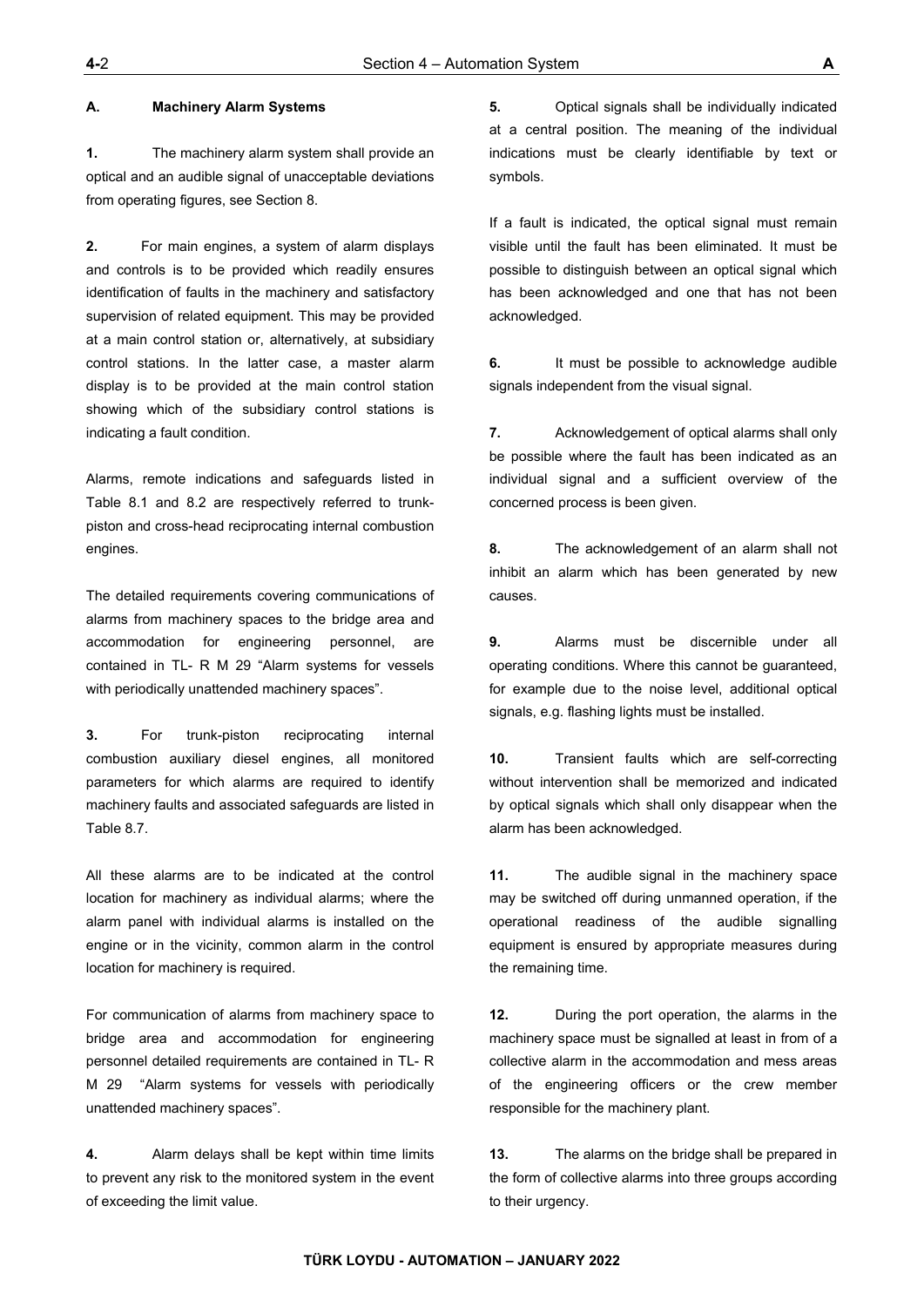**13.1** "Stop" group: alarms signalling faults which require the propulsion system to be shut down immediately.

This alarm is a summarization of the alarms, for which the measurand has to effect a shutdown in accordance with Section 8. This alarm has to be activated before the safety system shuts the engine down.

**13.2** "Reduce" group: alarms signalling faults which require a reduction in power of the propulsion system.

This alarm is a summarization of the alarms, for which the measurand has to effect a reduction in accordance with Section 8. In case of automatic reduction, the alarm has to be activated before the engine will be reduced.

**13.3** "Common" group: alarms signalling faults which do not require actions as described in 13.1 or 13.2.

**14.** Alarm systems shall be designed on the closed-circuit or the monitored open-circuit principle. Equivalent monitoring principles are permitted.

**15.** The alarm system must be supplied from the main power source with battery backup for at least 15 minutes

The failure of the supply from the main power source is to be alarmed.

**16.** If limit values are exceeded, this is to be recorded with date and time relating to the occurrence and the clearing of the fault in chronological order. The beginning and end of a fault must be clearly recognisable.

**17.** In individual cases, **TL** may approve collective alarm from essential, stand-alone systems which are signaled to the machinery alarm system.

**17.1** Each additional new single alarm has to retrigger the collective alarm.

**17.2** The individual alarms must be recognizable at the concerned system.

**17.3** Collective alarms are to be recorded.

**18.** The automatic suppression of alarm signals is allowed. The necessary signals are to be monitored for correct function or shall be of redundant type.

**19.** The failure of the machinery alarm system shall be signalled on the bridge and in the accommodation and mess areas of the engineer officers or the responsible crew members.

**20.** Machinery alarm systems are subject to mandatory type approval.

#### **B. Duty Alarm Systems**

#### **1. General**

The duty alarm system sends alarms to the responsible persons in case of incorrect situations whenever the machinery spaces are unattended.

**1.1** It shall be possible to choose the person on duty and this must be indicated on the bridge and at the location where the choice was made.

**1.2** Where an alarm has not been acknowledged within a preset time at the machinery alarm system, an alarm must be released on the bridge and in the accommodation and mess areas of the engineer officers. The acoustic alarm on the bridge and the accommodation and mess areas of the engineer officers can be acknowledged individually. The reset of the alarm will be done by acknowledging at the machinery alarm system.

**1.3** Duty alarm systems are subject to mandatory type approval.

**1.4** The duty alarm system must be supplied from the main power source. On failure of the ship's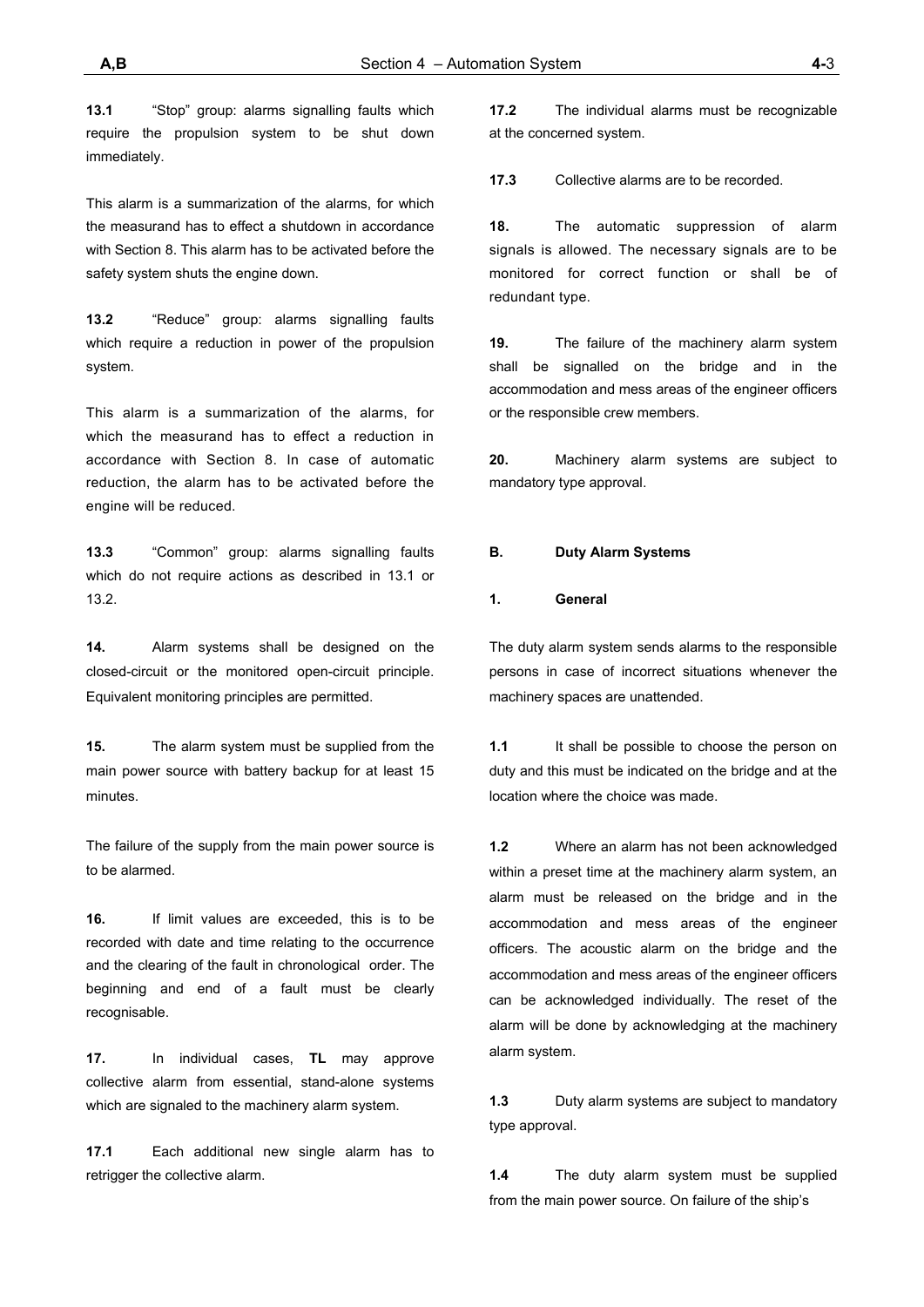main power supply of the duty alarm system must be guaranteed for at least 15 minutes. The failure of the supply from the main power source is to be alarmed.

**1.5** Failures of the duty alarm system have to be alarmed at an attended location.

**1.6** Where the Duty Alarm System is combined with the Engineers' alarm (Engineers' call), an additional means for communication between the engine room or the engine control room and the accommodation area of the technical officers or the crew members responsible for the machinery has to be installed. This might be a telephone system.

### **2. Hard Wired Duty Alarm Systems**

**2.1** Alarms have to be given on the bridge and the accommodation and mess areas of the engineer officer.

**2.2** The loss of the duty alarm system has to be alarmed at an attended space.

# **3. Wireless Duty Alarm Systems**

Where the alarms for the engineer officers or those of the crew members responsible for the machinery plant according to A.17 designed as a wireless duty alarm system, the following is to be observed:

**3.1** The function of the system has to be proved in all areas of the ship.

**3.2** The minimum operation time of the mobile units shall be at least 12 hours without intermediate charging. An alarm shall be given in time before the automatic switch off.

**3.3** At least two charged reserve units shall be available.

**3.4** Alarms shall be set above personnel calls. Calls to persons shall not suppress alarms.

**3.5** Watch and alarm functionalities shall be realised as in standard hardwired systems.

**3.6** Radio contact between the fixed and mobile units shall be checked regularly automatically. The loss of the contact has to be alarmed.

#### **C. Protective Devices for Machinery Plants**

**1.** Protective devices shall be independent of open and closed loop control and alarm systems and shall be assigned to systems which need protection.

**2.** When reaching dangerous limits, protective devices shall adapt the operation to the remaining technical capabilities.

**3.** Protective devices shall be supplied according to the **TL** Electric Rules (Chapter 5), Section 4, I.7. For battery supply at least 15 minutes have to be safeguarded.

**4.** Protective devices shall be so designed that potential faults such as, for example, loss of voltage or a broken wire shall not create a hazard to human life, ship or machinery.

**5.** Where faults which affect the operation of the devices cannot be identified, appropriate test facilities shall be provided which shall be actuated periodically.

**6.** The monitored open-circuit principle is to be applied to protective devices which can activate an automatic shut-down. Equivalent monitoring principles are permitted.

**7.** The tripping of a protective device and faults shall be alarmed and recorded. The reason for the tripping shall be identifiable.

**8.** Disturbed units which are automatically shutdown shall be restarted only directly at the unit after a manual release.

**9.** The adjustment facilities for protective devices shall be so designed that the last setting is traceable.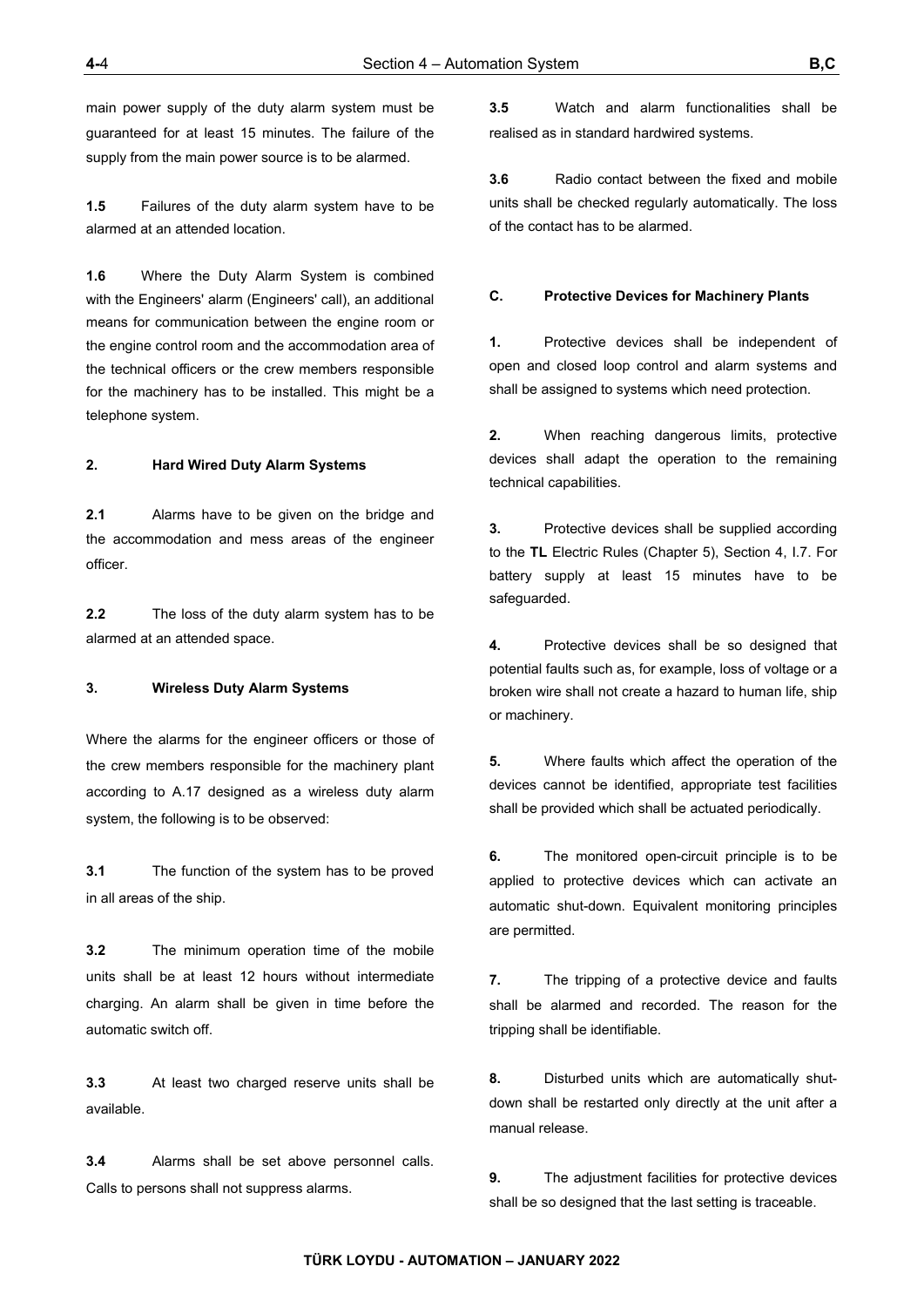**10.** Protective devices which can activate an automatic shut-down of the main propulsion plant shall be equipped with overriding facilities from the bridge.

**11.** Protective devices are subject to mandatory type approval.

### **12. Reductions of the Main Propulsion Plant**

**12.1** For the protection of the main propulsion plant, reductions according to Section 8 have to be provided.

**12.2** Reductions can be initiated automatically or by a request for manual reduction.

**12.3** Reductions may be a function of the machinery alarm system.

**12.4** Overriding capabilities have to be provided for automatic reductions from the bridge. Where automatic power reductions are provided with overriding arrangements, these shall be safeguarded against accidental operation as to preclude their inadvertent operation, and a suitable alarm is to be activated by their operation. The actuation of overriding arrangements is to be indicated at each control position and recorded.

### **13. Manual Emergency Stop**

**13.1** Manual emergency stops are to be protected against unintentional activation.

**13.2** The manual emergency stop shall not be automatically cancelled.

**13.3** It shall be recognizable which manual emergency stop has been activated.

**13.4** The monitored open-circuit principle is to be applied to manual emergency stops. Equivalent monitoring principles are permitted.

### **D. Safety Devices for Machinery Plants**

**1.** Safety devices shall be independent of open and closed loop control and alarm systems and shall be assigned to systems which need protection.

**2.** When reaching dangerous limits, safety devices shall initiate an automatic shut-down. See also Section 8.

**3.** Safety devices shall be supplied according to the **TL** Electric Rules (Chapter 5), Section 4, I.7. For battery supply at least 15 minutes have to be safeguarded.

**4.** Safety devices shall be so designed that potential faults such as, for example, loss of voltage or a broken wire shall not create a hazard to human life, ship or machinery.

**5.** Where faults which affect the operation of the devices cannot be identified, appropriate test facilities shall be provided which shall be actuated periodically.

**6.** The monitored open-circuit principle is to be applied to safety devices. Equivalent monitoring principles are permitted.

**7.** The tripping of a safety device and faults shall be alarmed and recorded. The reason for the tripping shall be identifiable.

**8.** Disturbed units which are automatically shutdown shall be restarted only directly at the unit after a manual release.

**9.** The adjustment facilities for safety devices shall be so designed that the last setting is traceable.

**10.** Safety devices of the main propulsion plant may be equipped with overriding facilities. The overspeed protection is excluded.

**11.** Safety devices are subject to mandatory type testing.

### **E. Safety Systems**

Safety systems shall be independent of open and closed loop control and alarm systems. Faults in one system must not affect other systems.

Deviations from this requirement may be allowed for redundant equipment with the agreement of **TL** where this would entail no risk to human life and where ship safety would not be endangered.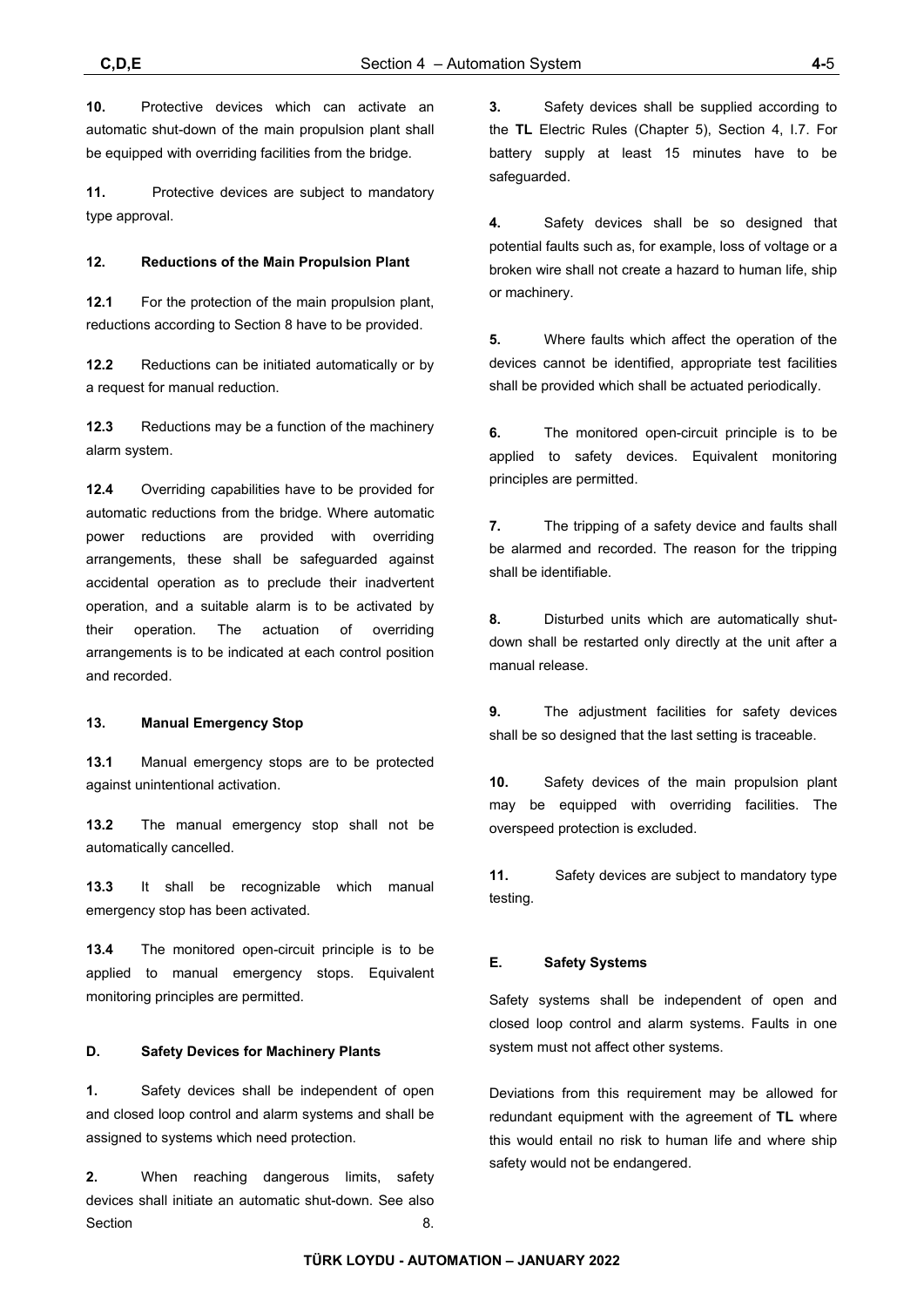**2.** Safety systems shall be assigned to systems which need protection.

**3.** Where safety systems (required automatic stops) are provided with overriding arrangements, these shall be safeguarded against accidental operation as to preclude their inadvertent operation and a suitable alarm is to be operated by their activation.The actuation of overriding arrangements is to be indicated at each control position and recorded. When the engine is stopped automatically, restarting after restoration of normal operating conditions is to be possible only after manual reset, e.g. by-passing the control lever through the 'stop' position. Automatic restarting is not permissible (see TL- R M 30.2.8).

**4.** The monitored open-circuit principle is to be applied to safety systems. Alternatively, the closed circuit principle may be applied where it is demanded by the provisions of national regulations (e.g. boiler and oilfired systems). Equivalent monitoring principles are permitted. Faults, and also the activation of safety systems shall be alarmed and recorded.

**5.** On failure of the ship's main power supply, the power supply to a safety system must be guaranteed for at least 15 minutes.

**6.** The power supply is to be monitored and loss of power is to be indicated by an alarm and recorded.

**7.** Safety systems shall be designed preferably using conventional technology (hard wired). Alternative technical solutions shall be agreed with **TL**.

**8.** Safety systems are subject to mandatory type approval.

**9.** TL- R M30 is to be complied with for safety systems for vessels with periodically unattended machinery spaces

## **F. Communication Systems**

Reliable voice communications, e.g. designated telephones, battery-powered telephones or soundpowered communication systems, shall be provided between the machinery control room or the machinery control station, the bridge and the

accommodation and mess areas of the engineer officers or the crew members responsible for the machinery.

Cf. Chapter 5 - Electric, Section 9, C.5.1.

# **G. Fire Detection Systems for Machinery Spaces**

**1.** For general requirements relating to fire alarm systems, see Chapter 5 - Electri, Section 9 and Section 14, G.

**2.** Fire detection systems shall signal a fire at an early stage.

**3.** The fire alarm shall be optical and audible recognised on the bridge, in the accommodation and mess areas of the engineer officers or the crew member responsible for the machinery plant and also in the machinery space without any time delay and it must be distinguishable from other alarms.

**4.** Each detection loop shall not comprise more than one fire subdivision or one watertight compartment or, wherever possible, more than two superimposed decks. Separate detection loops shall be used where facilities are provided for the separate flooding of different machinery spaces with gaseous fire extinguishing media (e.g. CO<sub>2</sub>).

This applies only to non-addressable detectors, which do not allow the remote and individual identification of each detector.

**5.** The position and number of detectors shall be specified under consideration of machinery space ventilation, so that all endangered areas are safely covered. This particularly applies to areas in which boilers, thermal oil systems, waste and sludge incinerators, generators, switchboards, refrigeration machinery and purifiers are installed and also in the engine casing and at the exhaust gas side in exhaust gas-fired thermal oil plants and in exhaust gas-fired boilers with finned pipes.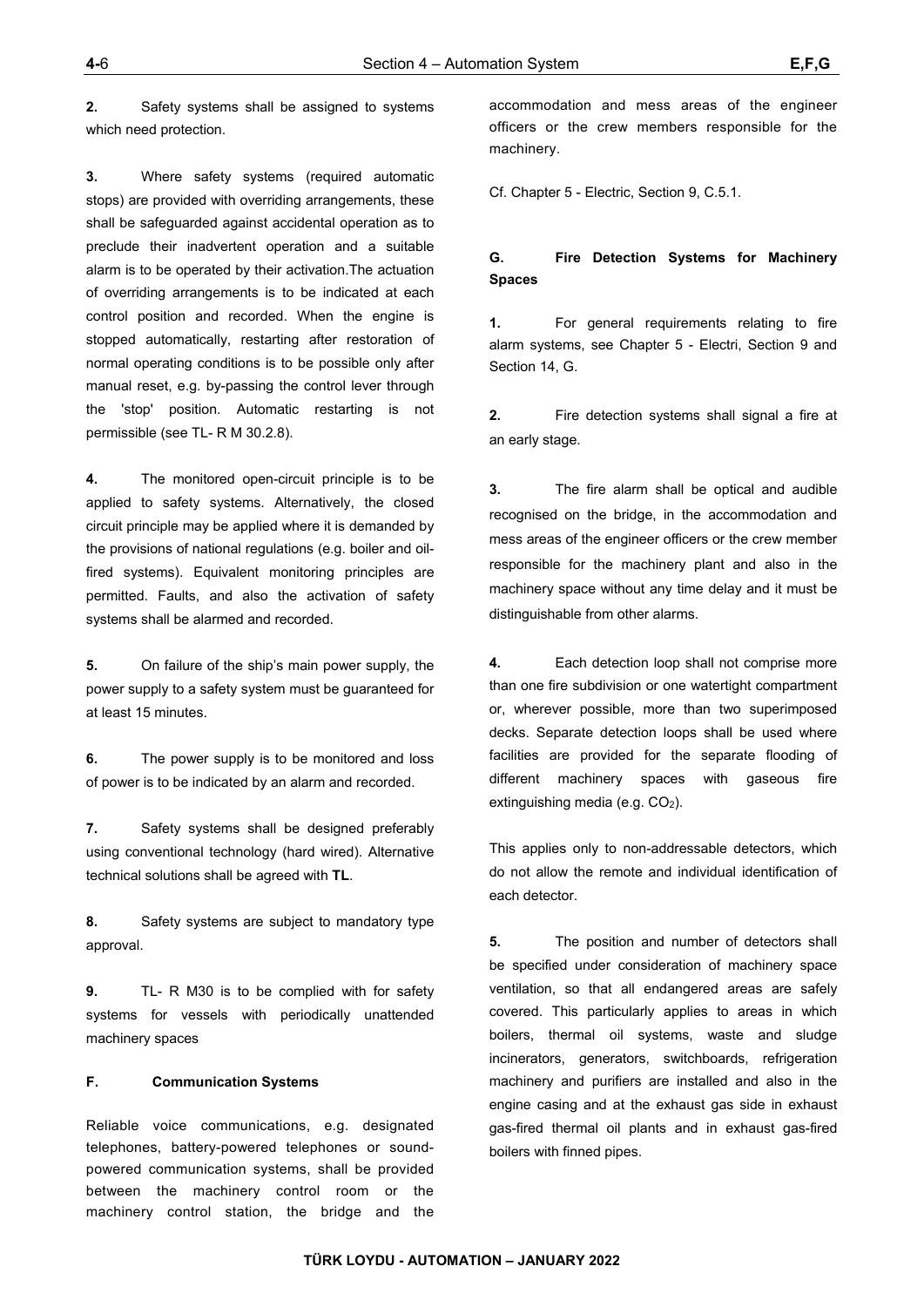**6.** In workshops and rooms where detectors are liable to be actuated, e.g. by welding, they may be temporarily ineffective.

The detectors must automatically become operative again after a preset time.

**7.** For requirements relating to fixed waterbased local application fire fighting systems (FWBLAFFS) see Chapter 5 – Electric, Section 9, D.4.

### **H. Stand-by Circuits / Automatic Controls**

### **1. General**

**1.1** Stand-by circuits as described in Section 8, I must automatically start stand-by units, if these are required according to relevant sections of **TL** Machinery Rules:

In the case of failure of units in operation,

To meet the demand of auxiliary machinery with staggered operation.

**1.2** Automatic controls must automatically start units as described in Section 8, I.:

To maintain stored energy (e.g. compressed air),

Following restoration of the power supply after black-out, due to a failure of the ship's mains.

**1.3** A reciprocal operation capability is to be provided for similar units.

**1.4** The automatic change-over to another unit is to be signalled by an alarm.

**1.5** Where auxiliary machinery is mechanically driven from the propulsion system, stand-by units shall be provided for automatic start-up when carrying out manoeuvres in the lower speed range where the output of the mechanically-driven auxiliary machines is not adequate under these conditions.

**1.6** An alarm must not be tripped in the case of machinery installation with mechanically connected pumps, when the independent pumps start up due to normal operation. A suitable alarm is to be activated at the starting of those pumps for which the automatic starting is required.

**1.7** The sensors for stand-by circuits have to be independent from other systems.

#### **2. Stand-by Circuits for Generators**

**2.1** For the stand-by circuits for generators see Chapter 5 - Electric, Section 3, B.5.

**2.2** Following a black-out and restoration of the power supply, essential auxiliary machinery must start up again automatically, possibly in staggered formation. See also Section 8, I.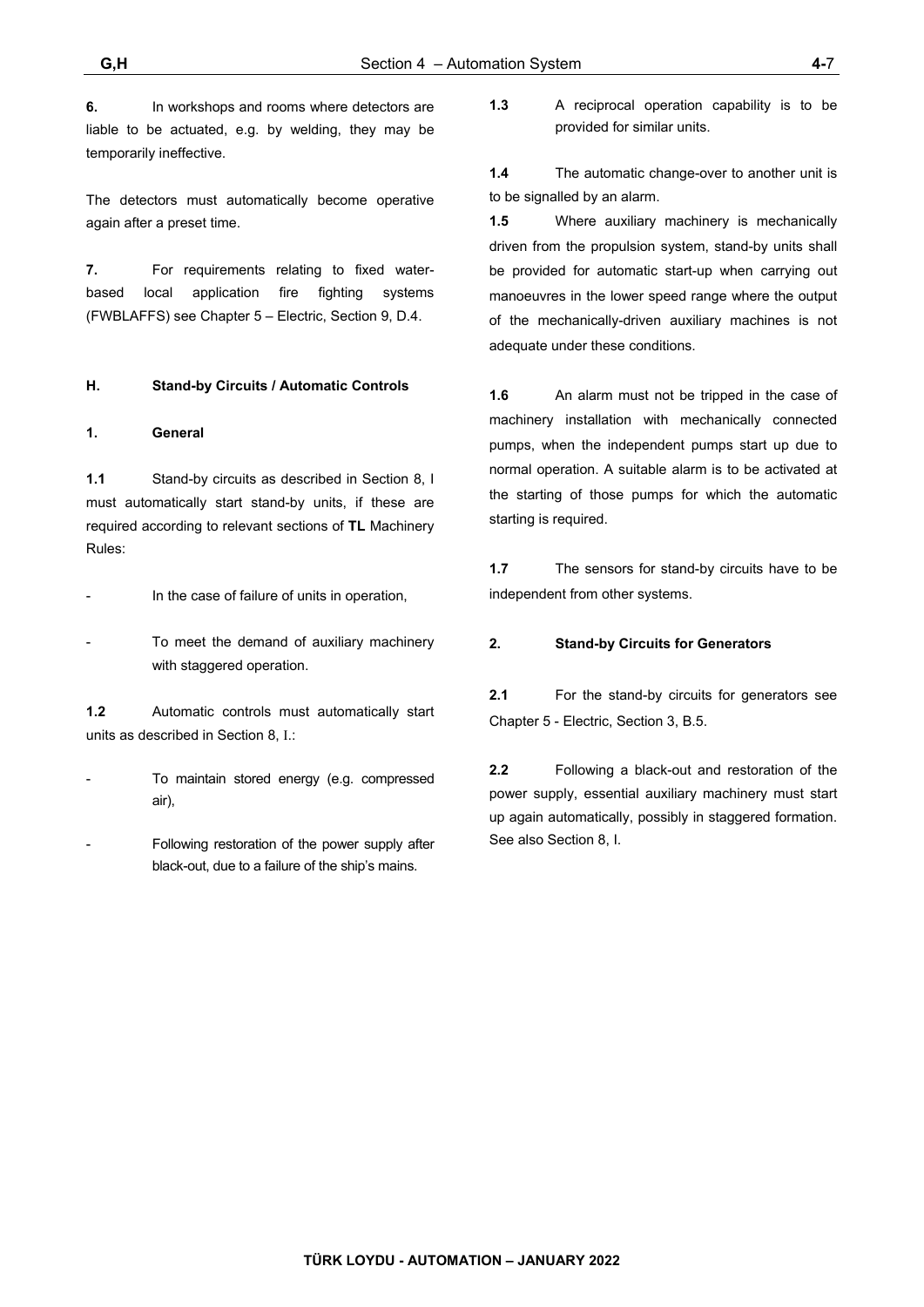# **SECTION 5**

# **MAIN PROPULSION PLANT**

|    |                                                                  | Page    |
|----|------------------------------------------------------------------|---------|
| А. |                                                                  |         |
|    | 1. General                                                       |         |
|    | 2. Remote Control of Machinery                                   |         |
|    | <b>3.</b> Bridge Control of Machinery                            |         |
|    | 4. Bridge Control of Propulsion Machinery                        |         |
|    | <b>5.</b> Supervision from a control room                        |         |
| В. |                                                                  | $5 - 4$ |
| C. |                                                                  | $5 - 4$ |
| D. |                                                                  |         |
|    | 1. General Requirements                                          |         |
|    | 2. Governors and Over Speed Protection                           |         |
|    | <b>3.</b> Safety Devices                                         |         |
| Е. |                                                                  |         |
| F. | MULTI-SHAFT SYSTEMS, SYSTEMS WITH SEVERAL PROPULSION MACHINES5-5 |         |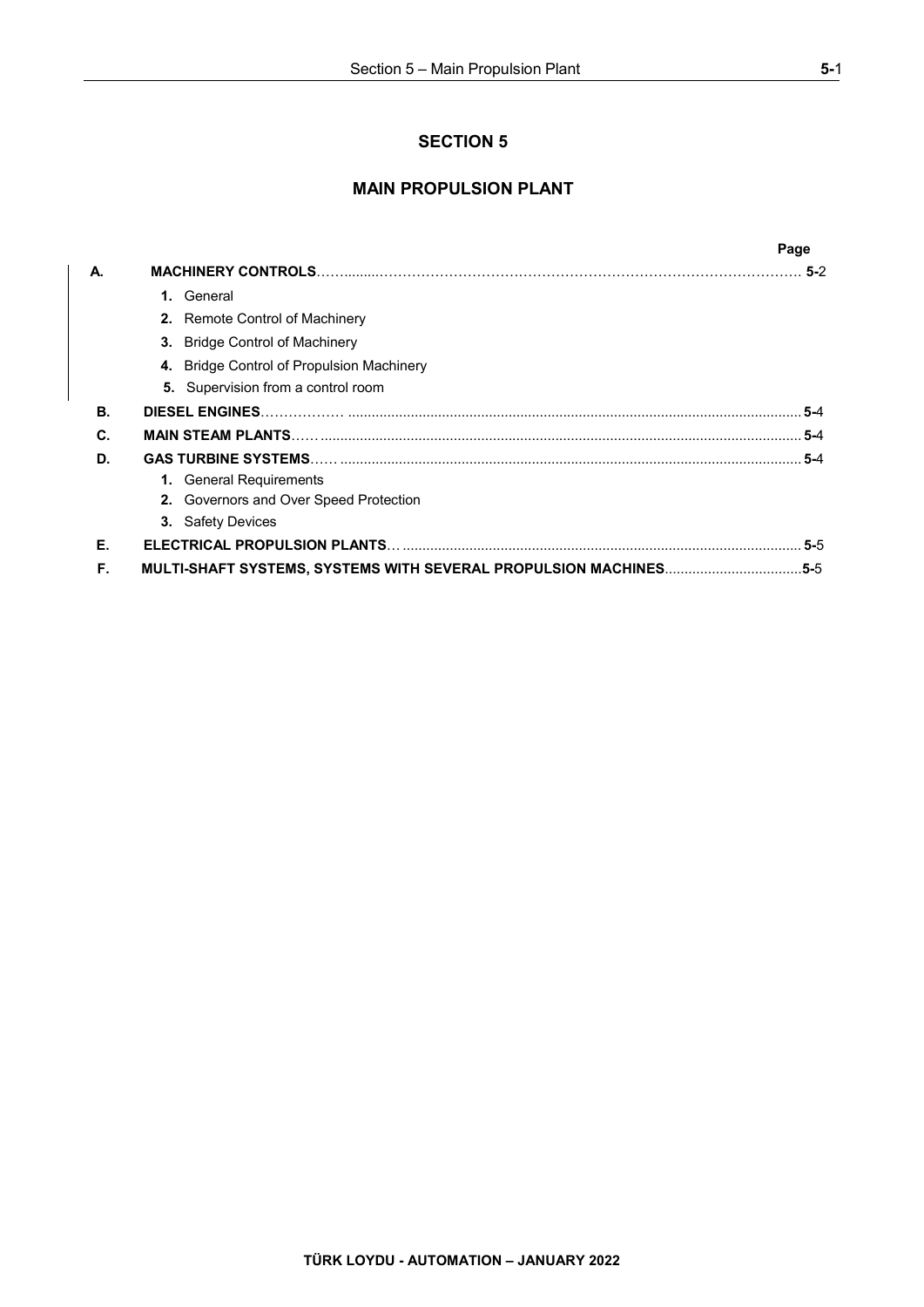# **A. Machinery Controls**

### **1. General**

**1.1** Main and auxiliary machinery essential for the propulsion, control and safety of the ship shall be provided with effective means for its operation and control. All control systems essential for the propulsion, control and safety of the ship shall be independent or designed such that failure of one system does not degrade the performance of another system. (SOLAS Ch. II-1/31.1 and 31.5.1).

**1.2** It shall be possible for all machinery, essential for the safe operation of the ship, to be controlled from a local position, even in the case of failure in any part of the automatic or remote control systems. (SOLAS Ch. II-1/49.4).

**1.3 R** notation may be assigned when requirements given in items 2.3, 2.5, 3.1, 3.2,  $4.1 \div 4.9$ are complied with.

### **2. Remote Control of Machinery**

**2.1** The engine room or the engine control room, if provided, is normally the main command location but another permanently attended location may be accepted as a more suitable main command location. It shall be possible at any time to take control of main functions locally at the machinery.

**2.2** In general, automatic starting, operational and control systems shall include provisions for manually overriding the automatic controls. Failure of any part of such systems shall not prevent the use of the manual override. (SOLAS Ch. II-1/31.4)

**2.3** Indicators shall be fitted on the navigation bridge, the main machinery control room and at the manoeuvring platform, for:

propeller speed and direction of rotation in the case of fixed pitch propellers, and

propeller speed and pitch position in the case of controllable pitch propellers.

For systems with reversing gears the speed of the propulsion machinery is also to be indicated at navigation bridge.

**2.4** Remote starting of the propulsion machinery shall be automatically inhibited if conditions exist which may hazard the machinery, e.g. turning gear engaged.

**2.5** The design of the remote control system shall be such that in case of its failure an alarm will be given. Unless the administration considers it impracticable the pre-set speed and direction of thrust of the propeller shall be maintained until local control is in operation. (SOLAS Ch. II-1/31.2.7)

#### **3. Bridge Control of Machinery**

**3.1** Overload shall be indicated on the bridge if automatic load limitation is not arranged for.

**3.2** An alarm shall be initiated on the bridge and in the engine room at starting failure.

#### **4. Bridge Control of Propulsion Machinery**

**4.1** The speed, direction of thrust and, if applicable, the pitch of the propeller shall be fully controllable from the navigating bridge under all sailing conditions, including manoeuvring. (SOLAS Ch. II-1/31.2.1)

**4.2** The control shall be performed by a single control device for each independent propeller, with automatic performance of all associated services, including, where necessary, means of preventing overload of the propulsion machinery Where multiple propellers are designed to operate simultaneously, they may be controlled by one control device. (see SOLAS Ch. II-1/31.2.2 and 31.5.3)

**4.3** The main propulsion machinery shall be provided with an emergency stopping device on the navigating bridge which shall be independent of the navigating bridge control system. (SOLAS Ch. II-1/31.2.3)

The emergency stopping device shall not be automatically cancelled and shall be protected against unintentional operation.

(SOLAS Ch. II-1/31.2.8 and 31.5.6)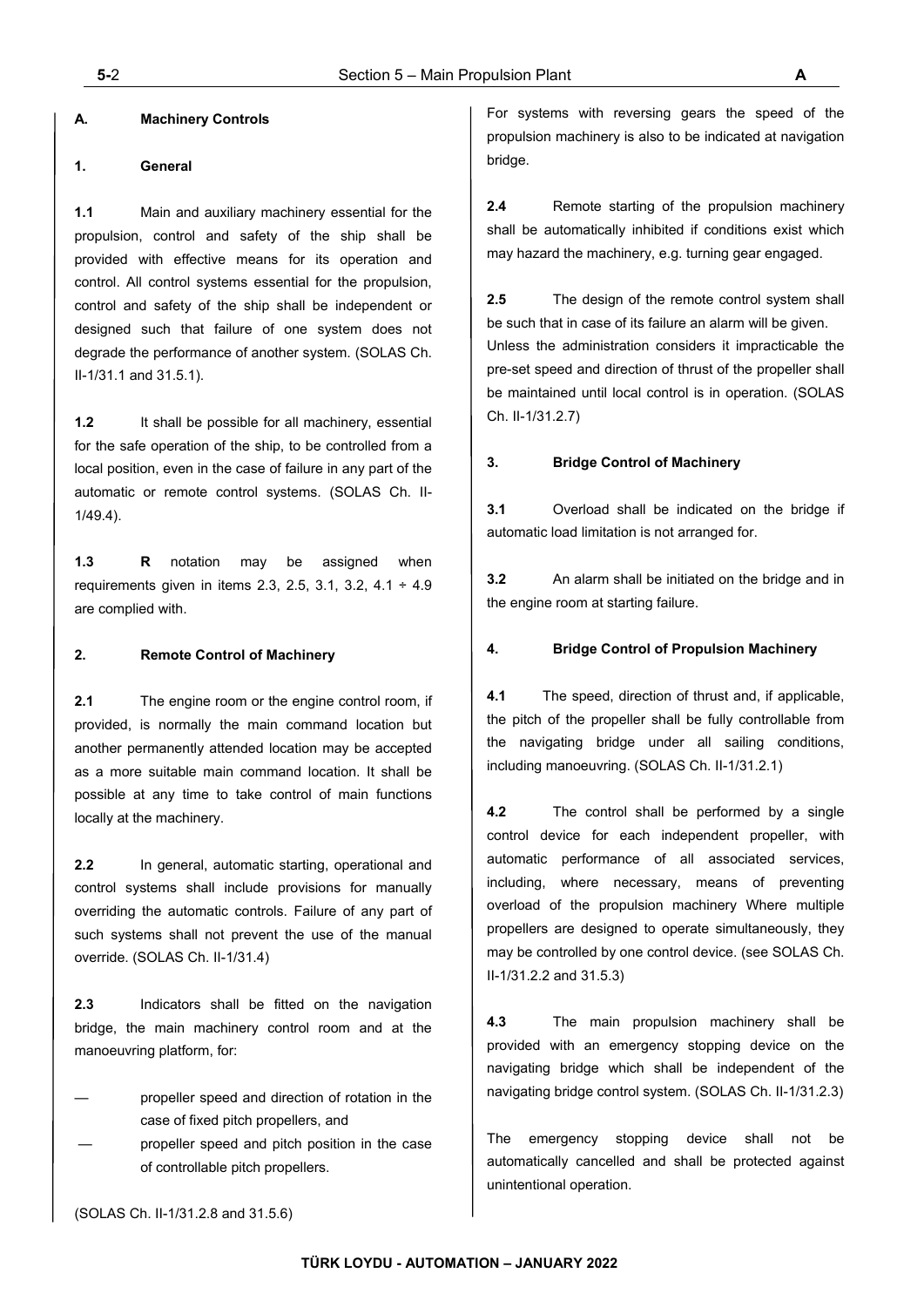*Note: With the consent of TL, for systems with clutch couplings, the shafting may be disconnected from the bridge as an emergency stop facility. The state of the coupling shall be indicated.* 

**4.4** Propulsion machinery orders from the navigation bridge shall be indicated in the main machinery control room and at the manoeuvring platform. (SOLAS Ch. II-1/31.2.4)

**4.5** Remote control of the propulsion machinery shall be possible only from one location at a time, at such locations interconnected control positions are permitted. At each location there shall be an indicator showing which location is in control of the propulsion machinery. The transfer of control between the navigating bridge and machinery spaces shall be possible only in the main machinery space or the main machinery control room. This system shall include means to prevent the propelling thrust from altering significantly when transferring control from one location to another. (SOLAS Ch. II-1/31.2.5).

*Note: Change-over of control within the bridge area is not required where the control levers at the control stations are mechanically or electrically connected together and with the control unit of the remote control system so that they automatically adopt the same position.*

**4.6** It shall be possible to control the propulsion machinery locally, even in the case of failure in any part of the remote control system. It shall also be possible to control the auxiliary machinery, essential for the propulsion and safety of the ship, at or near the machinery concerned. (SOLAS Ch. II-1/31.2.6)

**4.7** An alarm shall be provided on the navigating bridge and in the machinery space to indicate low starting air pressure which shall be set at a level to permit further main engine starting operations. If the remote control system of the propulsion machinery is designed for automatic starting, the number of automatic consecutive attempts which fail to produce a start shall be limited in order to safeguard sufficient starting air pressure for starting locally. (SOLAS Ch. II-1/31.2.9)

**4.8** Automation systems shall be designed in a manner which ensures that threshold warning of impending or imminent slowdown or shutdown of the propulsion system is given to the officer in charge of the navigational watch in time to assess navigational circumstances in an emergency. In particular, the systems shall control, monitor, report, alert and take safety action to slow down or stop propulsion while providing the officer in charge of the navigational watch an opportunity to manually intervene, except for those cases where manual intervention will result in total failure of the engine and/or propulsion equipment within a short time, for example in the case of overspeed. (SOLAS Ch. II-1/31.2.10).

**4.9** At least two independent means shall be provided for communicating orders from the navigation bridge to the position in the machinery space or in the control room from which the speed and direction of thrust of the propellers are normally controlled; one of these shall be an engine-room telegraph which provides visual indication of the orders and responses both in the machinery spaces and on the navigation bridge. Appropriate means of communication shall be provided from the navigation bridge and the engine-room to any other position from which the speed or direction of thrust of the propellers may be controlled. (SOLAS Ch. II-1/37).

An engine telegraph with feedback facility is to be fitted. The engine telegraph may be mechanically linked to the operation of the remote control system. Remote control and telegraph shall, however, according to the system, be mutually independent and shall have separate supplies.

#### **5. Supervision from a Control Room**

**5.1** Where the main propulsion and associated machinery, including sources of main electrical supply, are provided with various degrees of automatic or remote control and are under continuous manual supervision from a control room the arrangements and controls shall be so designed, equipped and installed that the machinery operation will be as safe and effective as if it were under direct supervision, for this purpose SOLAS Ch. II-1 Regulations 46 to 50 shall apply as appropriate. Particular consideration shall be given to protect such spaces against fire and flooding. (SOLAS Ch. II-1/31.3).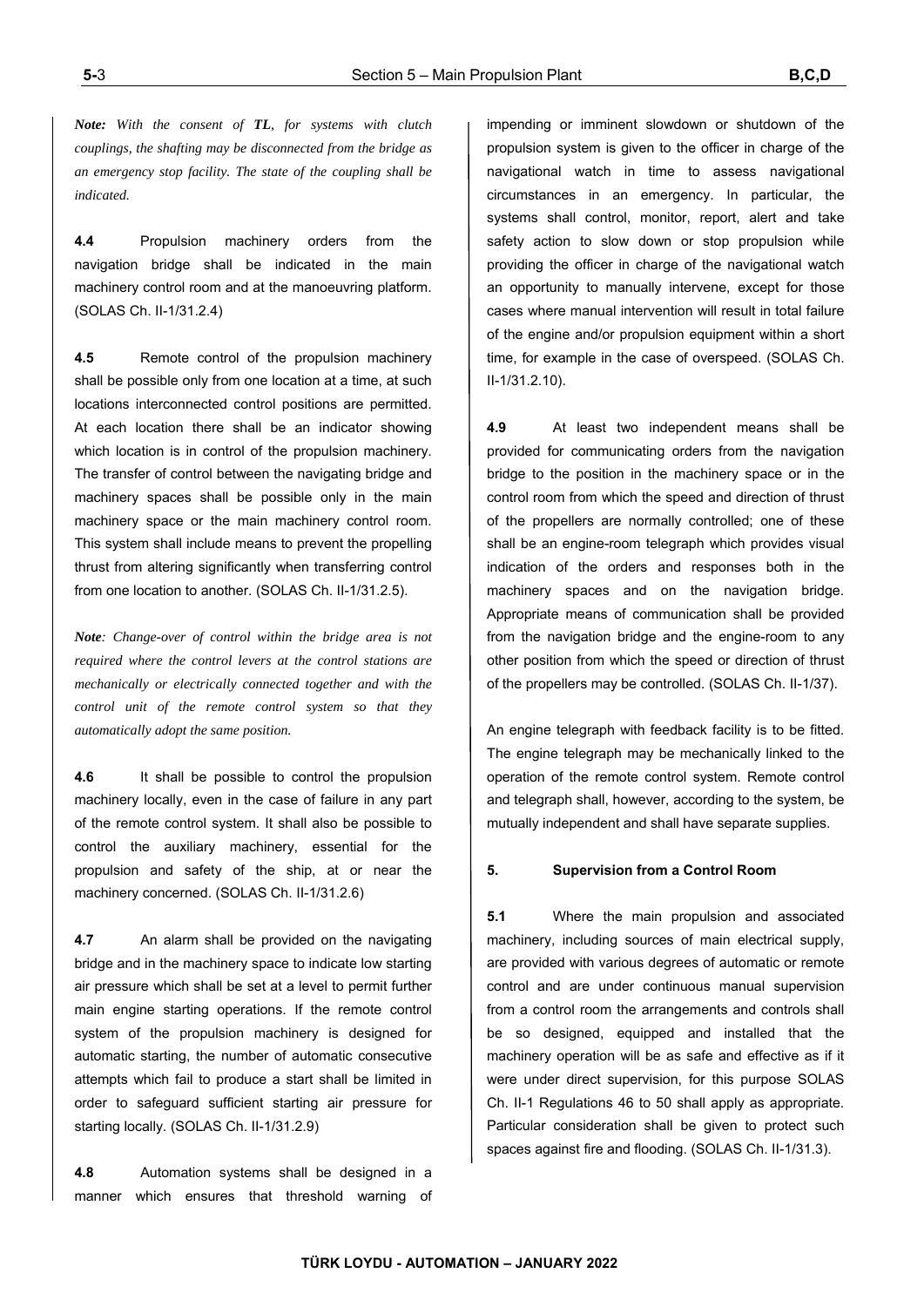### **B. Diesel Engines**

**1.** The number and duration of automatic start- attempts are to be limited.

Proof of the number of start attempts is also to be provided for maneuvering with the remote control system.

**2.** The controller and the actuator shall be suitable for controlling the engine under the operating conditions laid down in the Rules for Construction and also in line with the requirements specified by the engine manufacturer.

**3.** For details of the requirements relating to electronic governors and actuators, and also their power supplies, see Chapter 5 - Electrical Installations, Section 9, B.8.

**4.** At least those stop and reduce criteria listed in Section 8, Table 8.1 and 8.2 have to stop or reduce the main propulsion plant or have to request for reduction.

**5.** Where a reduction is not sufficient to protect the engine, an automatic shutdown facility shall be provided see Section 8, Table 8.1 and 8.2.

### **C. Main Steam Plants**

**1.** The alarms listed in Section 8, Table 8.3 are to be provided for monitoring the main steam plant and the equipment needed for boiler operation.

The requirements according to Chapter 4 - Machinery, Section 12 are to be observed additionally.

**2.** The operational turbine plant is to be protected against damage by means of devices to permit automatic turning using steam. Facilities are to be provided on the bridge to stop turning.

It is necessary to ensure an adequate supply of lubricating oil to the turbine plant.

**3.** Automatic control devices are to be provided for the following operating parameters:

- Lubrication oil temperature of turbine and gearing,
- Gland sealing steam pressure,
- Water level in condenser.
- Water level in the de-aerator,
- Pressure in de-aerator,
- Water level in boiler.

**4.** At least those stop and reduce criteria listed in Section 8, Table 8.3 have to stop or reduce the main propulsion plant or have to request for reduction.

**5.** When changing over the plant from port operation to manoeuvring mode and from manoeuvring mode to sea service mode and vice versa, it is necessary to ensure that all the change-over processes necessary for each change in operating mode are carried out automatically.

### **D. Gas Turbine Systems**

#### **1. General Requirements**

For the monitoring, protection and control concept, Section 8, Table 8.4 shall be observed.

## **2. Governors and Over Speed Protection**

**2.1** Main propulsion gas turbines shall be fitted with an over speed protection which ensures that the speed of the engine cannot exceed the maximum continuous rating of the engine by more than 115%.

**2.2** If a main propulsion gas turbine is coupled to a reversing gear, an electrical power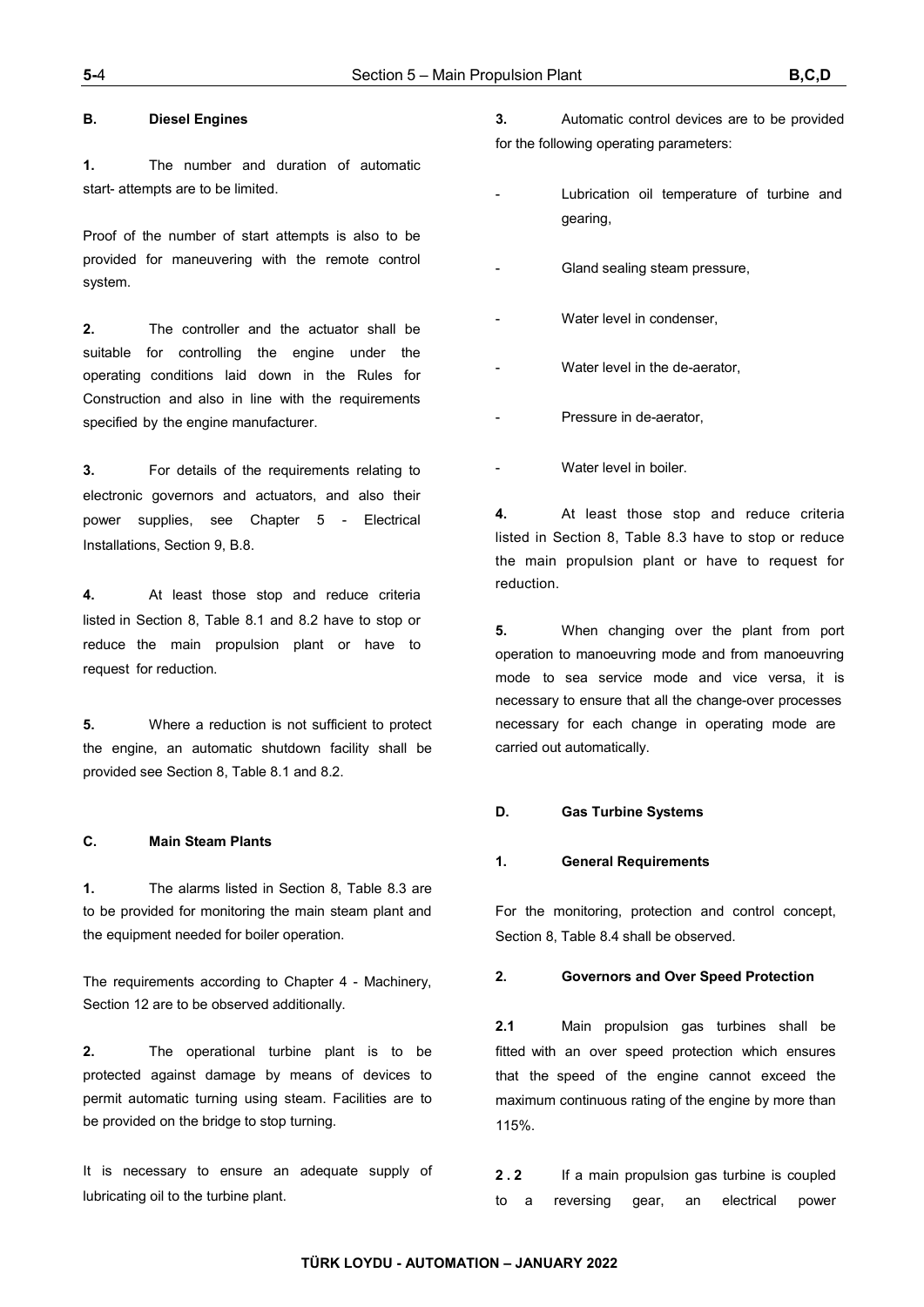**2.3** transmission, a variable-pitch propeller or a clutch coupling, an independent speed governor shall be provided that is suitable for controlling the speed of the unloaded gas turbine without the over speed protection being triggered.

#### **3. Safety Devices**

**3.1** Main propulsion gas turbines shall be fitted with a quick-action turbine stopping device which automatically interrupts or stops the fuel feed to the turbine in accordance with Section 8, Table 8.4.

**3.2** The following auxiliary systems for auxiliary turbines shall be fitted with an automatic temperature control system, which is able to keep the normal operating values over the entire output range:

Lubricating oil supply,

Fuel supply, or alternatively fuel viscosity,

Exhaust gas.

**3.3** There shall be facilities or interlocks which purge accumulations of liquid fuel, or blow out gaseous

fuel, from all parts of the main propulsion gas turbine before the ignition sequences can begin or re-ignition after a misfire can take place.

**3.4** An emergency manual quick-closing device for the fuel feed shall be provided at the control position.

**3.5** In the event of misfire, the starting device of the gas turbine shall be capable of aborting the ignition sequence and of shutting off the fuel feed within a specified period of time.

**3.6** Safety devices prescribed in addition by the manufacturer with the purpose of preventing dangerous situations in the event of a malfunction in the turbine plant shall be submitted for approval.

#### **E. Electrical Propulsion Plants**

See Chapter 5 - Electric Installations.

# **F. Multi-Shaft Systems, Systems with Several Propulsion Machines**

**1.** Safety systems are to be divided so that in the event of failure of one part of the system, the function of the other system parts is still maintained or can be restored by adopting simple measures.

**2.** In the case of multi-shaft systems the capability shall be provided for controlling and shutting down the individual drive systems from the bridge.

**3.** Individual visual alarm displays for each drive system are to be provided on the bridge.

**4.** Separate supply facilities are to be provided for each control system where there is a multiple number of main engines.

**5.** The stand-by circuits specified for these systems may be omitted where a multiple drive system is installed which has separate systems and automatic individual shutdown (decoupling).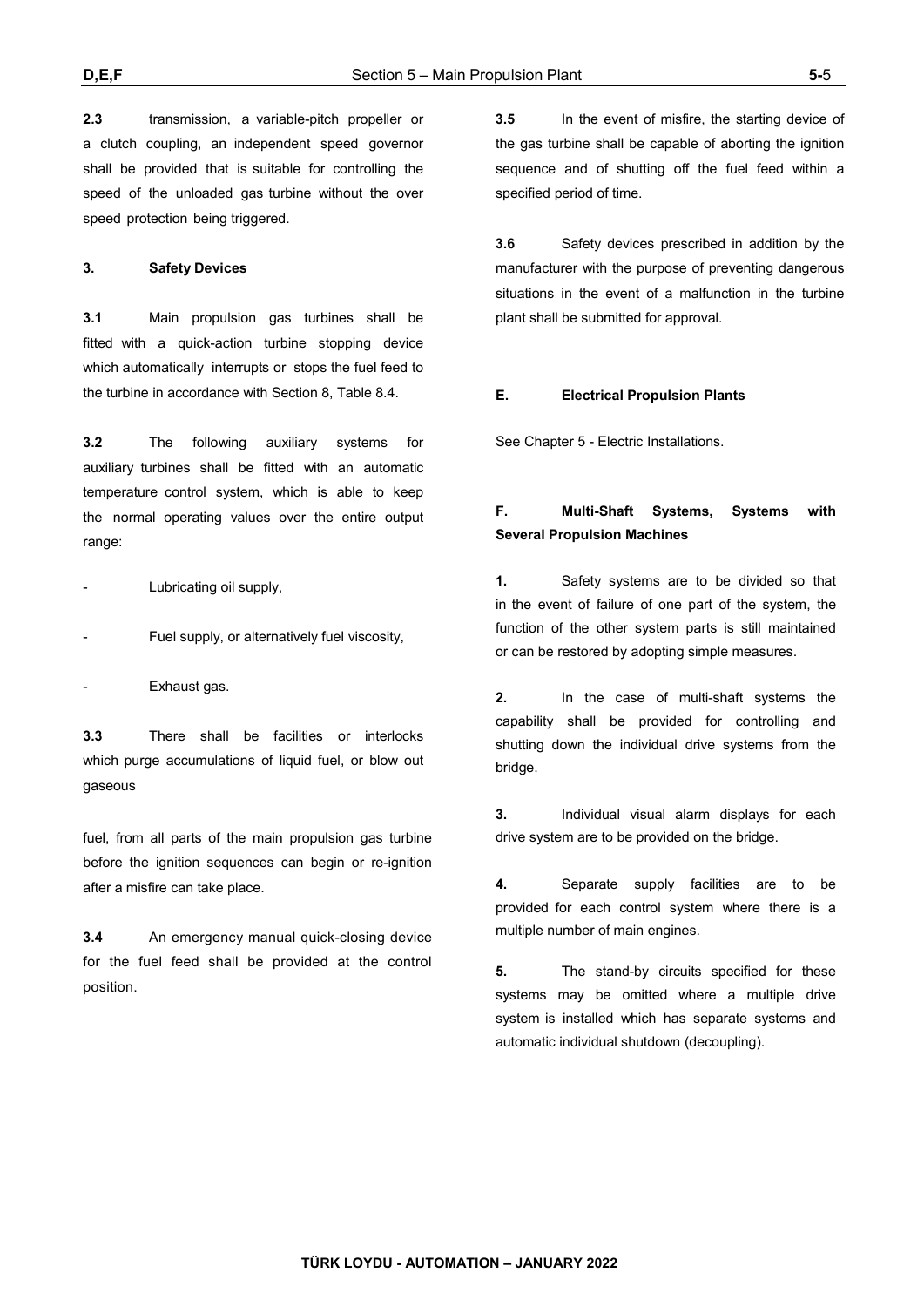# **AUXILIARY MACHINERY SYSTEMS**

|                | Page |
|----------------|------|
| <b>A.</b>      |      |
| <b>B.</b>      |      |
| $\mathbf{C}$ . |      |
| D.             |      |
| E.             |      |
| E.             |      |
| G.             |      |
| Η.             |      |
| $\mathbf{L}$   |      |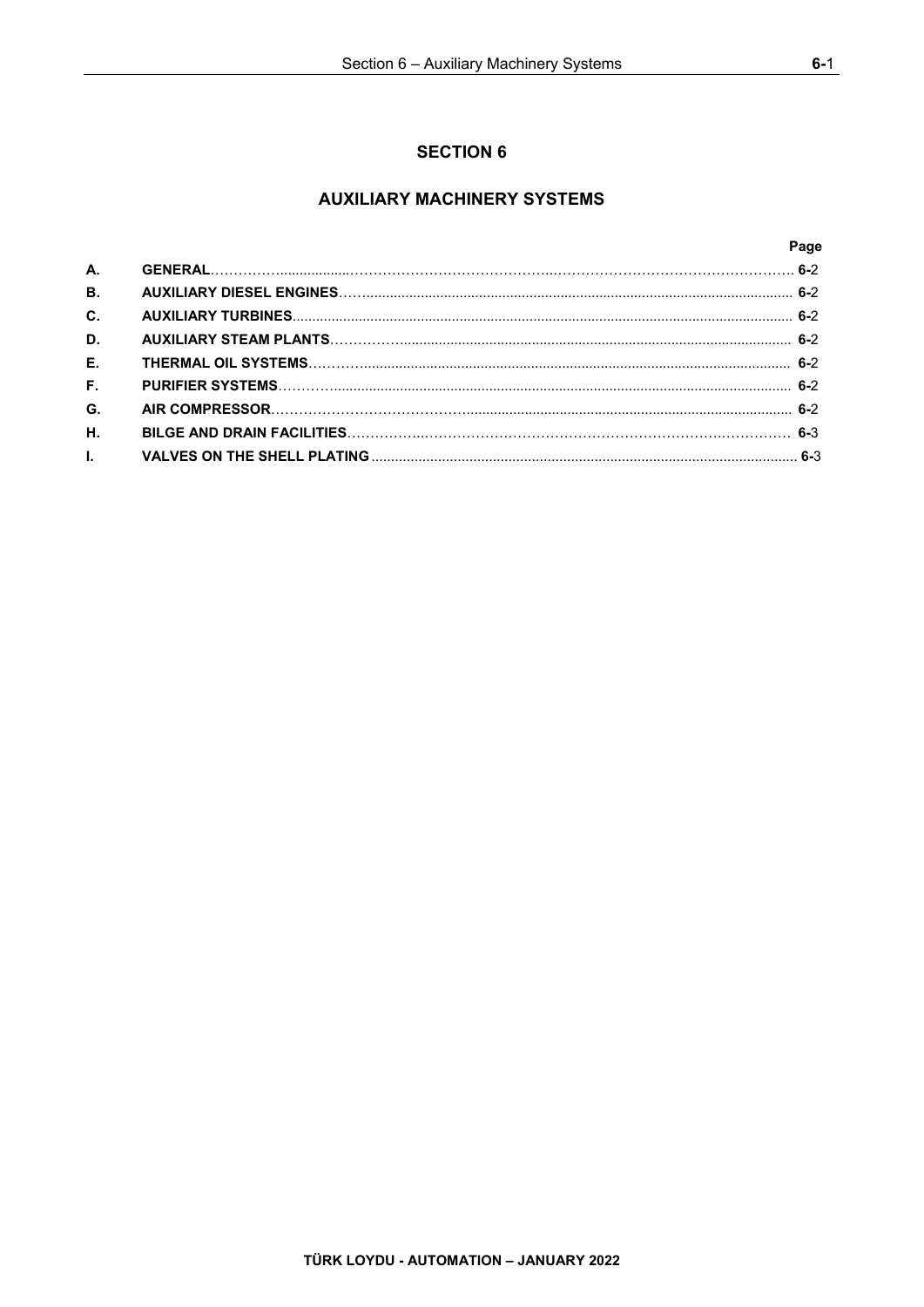#### **A. General**

**1.** Means shall be provided for auxiliary machines which are started automatically or by remote control to prevent remote and automatic startup.

For the scope of standby circuits and remote control facilities for essential auxiliary machinery, see Section 8, I.

**2.** The alarms and recording points listed in Section 8, are to be observed.

#### **B. Auxiliary Diesel Engines**

**1.** Automatic or remotely controlled start attempts are to be limited in duration and number.

With regard to the remotely controlled or automatic start of engines, the only systems permitted are those which allow the start in any position of the crankshaft.

**2.** For details of auxiliary engines with electric start-up, see Chapter 5 - Electric, Section 7, D.6.

**3.** An automatic shutdown is to be provided for the event of overspeed, detection of oil mist and failure of the lubrication oil supply of diesel engines.

### **C. Auxiliary Turbines**

**1.** Remotely controlled or automatic start-up of auxiliary turbines and acceleration to rated speed are to be accomplished in such a way that the load applied is without risk to the turbines.

### **2. Safety system**

See steam turbines, Section 5, C.

#### **D. Auxiliary Steam Plants**

The requirements according to Chapter 4 – Machinery, Section 12 are to be observed.

#### **E. Thermal Oil Systems**

The requirements according to Chapter 4 – Machinery, Section 13 are to be observed.

### **F. Purifier Systems**

**1.** The temperature of the separating medium shall be automatically controlled and monitored.

**2.** Malfunctions in the purifying process must cause the flow to the purifier to be cut off automatically.

**3.** The inrush of water into clean oil shall be alarmed. The necessary monitoring device may be part of the separator system or a separate type approved sensor arranged in the clean oil pipe line.

**4.** Depending upon type and method of separation, the unintentional opening of the drum and the loss of the water seal shall trip an alarm.

**5.** The heating system of the preheater is to be designed that an interruption of the flow to the purifier does not result in overheating of the preheaters.

**6.** Fuel and lubrication oil purifiers are to be of self-cleaning type, unless no operation or maintenance is required to keep them in service during the period of which the machinery spaces are to remain unattended according to the class notation.

### **G. Air Compressor**

In the event of failure of the pressurized lubrication system, independently driven compressors must shut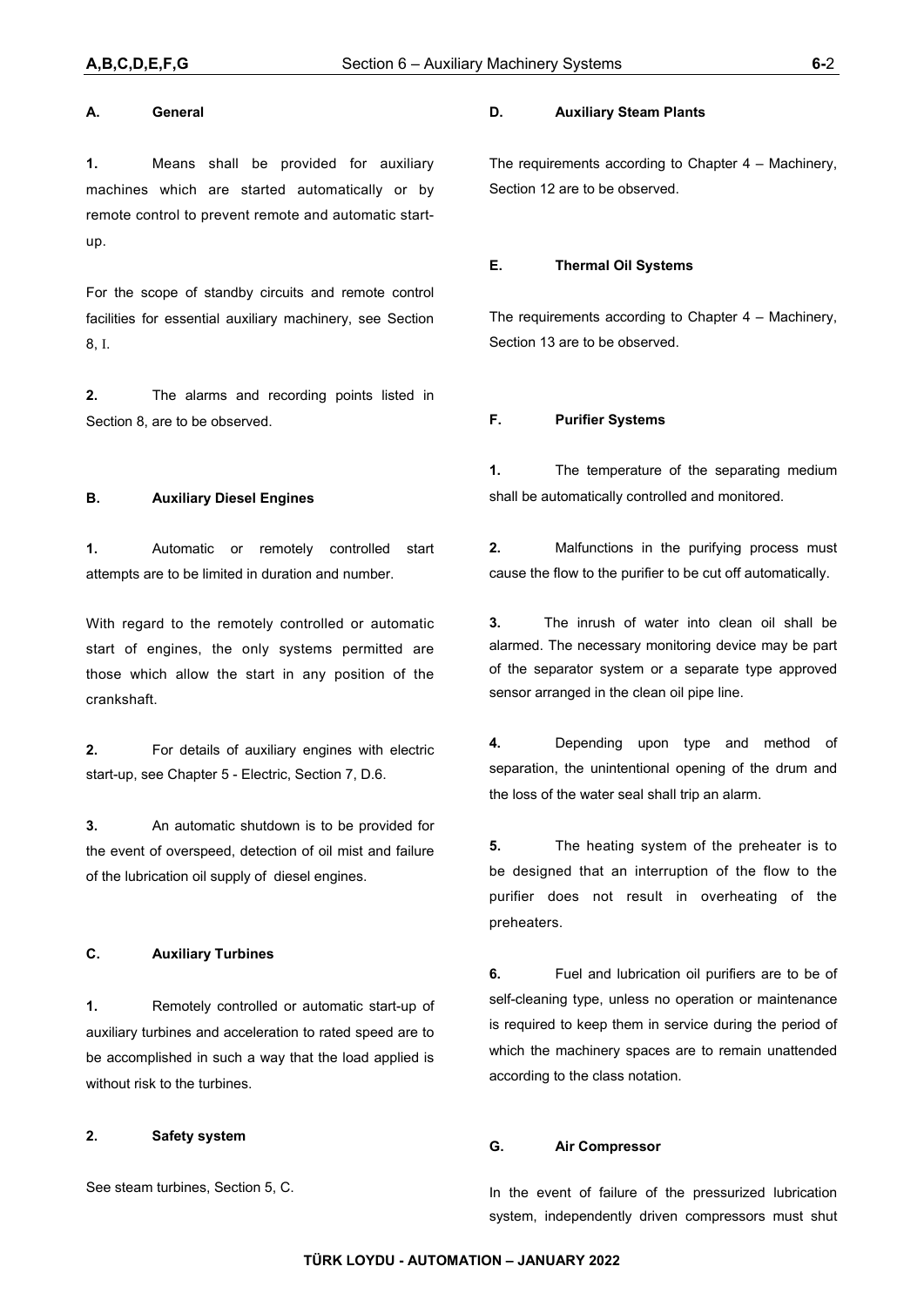down automatically. A suitable automatic drain facility must be provided for the cooler and water traps (where appropriate also during operation).

### **H. Bilge and Drain Facilities**

**1.** Bilge wells shall be located and monitored in such a way that the accumulation of liquid is detected at normal angles of trim and heel, and shall be large enough to accommodate easily the normal drainage during the unattended period.

**2.** Where devices are fitted to provide automatic drainage of engine room bilges or bilge wells, an alarm must be tripped to indicate when the bilge pump is running too often or too long.

**3.** At least two level sensors are to be fitted in each machinery space and the tripping of these sensors is to be indicated by an individual alarm.

**4.** Where, as a result of the MARPOL convention, a facility is specified for monitoring the residual oil content in the bilge water and, where appropriate, an automatic interruption in the drain process, an alarm is to trip when the limit value is exceeded and – where specified – the drainage process is to be stopped.

### **I. Valves on the Shell Plating**

**1.** The location of the controls of any valve serving a sea inlet, a discharge below the waterline or a bilge injection system shall be so sited as to allow adequate time for operation in case of influx of water to the space, having regard to the time likely to be required in order to reach and operate such controls. If the level to which the space could become flooded with the ship in the fully loaded condition so requires, arrangements shall be made to operate the controls from a position above such level.

**1.1** 'Bilge injection system' is same as 'direct suction' referred in SOLAS Reg.II-1/35-1 3.7.1 and 3.7.2 and is understood to mean 'Emergency bilge suction', which is used to discharge overboard large quantities of sea water accumulated in engine room bilges using the

main circulating pump or another suitable pump as permitted by 35-1 3.7.2.

**1.2** The requirements for the controls of the "valves serving a sea inlet, a discharge below the waterline or a bilge injection system" are not applicable to valves serving an emergency bilge system provided:

**1.2.1** The emergency bilge valve is normally maintained in a closed position,

**1.2.2** A non-return device is installed in the emergency bilge piping, and

### *Note:*

*A normally closed non-return valve with positive means of closing is considered to satisfy both 1.2.1 and 1.2.2 above.* 

**1.2.3** The emergency bilge suction piping is located inboard of a shell valve that is fitted with the control arrangements required by 1.

**2.** A calculation is to be carried out to show that the time taken from alarm activation plus the time to reach and fully close manually operated or powered valves is less than the time taken for the influx of water to reach the control without submergence of the platform on which the person is operating the valves. If necessary a remote control device is to be fitted above the level.

#### *Note 1 :*

*The time it takes for the influx of water to reach the control of valves should be based on a breach in the largest diameter seawater line in the lowest location in the engine room when the ship is fully loaded.* 

#### *Note 2 :*

*The time it takes to reach the sea valves should be determined based on the distance between the navigation bridge and the platform from where the valves associated with the aforementioned seawater line are manually operated (or the actuator for valves controlled by stored mechanical energy).* 

#### *Note 3 :*

*In the event calculations are not available, 10 minutes shall be regarded as adequate time for operation unless other requirements are specified by the flag Administration.* 

Non return discharge valves need not to be considered.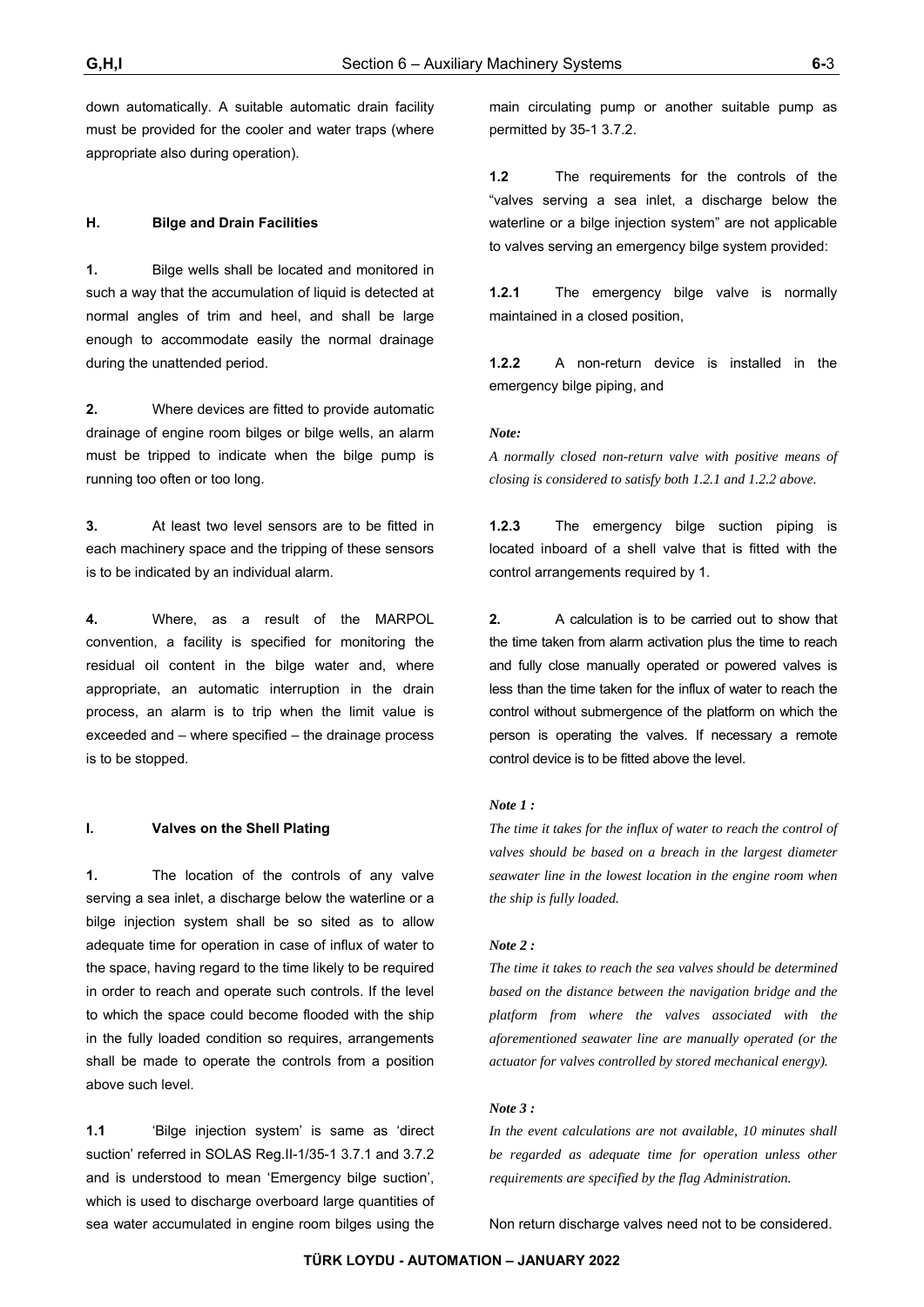# **SECTION 7**

# **TESTS**

|    |                                                    | Page |
|----|----------------------------------------------------|------|
| А. |                                                    |      |
| В. |                                                    |      |
| C. |                                                    |      |
| D. |                                                    |      |
|    | 1. General                                         |      |
|    | <b>2.</b> Tests During Construction / Installation |      |
|    | <b>3.</b> Tests During Commissioning               |      |
|    | 4. Tests During Sea Trials                         |      |
|    | <b>5.</b> Repeated Tests                           |      |
| Е. | <b>TYPE APPROVALS</b>                              |      |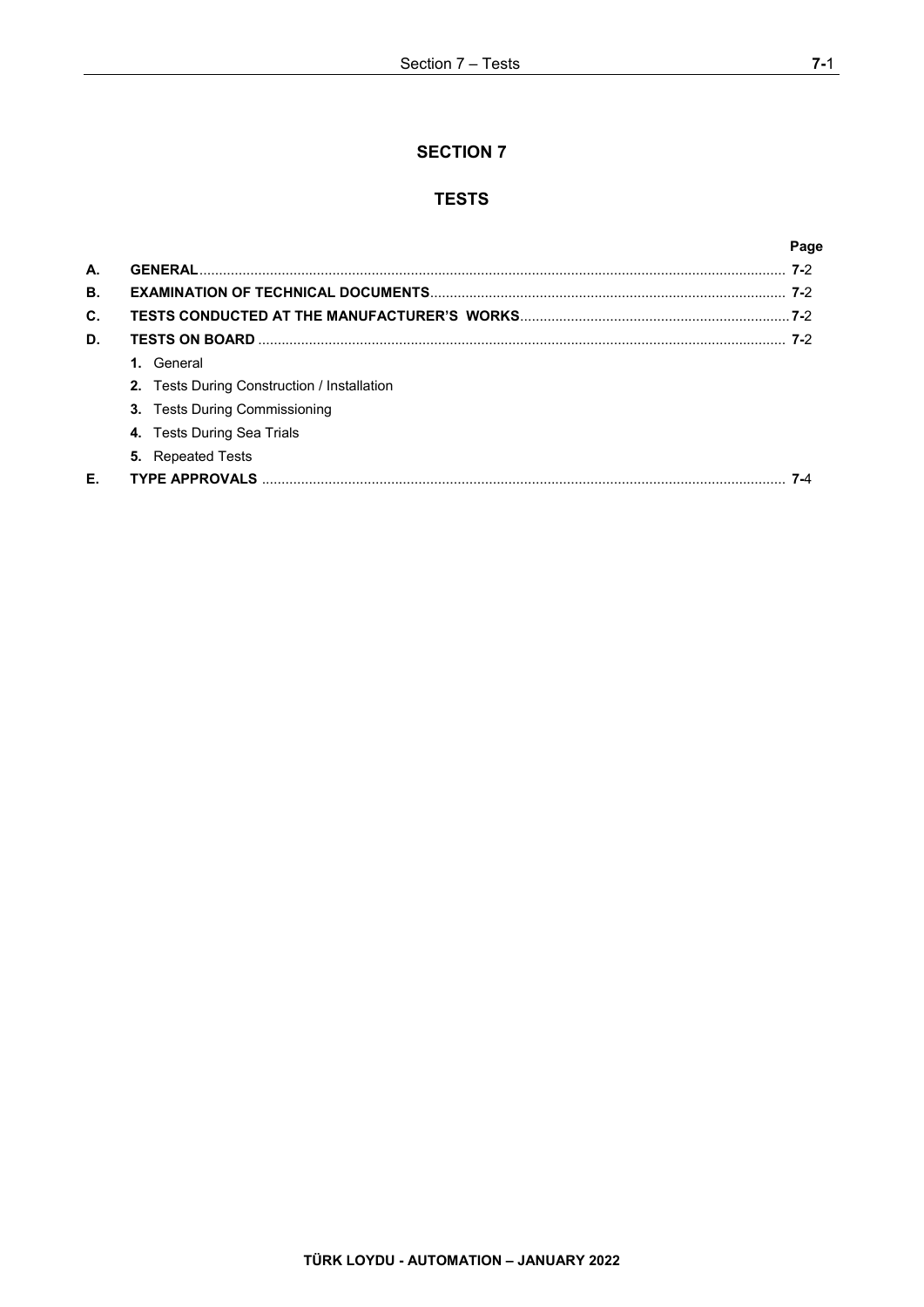### **A. General**

**1.** The testing of systems, equipment and assemblies demanded according to Section 2 are subject to the following rules.

**2.** As part of the general quality assurance system, the manufacturer must ensure that the products which he manufactures meet the requirements as specified.

Records of the measures adopted and tests carried out as part of the quality assurance procedure shall be prepared.

**3.** For certain systems, equipment and components specified in the rules, tests are to be carried out in the presence of a **TL** Surveyor.

The tests and test specimen specified below represent the minimum requirement.

**TL** reserve the right to demand that tests also be carried out on other items either on the manufacturer's premises or on board.

**4.** In the case of new systems or systems which are being used for the first time on ships classed by **TL**, additional tests and trials are to be agreed, as required, between the manufacturer and **TL**.

**5.** Where computers are used for functions which are essential to ship, cargo, crew or passenger safety and which are subiect to classification. records, test results and assessments are to be provided for the hardware and software in accordance with Chapter 5 – Electric, Section 10.

**6.** The purpose of the tests is to demonstrate compliance with the requirements as laid down in the Rules for Construction and the suitability of the test specimen for their intended use.

**7.** Tests comprise:

- Examination of technical documentation,
- Tests conducted at the manufacturer's works,
- Tests on board.
- Type approvals.

### **B. Examination of Technical Documents**

**1.** The list of documents which are subject to approval is specified in Section 1, D.

**2.** Documents which have been examined and marked accordingly are to be submitted to the Surveyor on request.

# **C. Tests Conducted at the Manufacturer's Works**

**TL** reserve the right to demand tests for systems which have safety implications or where there are extensive automation systems or where individual systems are being integrated. This test might be a factory acceptance (FAT) with presence of **TL**.

#### **D. Tests on Board**

### **1. General**

Tests comprise:

- Tests during construction / installation,
- Tests during commissioning,
- Tests during sea trials,
- Repeated tests.

The test procedures are based on form PL-M-CL006 for engine driven systems.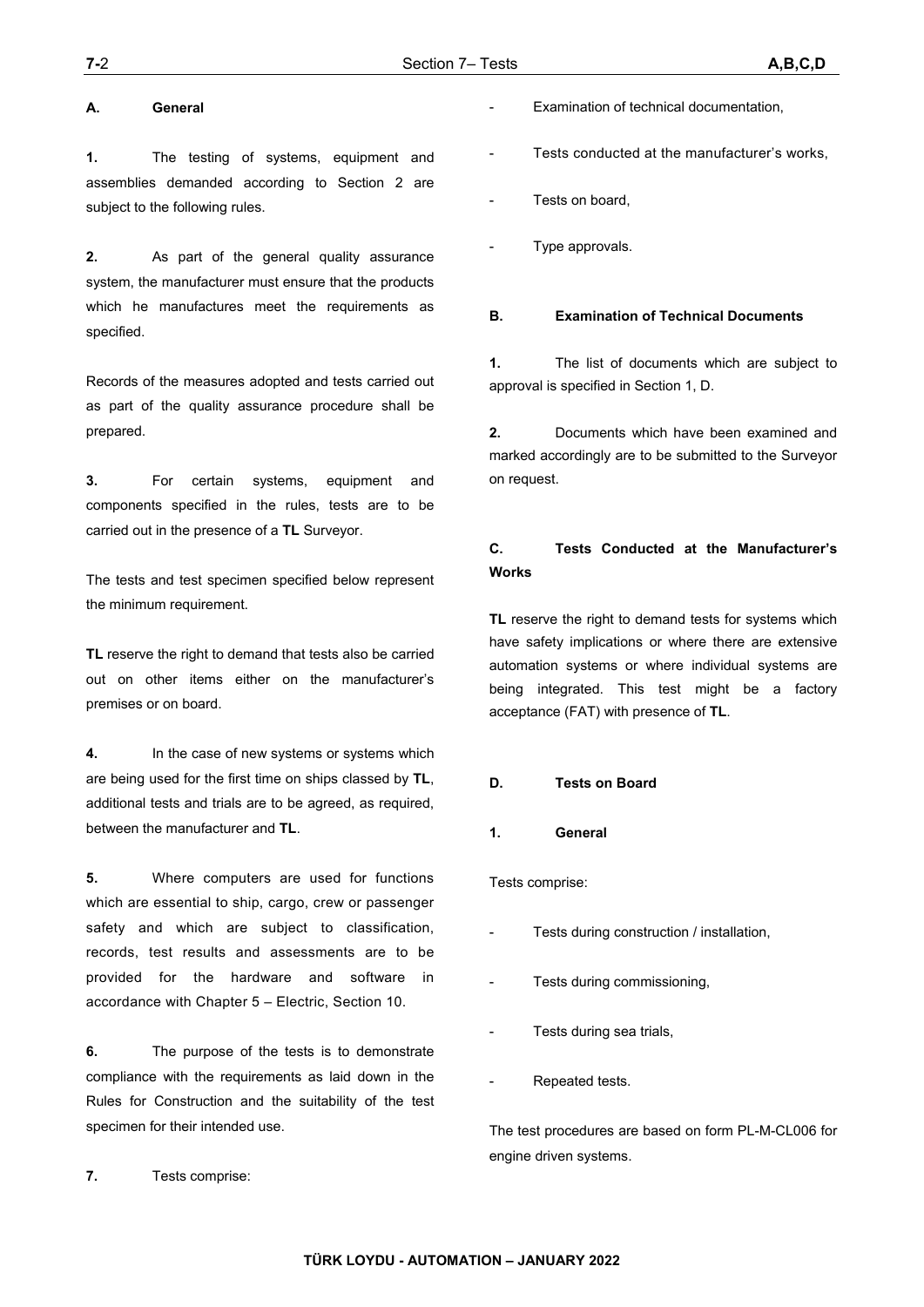Part I of Form PL-M-CL006 is used to apply for the relevant class notation. Concept approval for the whole system is given due to the information provided.

Part II of Form PL-M-CL006 is used for the operational testing of the whole system. Following successful completion of the tests, the relevant class notation is issued.

### **2. Tests During Construction / Installation**

**2.1** During the period of construction of the ship, installations are to be checked for compliance with the documents which have been approved by **TL** and with the Rules for Construction.

**2.2** Test certificates relating to tests which have already been carried out are to be submitted to the Surveyor on request.

#### **3. Tests During Commissioning**

The satisfactory condition and correct operation of all automation equipment are to be demonstrated.

Where not specified in the Rules for Construction, the tests to be conducted are to be agreed with the **TL** Surveyor in accordance with the system requirements.

Form PL-M-CL006 is to be used as a basis.

#### **4. Tests During Sea Trials**

#### **4.1 Scope**

The purpose of the test is to prove that all systems are adjusted properly and that ship's machinery operation can be performed without manual intervention.

### **4.2 Preparation**

**4.2.1** A list has to be provided to the attending

surveyor which shows all equipment that is switched off with sufficient explanation.

**4.2.2** It has to be agreed on representative persons who are allowed to enter engine room and engine control room for checking and watch keeping during the test.

**4.2.3** If applicable, the following is to be prepared:

**4.2.3.1** All systems to be prepared for automatic control and adjusted to the correct settings.

**4.2.3.2** Manual operated valves shall be completely closed or open.

**4.2.3.3** All electric equipment is functioning and switched on.

**4.2.3.4** Main propulsion control shall be on the bridge.

**4.2.3.5** No alarms shall be manual inhibited.

**4.2.3.6** The Duty alarm system shall be switched to "Unattended machinery"

#### **4.3 Execution**

**4.3.1** The start and completion of the test shall be clearly communicated between control room and bridge. If appropriate, also announcement via the PA-system may be made.

**4.3.2** The start and end of the test shall be marked on the alarm registration device.

**4.3.3** Other tests which may be carried out during the endurance test shall be agreed before.

**4.3.4** The minimum test time is four hours.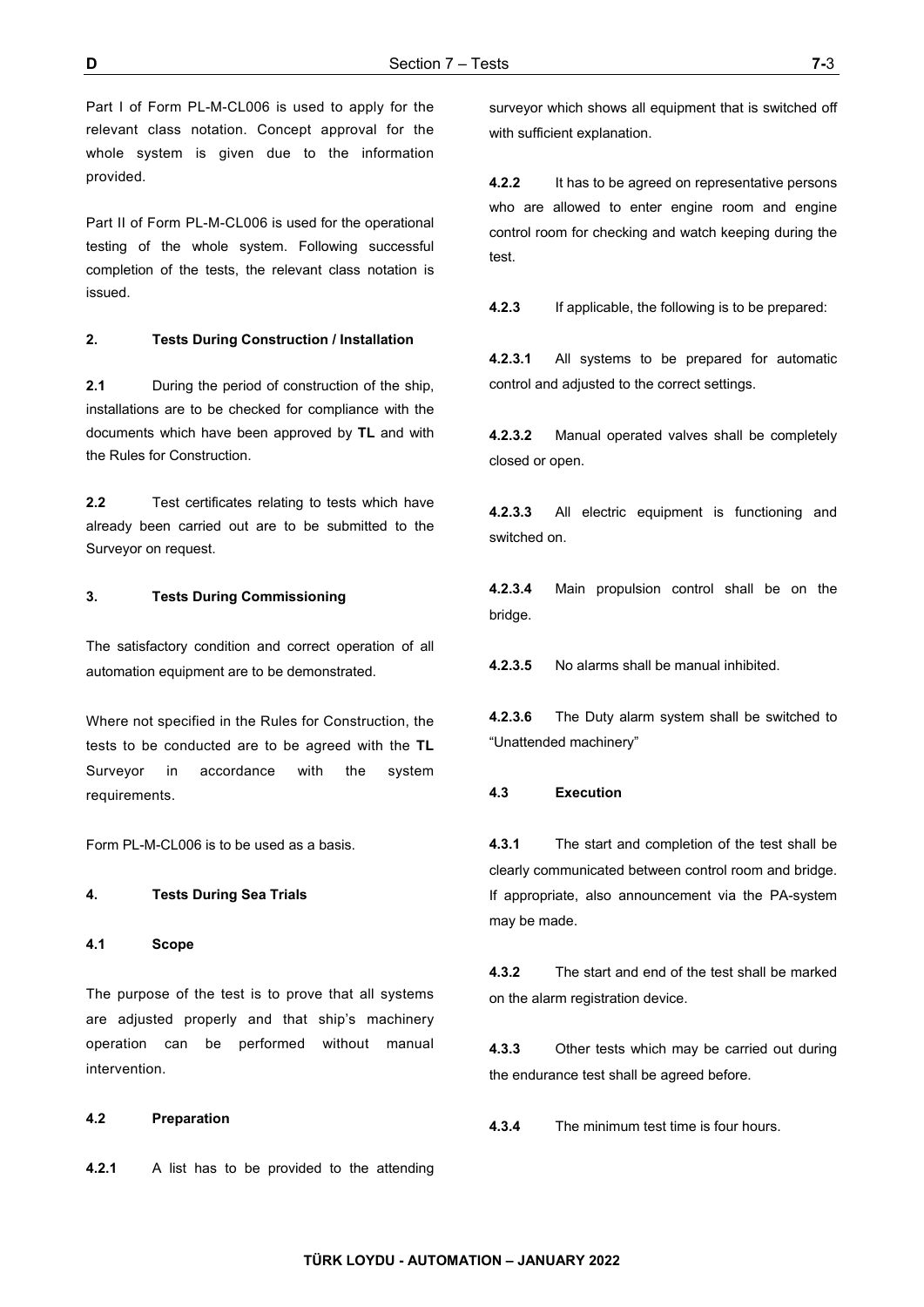**4.3.5** The test shall include at least two hours at 100% main engine load.

**4.3.6** The test shall include manoeuvres from full ahead to dead slow astern.

### **4.4 De-Briefing**

**4.4.1** The trials report is to be completed in accordance with form PL-M-CL006.

**4.4.2** Basically no alarms shall occur during the test.

**4.4.3** If alarms come up which indicate malfunction of equipment or wrong system settings, the cause is to be rectified. This may result in repetition of the test.

#### **5. Repeated Tests**

Periodical surveys are to be carried out at preset intervals following award or renewal of the classification.

#### **E. Type Approvals**

**1.** The following installations, equipment and assemblies are subject to mandatory type testing.

- **2.** Installations, equipment and assemblies which are subject to type testing:
- Computers and computer systems for open and closed loop controls and monitoring of equipment essential to ship operation.
- Remote control systems for the main propulsion plant,
- Fire detection systems and sensors,
- Sensors and actuators for specified automation equipment,
- Machinery alarm systems,
- Duty alarm systems,
- Protective devices
- Safety devices,
- Safety systems.

**3.** As an alternative to the type tests specified, particular tests may be carried out, where justified in individual cases, in the presence of a presence of a **TL** Surveyor, with the prior consent of **TL**.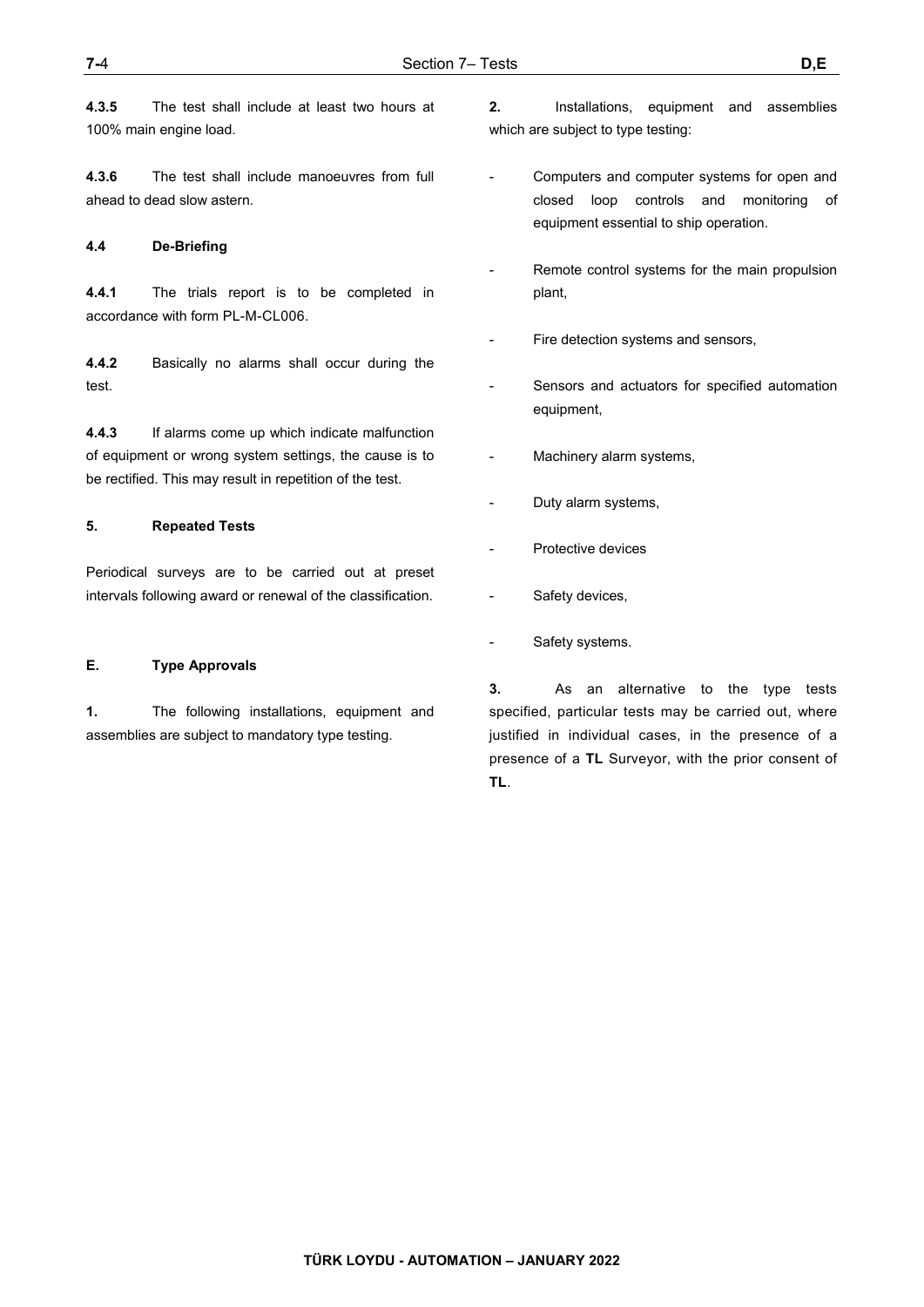# **SECTION 8**

# **SENSORS, STAND-BY CIRCUITS AND REMOTE-CONTROL FACILITIES**

|                |                                                                           | Page |
|----------------|---------------------------------------------------------------------------|------|
| A.             |                                                                           |      |
| <b>B.</b>      |                                                                           |      |
|                | 1. Trunk Piston Engines                                                   |      |
|                | 2. Crosshead Engines                                                      |      |
| $\mathbf{C}$ . |                                                                           |      |
| D.             |                                                                           |      |
| Е.             |                                                                           |      |
| F.             |                                                                           |      |
| G.             | SENSORS FOR FUEL, SEPARATOR, GENERATION AND UTILIZATION OF HEAT 8-13      |      |
| Н.             | SENSORS FOR FIRE ALARM SYSTEMS, ELECTRICAL PLANTS AND OTHERS 8-15         |      |
| $\mathbf{L}$   | STAND-BY CIRCUIT AND REMOTE CONTROL FACILITY FOR ESSENTIAL EQUIPMENT 8-17 |      |
| J.             |                                                                           |      |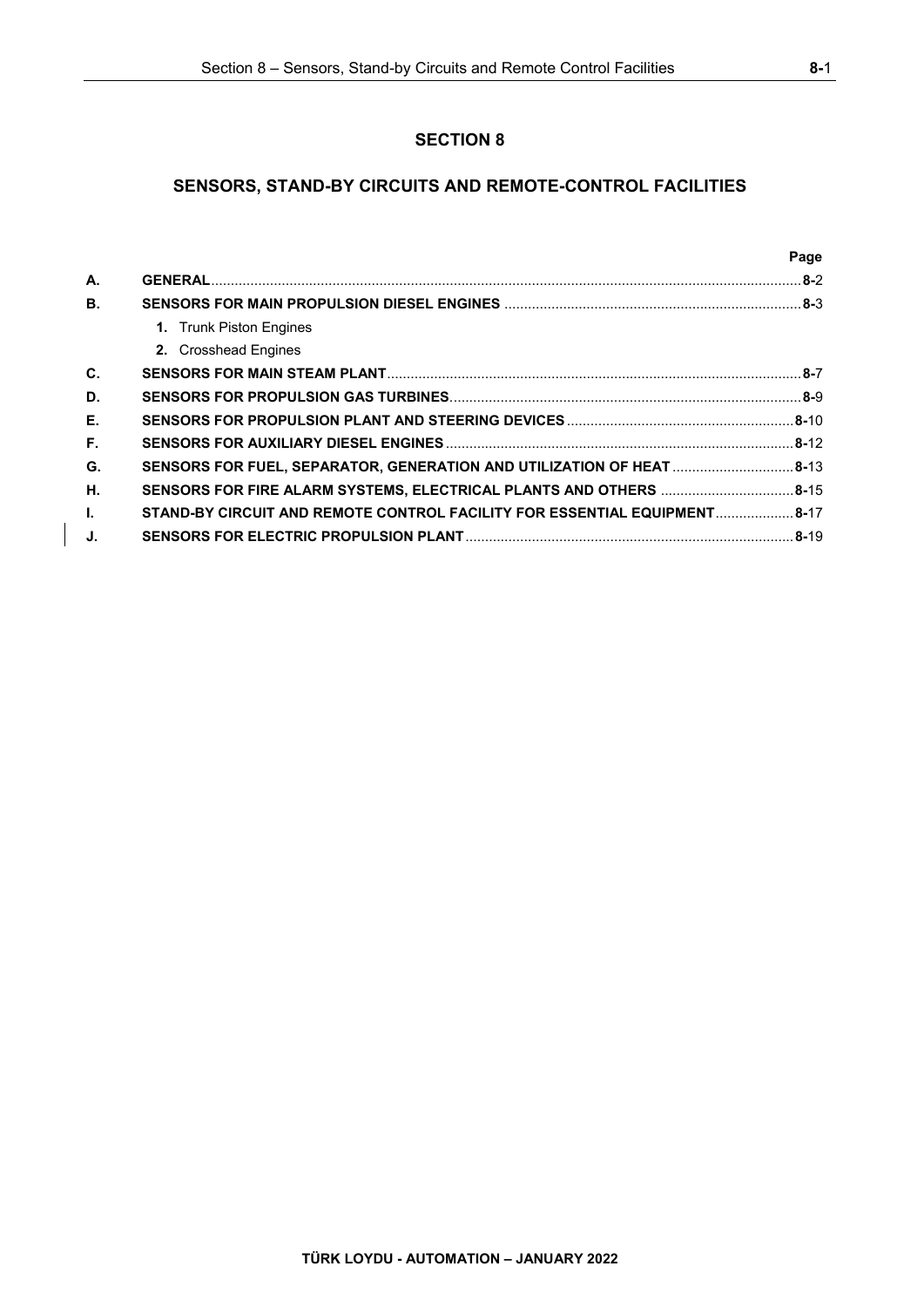#### **A. General**

**1.** The monitoring, protection, open-loop and closed-loop control concept for equipment and installations shall ensure safe operation under all operating conditions.

**2.** The alarm, reduction- and shutdown criteria listed below represent the minimum requirement.

**3.** Dependent upon the design of the machinery plant, it may be necessary to adapt the range and details given in the Tables.

**4.** If more than one sensor is required for a criterion according to the following tables, it shall be ensured that the evaluation of the data from sensors takes place independently. If designed suitably, redundancy concepts can replace the need for independent evaluation.

**5.** For the design of the alarm devices, the provisions set out in Section 4, A. and B. shall apply. Reductions of the operation parameters shall be in accordance with Section 4, D.

**6.** For the design of the stand-by circuits, the provisions set out in Section 3, D. and Section 4, H. shall apply.

**7.** For the design of safety systems and safety devices, the provisions set out in Section 4, E. shall apply.

**8.** In general, the alarms, reduction and shut downs, as shown in the Tables 8.1 to 8.9, shall be indicated in the machinery space as individual alarms. On the bridge the alarms shall be grouped as described in Section 4, A. If it is required to realize individual alarms on the bridge, a notation in the Tables 8.1 to 8.9 is made.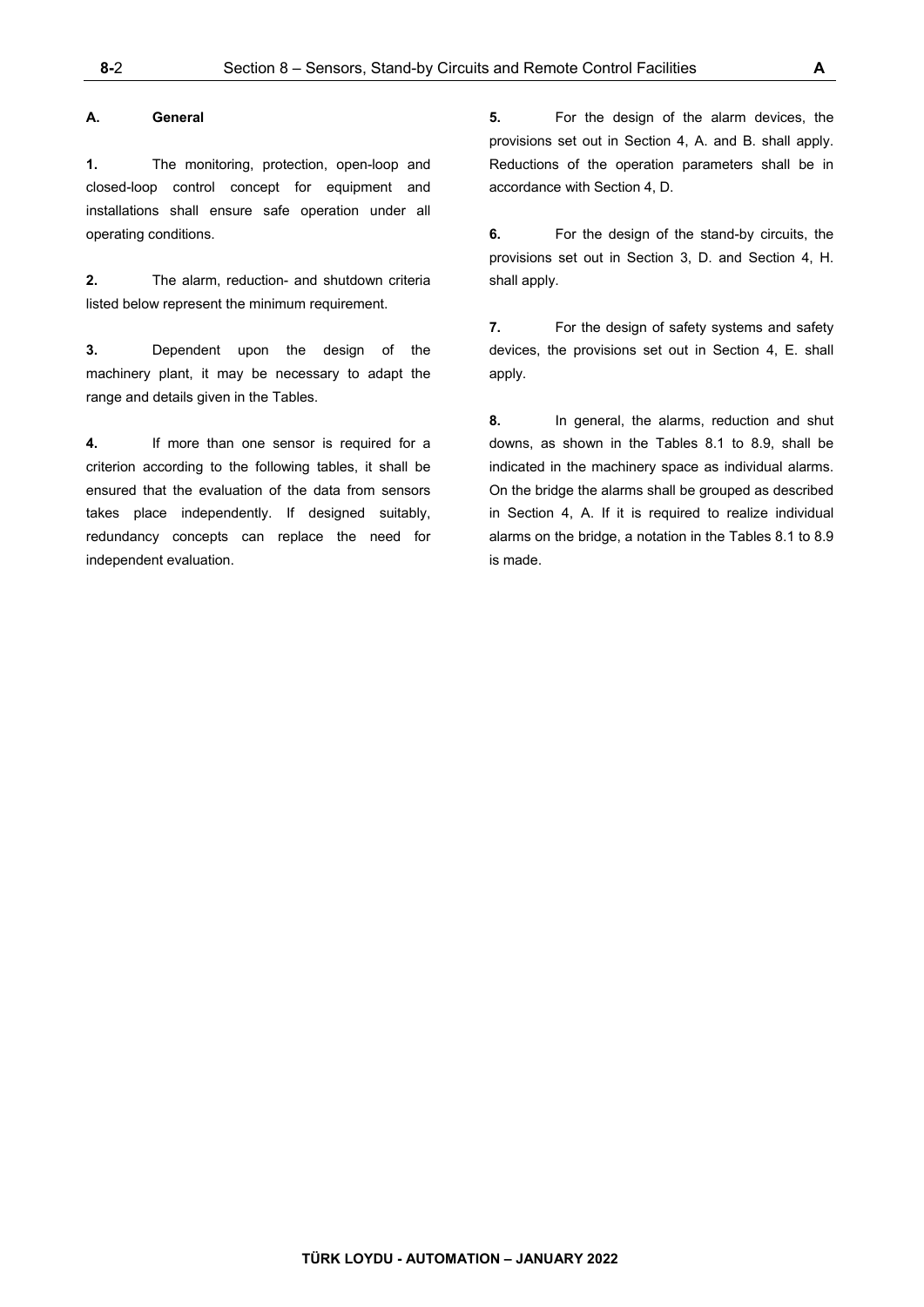# **B. Sensors for Main Propulsion Diesel Engines (aligned with TL- R M 35)**

**1. Trunk piston engines** 

# **Table 8.1 Main propulsion diesel engines (Trunk piston engines)**

| $\overline{F}$<br>$=$ Fault                                                                      |                   |                     |                   |                         |
|--------------------------------------------------------------------------------------------------|-------------------|---------------------|-------------------|-------------------------|
| L<br>$=$ Low limit                                                                               |                   |                     |                   |                         |
| Η<br>$=$ High limit                                                                              |                   |                     |                   |                         |
| R<br>$=$ Reduction                                                                               | Sensor for alarms | Sensor for stand-by | Sensor for safety | Individual alarm at the |
| R <sub>l</sub><br>= Remote Indication                                                            |                   |                     |                   |                         |
| S<br>$=$ Shut down                                                                               |                   |                     |                   |                         |
|                                                                                                  |                   | aggregate           | functions         | bridge                  |
| Τ<br>= Trigger Stand-by activation                                                               |                   |                     |                   |                         |
| Fuel oil system                                                                                  |                   |                     |                   |                         |
| Fuel oil pressure after filter (engine inlet)                                                    | RI, L             | L, T                |                   |                         |
| Fuel oil viscosity before injection pumps or<br>fuel oil temperature before injection pumps (1)  | L, H              |                     |                   |                         |
| Leakage from high pressure pipes                                                                 | F                 |                     |                   |                         |
| Level of fuel oil in daily service tank (2)                                                      | L                 |                     |                   |                         |
| Common rail fuel oil pressure                                                                    | L                 |                     |                   |                         |
| <b>Lubricating oil system</b>                                                                    |                   |                     |                   |                         |
| Lub oil to main bearing and thrust bearing, pressure                                             | L, RI             | L, T                | L, S              |                         |
| Lub oil pressure at engine inlet (3) (4)                                                         | L                 | L, T                | L, S              |                         |
| Lub oil filter differential pressure                                                             | H, RI             |                     |                   |                         |
|                                                                                                  | H, RI             |                     |                   |                         |
| Lub oil inlet temperature<br>Activation of oil mist detection arrangements (or activation of the |                   |                     |                   |                         |
| temperature monitoring systems or equivalent devices of:                                         | $\mathsf F$       |                     |                   |                         |
| - the engine main and crank bearing oil outlet; or                                               |                   |                     | H, S              |                         |
| - the engine main and crank bearing) (5)                                                         | F, R              |                     |                   |                         |
| Failure in cylinder lubrication<br>Level in lubrication oil sump tanks (3)                       | L                 |                     |                   |                         |
| Fault at lubricating oil automatic filter                                                        | F                 |                     |                   |                         |
| Temperature thrust bearing                                                                       | H, R              |                     |                   |                         |
|                                                                                                  |                   |                     |                   |                         |
| Flow rate cylinder lubricator. Each apparatus                                                    | L, R              |                     |                   |                         |
| Common rail servo oil pressure                                                                   | L                 |                     |                   |                         |
| <b>Turbocharger system</b>                                                                       |                   |                     |                   |                         |
| Turbocharger lub oil inlet pressure (6)                                                          | L, RI             |                     |                   |                         |
| Turbocharger lub oil outlet temperature each bearing (6),(7)                                     | H                 |                     |                   |                         |
| Speed of turbocharger (8)                                                                        | H, RI             |                     |                   |                         |
| Sea water cooling system                                                                         |                   |                     |                   |                         |
| Sea water pressure                                                                               | L, RI             | L, T                |                   |                         |
| <b>Cylinder fresh water cooling system</b>                                                       |                   |                     |                   |                         |
| Cylinder water inlet pressure or flow                                                            | L, R, R           | L, T                | L, S(9)           |                         |
| Cylinder water outlet temperature (general) (10)                                                 | H,R, RI           |                     |                   |                         |
| Level of cylinder cooling water in expansion tanks                                               | L                 |                     |                   |                         |
| Oil contamination in cylinder cooling water system (11)                                          | F                 |                     |                   |                         |
| Pressure of LT (low temperature) freshwater cooling circuit                                      | L                 |                     |                   |                         |
| Temperature of LT (low temperature) freshwater cooling circuit                                   | Н                 |                     |                   |                         |
| Temperature of cylinder cooling water at engine inlet                                            | L                 |                     |                   |                         |
| <b>Starting and control air systems</b>                                                          |                   |                     |                   |                         |
| Starting air pressure before main shut-off valve (12), (13)                                      | L, RI             |                     |                   |                         |
| Control air pressure                                                                             | L, RI             |                     |                   |                         |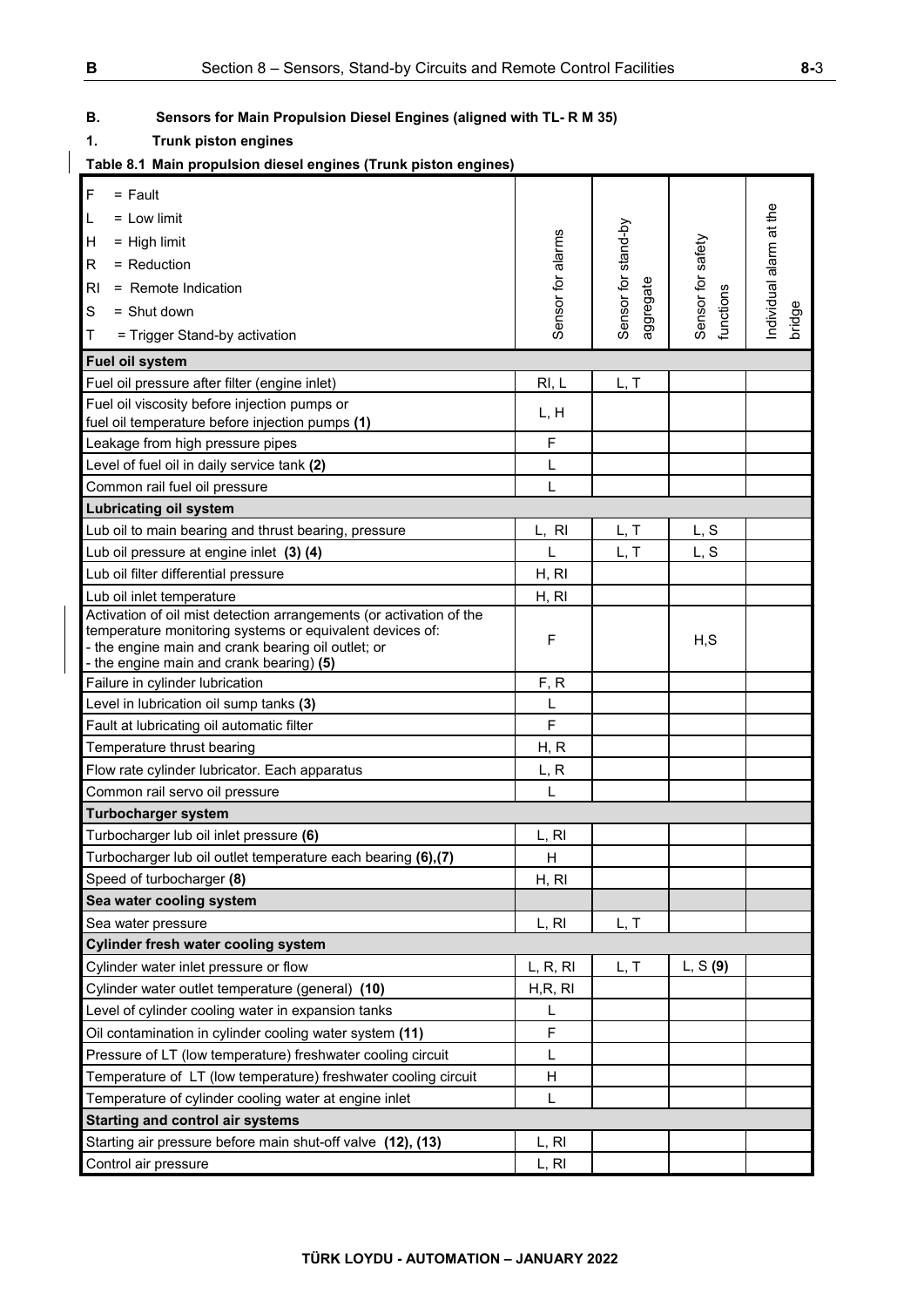### **Table 8.1 Main propulsion diesel engines (Trunk piston engines) (continued)**

| $\mathsf{F}$   | $=$ Fault                                                   |                   |                     |                                |                         |
|----------------|-------------------------------------------------------------|-------------------|---------------------|--------------------------------|-------------------------|
| L              | $=$ 1 ow limit                                              |                   |                     |                                | Individual alarm at the |
| H              | $=$ High limit                                              | Sensor for alarms | Sensor for stand-by |                                |                         |
| R              | $=$ Reduction                                               |                   |                     |                                |                         |
| R <sub>l</sub> | $=$ Remote Indication                                       |                   |                     |                                |                         |
| S              | $=$ Shut down                                               |                   | ggregate            | Sensor for safety<br>functions | bridge                  |
| Τ              | = Trigger Stand-by activation                               |                   | $\bar{\sigma}$      |                                |                         |
|                | Scavenge air system                                         |                   |                     |                                |                         |
|                | Scavenge air receiver temperature                           | н                 |                     |                                |                         |
|                | <b>Exhaust gas system</b>                                   |                   |                     |                                |                         |
|                | Exhaust gas temperature turbocharger inlet and outlet       | H                 |                     |                                |                         |
|                | Exhaust gas temperature after each cylinder (14)            | H, R, RI          |                     |                                |                         |
|                | Exhaust gas temperature after each cylinder. Deviation from |                   |                     |                                |                         |
|                | average (14)                                                | H                 |                     |                                |                         |
|                | <b>Engine speed</b>                                         | R <sub>l</sub>    |                     |                                |                         |
|                | Engine overspeed (4)                                        |                   |                     | H, S                           |                         |
|                | Control-safety-alarm system power supply failure            | F                 |                     |                                |                         |
|                |                                                             |                   |                     |                                |                         |

**(1)** *For heavy fuel oil burning engines only.* 

**(2)** *High-level alarm is also required if no suitable overflow arrangement is provided.* 

**(3)** *Individual alarms are to be provided for separate circuits.* 

**(4)** *Shut-down only for engines from 220 kW upwards* 

**(5)** *When required by TL- R M10.8 or by SOLAS Reg. II-1/47.2.: for each engine, one oil mist detector (or engine bearing temperature monitoring system or equivalent device) having two independent outputs for initiating the alarm and shutdown would satisfy the requirement for independence between alarm and shut-down system.* 

**(6)** *Unless provided with a self-contained lubricating oil system integrated with the turbocharger.* 

**(7)** *Where outlet temperature from each bearing cannot be monitored due to the engine/turbocharger design alternative arrangements may be agreed with TL. Continuous monitoring of inlet pressure and inlet temperature in combination with specific intervals for bearing inspection in accordance with the turbocharger manufacturer's instructions may be accepted as an alternative.* 

- **(8)** *Only required for turbochargers of Categories B and C (see TL Machinery Rules, Chapter 4, Section 4,A.).*
- **(9)** *If possible due to size, otherwise a shutdown for cooling temperature cylinder outlet to be provided when reaching high limit.*
- **(10)** *Two separate sensors are required for alarm and reduction.*
- **(11)** *Where cooling water is used for preheating or cooling fuel, lubricating oil.*
- **(12)** *For engines with direct reversing capability and also all engines with remote start from the bridge, individual alarm.*
- **(13)** *Where engine is started electronically the failure of the battery charger is to be alarmed.*
- **(14)** *For engines > 500 kW/cyl.*

*Note: Remote indications are required only for ships which are operated with machinery space unattended but under a continuous supervision from a position where control and monitoring devices are centralized, without the traditional watch service being done by personnel in machinery space.*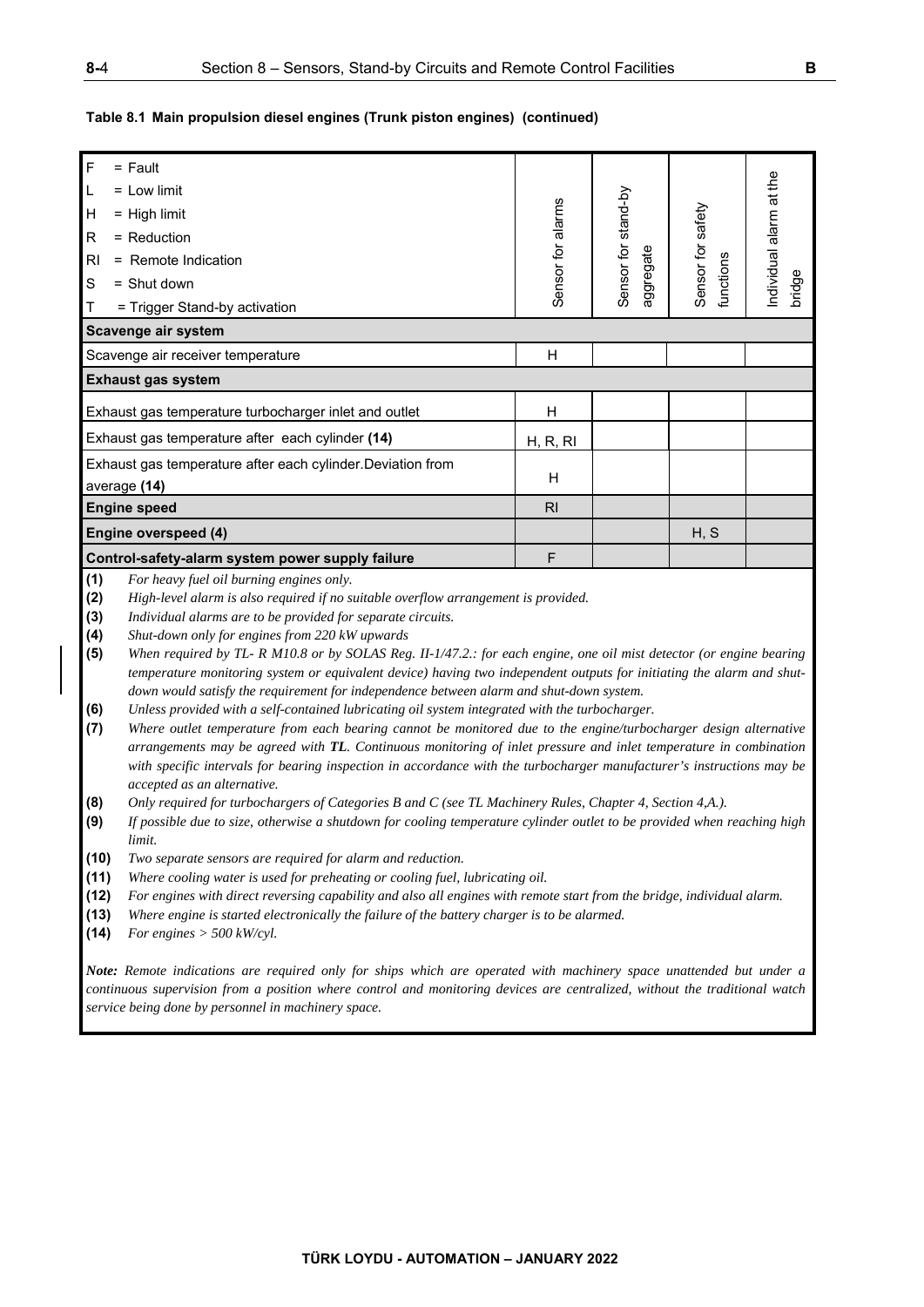# **2. Crosshead engines**

# **Table 8.2 Main propulsion diesel engines (Crosshead engines)**

| $\mathsf F$<br>$=$ Fault                                            |               |                                  |                   |                         |
|---------------------------------------------------------------------|---------------|----------------------------------|-------------------|-------------------------|
| L<br>$=$ Low limit                                                  |               |                                  |                   |                         |
| н<br>$=$ High limit                                                 |               |                                  |                   |                         |
| R<br>$=$ Reduction                                                  |               |                                  |                   |                         |
| R <sub>l</sub><br>= Remote Indication                               | Sensor alarms | Sensor for stand-by<br>aggregate | Sensor for safety | Individual alarm at the |
| S<br>$=$ Shut down                                                  |               |                                  | functions         | bridge                  |
| Т<br>= Trigger Stand-by activation                                  |               |                                  |                   |                         |
| Fuel oil system                                                     |               |                                  |                   |                         |
| Fuel oil pressure after filter (engine inlet)                       | RI, L         | L, T                             |                   |                         |
| Fuel oil viscosity before injection pumps or                        |               |                                  |                   |                         |
| fuel oil temperature before injection pumps                         | L, H          |                                  |                   |                         |
| Leakage from high pressure pipes                                    | F             |                                  |                   |                         |
| Level of fuel oil in daily service tank (1)                         | L             |                                  |                   |                         |
| Common rail fuel oil pressure                                       | L             |                                  |                   |                         |
| <b>Lubricating oil system</b>                                       |               |                                  |                   |                         |
|                                                                     |               |                                  |                   |                         |
| Lub oil to main bearing and thrust bearing, pressure                | RI, L, R      | L, T                             | L, S              |                         |
| Lub oil to crosshead bearing, pressure (2)                          | RI, L, R      | L, T                             | L, S              |                         |
| Lub oil to camshaft pressure (2)                                    | L             | L, T                             | L, S              |                         |
| Lub oil to camshaft temperature (2)                                 | H             |                                  |                   |                         |
| Lub oil inlet temperature                                           | H             |                                  |                   |                         |
| Thrust bearing pads temp or bearing outlet temp                     | H, R          |                                  | H, S              |                         |
| Activation of oil mist detection arrangements (or activation of the |               |                                  |                   |                         |
| temperature monitoring systems or equivalent devices of:            | F             |                                  |                   |                         |
| - the engine main, crank and crosshead bearing oil outlet; or       |               |                                  |                   |                         |
| - the engine main, crank and crosshead bearing) (3)                 |               |                                  |                   |                         |
| Flow rate cylinder lubricator. Each apparatus                       | L, R          |                                  |                   |                         |
| Level in lubricating oil tanks (4)                                  | L             |                                  |                   |                         |
| Common rail servo oil pressure                                      | L             |                                  |                   |                         |
| <b>Turbocharger system</b>                                          |               |                                  |                   |                         |
| Turbocharger lub oil inlet pressure (9)                             | L             |                                  |                   |                         |
| Turbocharger lub oil outlet temperature, each bearing (10)          | H             |                                  |                   |                         |
| Speed of turbocharger (11)                                          | H, RI         |                                  |                   |                         |
| <b>Piston cooling system</b>                                        |               |                                  |                   |                         |
| Piston coolant inlet pressure (5)                                   | L, R          | L, T                             |                   |                         |
| Piston coolant outlet temp each cylinder                            | H, R          |                                  |                   |                         |
| Piston coolant outlet flow each cylinder (8)                        | L, R          |                                  |                   |                         |
| Level of piston coolant in expansion tank                           |               |                                  |                   |                         |
| Sea water cooling system                                            |               |                                  |                   |                         |
| Sea water pressure                                                  | L             | L, T                             |                   |                         |
| <b>Cylinder fresh cooling water system</b>                          |               |                                  |                   |                         |
| Cylinder water inlet pressure                                       | L, R          | L, T                             |                   |                         |
| Cylinder water outlet temp (from each cylinder) or                  |               |                                  |                   |                         |
| Cylinder water outlet temp (general) (6)                            | H, R          |                                  |                   |                         |
| Oily contamination of engine cooling water system (7)               | F             |                                  |                   |                         |
| Level of cylinder cooling water in expansion tank                   |               |                                  |                   |                         |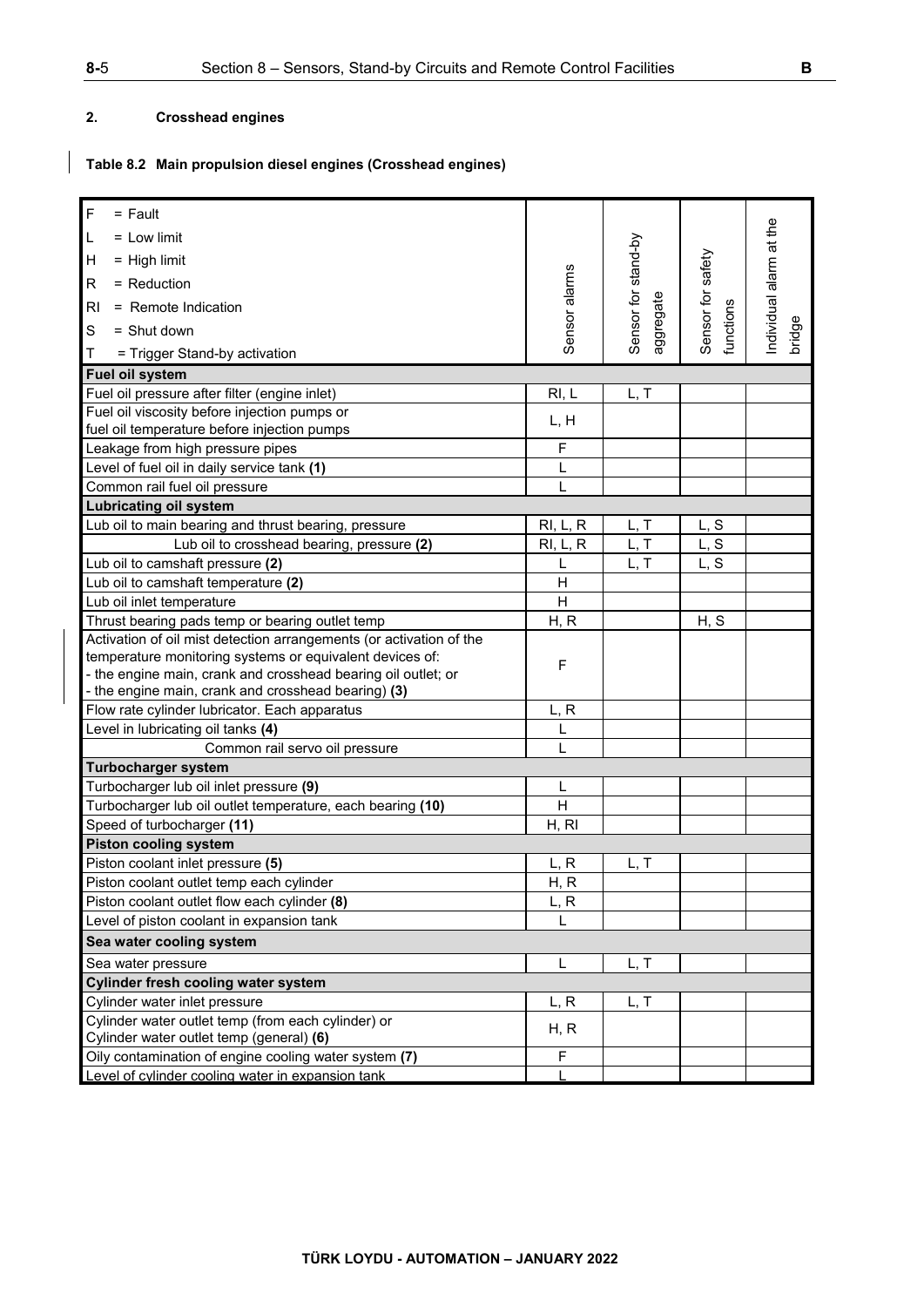# **Table 8.2 Main propulsion diesel engines (Crosshead engines) (continued)**

| $\overline{F}$<br>$=$ Fault                                                                                                                                                                                                                                                                                                                                                                                                                                                                                                                                                                                                                                                                                                                                                                                                                                                                                                                                                                                                                                                                                                                                                                                                                                                                                                     |                |                                  |                   |                        |
|---------------------------------------------------------------------------------------------------------------------------------------------------------------------------------------------------------------------------------------------------------------------------------------------------------------------------------------------------------------------------------------------------------------------------------------------------------------------------------------------------------------------------------------------------------------------------------------------------------------------------------------------------------------------------------------------------------------------------------------------------------------------------------------------------------------------------------------------------------------------------------------------------------------------------------------------------------------------------------------------------------------------------------------------------------------------------------------------------------------------------------------------------------------------------------------------------------------------------------------------------------------------------------------------------------------------------------|----------------|----------------------------------|-------------------|------------------------|
| L<br>$=$ Low limit                                                                                                                                                                                                                                                                                                                                                                                                                                                                                                                                                                                                                                                                                                                                                                                                                                                                                                                                                                                                                                                                                                                                                                                                                                                                                                              |                |                                  |                   |                        |
| $=$ High limit<br>н                                                                                                                                                                                                                                                                                                                                                                                                                                                                                                                                                                                                                                                                                                                                                                                                                                                                                                                                                                                                                                                                                                                                                                                                                                                                                                             |                |                                  |                   |                        |
| = Reduction<br>R                                                                                                                                                                                                                                                                                                                                                                                                                                                                                                                                                                                                                                                                                                                                                                                                                                                                                                                                                                                                                                                                                                                                                                                                                                                                                                                |                |                                  |                   |                        |
| = Remote Indication<br>RI                                                                                                                                                                                                                                                                                                                                                                                                                                                                                                                                                                                                                                                                                                                                                                                                                                                                                                                                                                                                                                                                                                                                                                                                                                                                                                       | Sensor alarms  | Sensor for stand-by<br>aggregate | Sensor for safety | ndividual alarm at the |
| S<br>$=$ Shut down                                                                                                                                                                                                                                                                                                                                                                                                                                                                                                                                                                                                                                                                                                                                                                                                                                                                                                                                                                                                                                                                                                                                                                                                                                                                                                              |                |                                  | functions         | bridge                 |
| = Trigger Stand-by activation<br>Т                                                                                                                                                                                                                                                                                                                                                                                                                                                                                                                                                                                                                                                                                                                                                                                                                                                                                                                                                                                                                                                                                                                                                                                                                                                                                              |                |                                  |                   |                        |
| <b>Starting and control air systems</b>                                                                                                                                                                                                                                                                                                                                                                                                                                                                                                                                                                                                                                                                                                                                                                                                                                                                                                                                                                                                                                                                                                                                                                                                                                                                                         |                |                                  |                   |                        |
| Starting air pressure before main shut-off valve                                                                                                                                                                                                                                                                                                                                                                                                                                                                                                                                                                                                                                                                                                                                                                                                                                                                                                                                                                                                                                                                                                                                                                                                                                                                                | L, RI          |                                  |                   |                        |
| Control air pressure                                                                                                                                                                                                                                                                                                                                                                                                                                                                                                                                                                                                                                                                                                                                                                                                                                                                                                                                                                                                                                                                                                                                                                                                                                                                                                            | L              |                                  |                   |                        |
| Safety air pressure                                                                                                                                                                                                                                                                                                                                                                                                                                                                                                                                                                                                                                                                                                                                                                                                                                                                                                                                                                                                                                                                                                                                                                                                                                                                                                             | L              |                                  |                   |                        |
| Scavenge air system                                                                                                                                                                                                                                                                                                                                                                                                                                                                                                                                                                                                                                                                                                                                                                                                                                                                                                                                                                                                                                                                                                                                                                                                                                                                                                             |                |                                  |                   |                        |
| Scavenge air receiver pressure                                                                                                                                                                                                                                                                                                                                                                                                                                                                                                                                                                                                                                                                                                                                                                                                                                                                                                                                                                                                                                                                                                                                                                                                                                                                                                  | R <sub>l</sub> |                                  |                   |                        |
| Scavenge air box temperature (fire)                                                                                                                                                                                                                                                                                                                                                                                                                                                                                                                                                                                                                                                                                                                                                                                                                                                                                                                                                                                                                                                                                                                                                                                                                                                                                             | H, R           |                                  |                   |                        |
| Scavenge air receiver water level                                                                                                                                                                                                                                                                                                                                                                                                                                                                                                                                                                                                                                                                                                                                                                                                                                                                                                                                                                                                                                                                                                                                                                                                                                                                                               | H              |                                  |                   |                        |
| <b>Exhaust gas system</b>                                                                                                                                                                                                                                                                                                                                                                                                                                                                                                                                                                                                                                                                                                                                                                                                                                                                                                                                                                                                                                                                                                                                                                                                                                                                                                       |                |                                  |                   |                        |
| Exhaust gas temperature after each cylinder                                                                                                                                                                                                                                                                                                                                                                                                                                                                                                                                                                                                                                                                                                                                                                                                                                                                                                                                                                                                                                                                                                                                                                                                                                                                                     | H, R, RI       |                                  |                   |                        |
| Exhaust gas temperature after each cylinder, deviation from average                                                                                                                                                                                                                                                                                                                                                                                                                                                                                                                                                                                                                                                                                                                                                                                                                                                                                                                                                                                                                                                                                                                                                                                                                                                             | H              |                                  |                   |                        |
| Exhaust gas temperature before each T/C                                                                                                                                                                                                                                                                                                                                                                                                                                                                                                                                                                                                                                                                                                                                                                                                                                                                                                                                                                                                                                                                                                                                                                                                                                                                                         | H, RI          |                                  |                   |                        |
| Exhaust gas temperature after each T/C                                                                                                                                                                                                                                                                                                                                                                                                                                                                                                                                                                                                                                                                                                                                                                                                                                                                                                                                                                                                                                                                                                                                                                                                                                                                                          | H, RI          |                                  |                   |                        |
| <b>Fuel valve coolant</b>                                                                                                                                                                                                                                                                                                                                                                                                                                                                                                                                                                                                                                                                                                                                                                                                                                                                                                                                                                                                                                                                                                                                                                                                                                                                                                       |                |                                  |                   |                        |
| Pressure of fuel valve coolant                                                                                                                                                                                                                                                                                                                                                                                                                                                                                                                                                                                                                                                                                                                                                                                                                                                                                                                                                                                                                                                                                                                                                                                                                                                                                                  | L              | L, T                             |                   |                        |
| Temperature of fuel valve coolant                                                                                                                                                                                                                                                                                                                                                                                                                                                                                                                                                                                                                                                                                                                                                                                                                                                                                                                                                                                                                                                                                                                                                                                                                                                                                               | H              |                                  |                   |                        |
| Level of fuel valve coolant in expansion tank                                                                                                                                                                                                                                                                                                                                                                                                                                                                                                                                                                                                                                                                                                                                                                                                                                                                                                                                                                                                                                                                                                                                                                                                                                                                                   | L              |                                  |                   |                        |
| Engine speed/direction of rotation                                                                                                                                                                                                                                                                                                                                                                                                                                                                                                                                                                                                                                                                                                                                                                                                                                                                                                                                                                                                                                                                                                                                                                                                                                                                                              | R <sub>l</sub> |                                  |                   |                        |
| <b>Wrong way</b>                                                                                                                                                                                                                                                                                                                                                                                                                                                                                                                                                                                                                                                                                                                                                                                                                                                                                                                                                                                                                                                                                                                                                                                                                                                                                                                | F              |                                  |                   |                        |
| <b>Engine overspeed</b>                                                                                                                                                                                                                                                                                                                                                                                                                                                                                                                                                                                                                                                                                                                                                                                                                                                                                                                                                                                                                                                                                                                                                                                                                                                                                                         |                |                                  | H, S              |                        |
| Control-safety-alarm system power supply failure                                                                                                                                                                                                                                                                                                                                                                                                                                                                                                                                                                                                                                                                                                                                                                                                                                                                                                                                                                                                                                                                                                                                                                                                                                                                                | F              |                                  |                   |                        |
| High-level alarm is also required if no suitable overflow arrangement is provided.<br>(1)<br>(2)<br>If separate lub oil systems are installed.<br>(3)<br>When required by TL- R M10.8 or by SOLAS Reg. II-1/47.2.<br>(4)<br>Where separate lubricating oil systems are installed (e.g. camshaft, rocker arms, etc.), individual level alarms are<br>required for the tanks.<br>The slow down is not required if the coolant is oil taken from the main cooling system of the engine.<br>(5)<br>(6)<br>Where one common cooling space without individual stop valves is employed for all cylinder jackets.<br>(7)<br>Where main engine cooling water is used in fuel and lubricating oil heat exchangers.<br>Where outlet flow cannot be monitored due to engine design, alternative arrangement may be accepted.<br>(8)<br>Unless provided with a self-contained lubricating oil system integrated with the turbocharger.<br>(9)<br>(10) Where outlet temperature from each bearing cannot be monitored due to the engine/turbocharger design alternative<br>arrangements may be accepted. Continuous monitoring of inlet pressure and inlet temperature in combination with<br>specific intervals for bearing inspection in accordance with the turbocharger manufacturer's instructions may be<br>accepted as an alternative. |                |                                  |                   |                        |

**(11)** *Only required for turbochargers of Categories B and C. (see TL Machinery Rules, Chapter 4, Section 4,A.).*

*Note: Remote indications are required only for ships which are operated with machinery space unattended but under a continuous supervision from a position where control and monitoring devices are centralized, without the traditional watch service being done by personnel in machinery space.*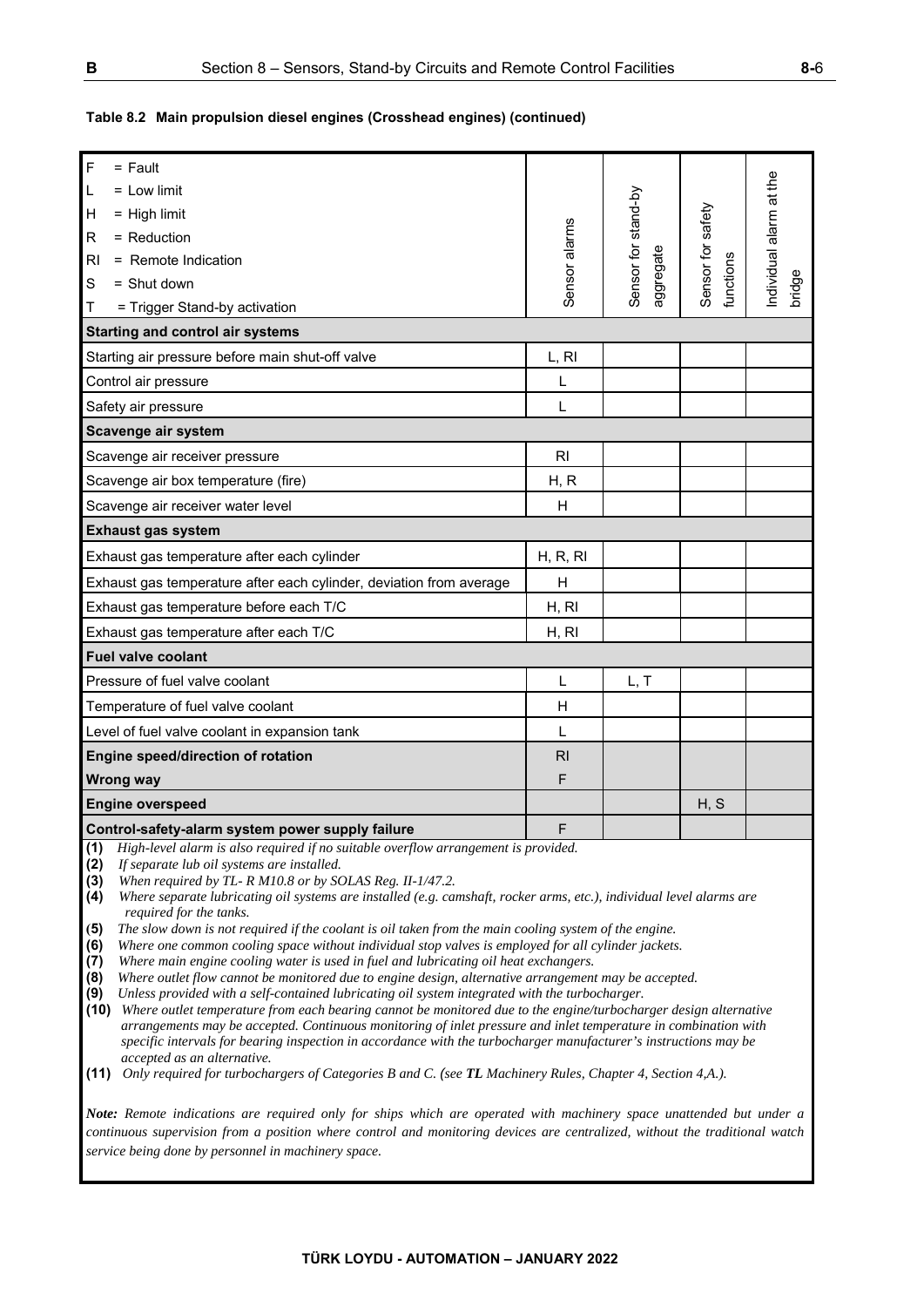# **C. Sensors for main steam plant**

# **Table 8.3 Main steam plant**

| $\mathsf F$<br>$=$ Fault<br>$=$ Low limit<br>L<br>Н<br>$=$ High limit<br>= Reduction<br>R<br>S<br>= Shut down<br>Τ<br>= Trigger Stand-by activation | Sensor for alarms | Sensor for stand-by<br>aggregate | Sensor for safety<br>functions | Individual alarm at the<br>bridge |
|-----------------------------------------------------------------------------------------------------------------------------------------------------|-------------------|----------------------------------|--------------------------------|-----------------------------------|
| Water level in boilers                                                                                                                              | LHR               |                                  |                                |                                   |
| Water flow through boilers (in forced circulation boilers)                                                                                          | <b>LR</b>         |                                  |                                |                                   |
| Pressure in feed pipe                                                                                                                               | <b>LR</b>         |                                  |                                |                                   |
| Steam pressure at superheater outlet                                                                                                                | LHR               |                                  |                                |                                   |
| Steam temperature at superheater outlet                                                                                                             | LHR               |                                  |                                |                                   |
| Steam temperature at reheater outlet                                                                                                                | <b>LHR</b>        |                                  |                                |                                   |
| Steam temperature at internal cooler outlet                                                                                                         | L                 |                                  |                                |                                   |
| Flue gas concentration                                                                                                                              | H                 |                                  |                                |                                   |
| Fire in the flue gas chambers                                                                                                                       | F                 |                                  |                                |                                   |
| Lubrication oil pressure at turbine and gearbox inlet                                                                                               | L                 |                                  | LS                             |                                   |
| Differential pressure lubrication oil filter                                                                                                        | H                 |                                  |                                |                                   |
| Lubrication oil temperature at each gearing and turbine<br>bearing                                                                                  | <b>HR</b>         |                                  |                                |                                   |
| Turbine stops longer than allowed                                                                                                                   | F                 |                                  |                                |                                   |
| Gland sealing steam pressure                                                                                                                        | <b>HR</b>         |                                  |                                |                                   |
| Steam barrier pressure                                                                                                                              | LH                |                                  |                                |                                   |
| Astern turbine temperature                                                                                                                          | <b>HR</b>         |                                  |                                |                                   |
| Vibration velocity (turbine)                                                                                                                        | <b>HR</b>         |                                  |                                |                                   |
| Condenser pressure                                                                                                                                  | H                 |                                  | <b>HS</b>                      |                                   |
| Condensate level in condenser                                                                                                                       | H                 |                                  | <b>HS</b>                      |                                   |
| Pressure in condenser line                                                                                                                          | Г                 |                                  |                                |                                   |
| Salinity of condensate                                                                                                                              | H                 |                                  |                                |                                   |
| Oil contamination of condensate                                                                                                                     | H                 |                                  |                                |                                   |
| Bilge water level at condensate pumps                                                                                                               | H                 |                                  |                                |                                   |
| Pressure in de-aerator                                                                                                                              | LH                |                                  |                                |                                   |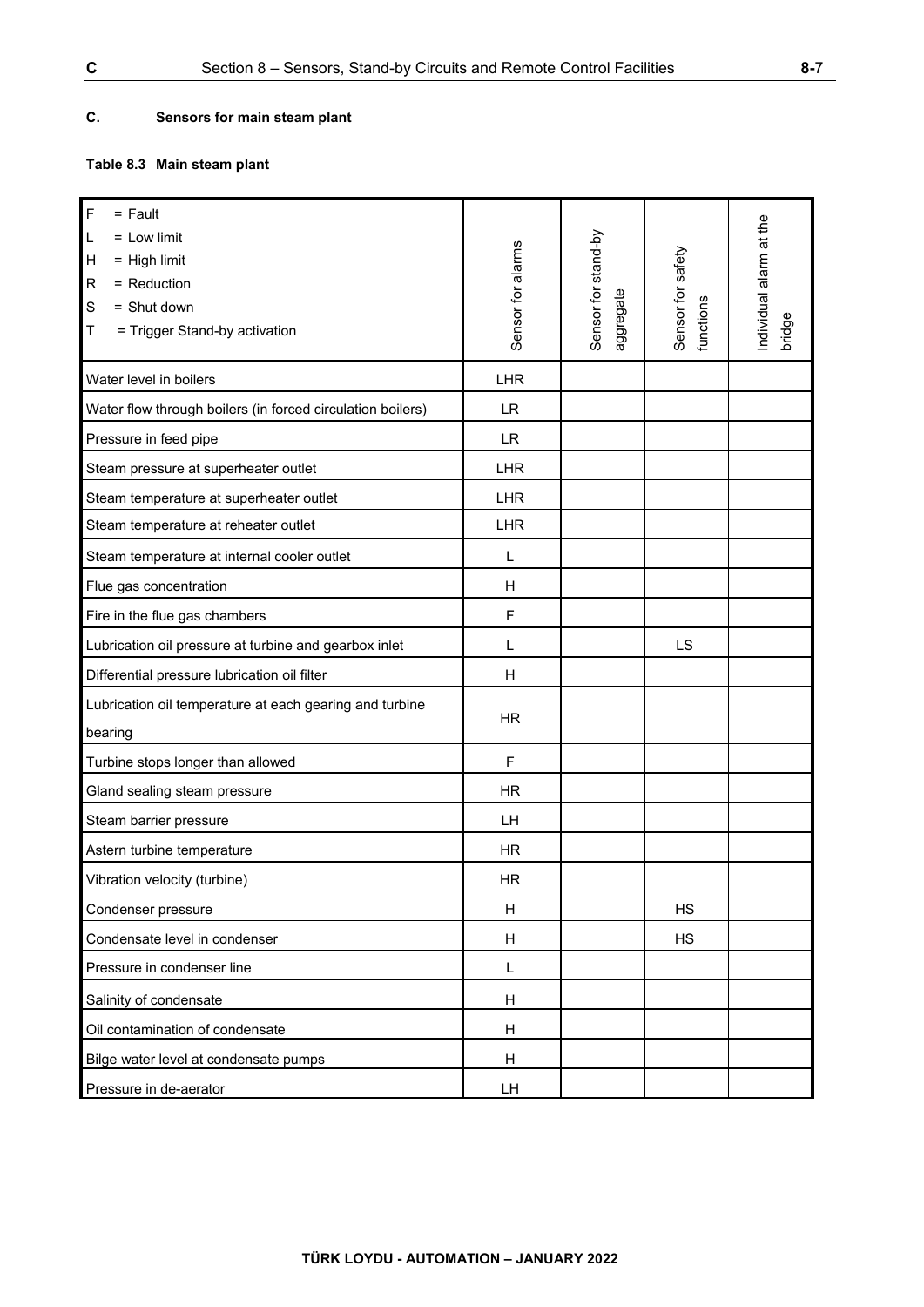| $\overline{F}$<br>$=$ Fault<br>L<br>$=$ Low limit<br>$\mathsf{H}$<br>$=$ High limit<br>$\mathsf{R}$<br>$=$ Reduction<br>$\mathbb S$<br>$=$ Shut down<br>T<br>= Trigger Stand-by activation | Sensor for alarms | Sensor for stand-by<br>aggregate | Sensor for safety<br>functions | Individual alarm at the<br>bridge |
|--------------------------------------------------------------------------------------------------------------------------------------------------------------------------------------------|-------------------|----------------------------------|--------------------------------|-----------------------------------|
| Level in de-aerator                                                                                                                                                                        | LH                |                                  |                                |                                   |
| Level in distillate tank                                                                                                                                                                   | $\mathbf{I}$      |                                  |                                |                                   |
| Temperature of desuper heater                                                                                                                                                              | LH                |                                  |                                |                                   |
| Failure of steam generator                                                                                                                                                                 | F                 |                                  |                                |                                   |
| Level in lubricating oil sump tank                                                                                                                                                         |                   |                                  |                                |                                   |
| Lubrication oil gravity tank level                                                                                                                                                         | L                 |                                  |                                |                                   |
| Turbogenerators                                                                                                                                                                            |                   |                                  |                                |                                   |
| Lubrication oil pressure                                                                                                                                                                   | L                 |                                  | LS                             |                                   |
| Gland sealing steam pressure                                                                                                                                                               | LH                |                                  |                                |                                   |
| Pressure in auxiliary condenser                                                                                                                                                            | H                 |                                  |                                |                                   |
| Level in auxiliary condenser                                                                                                                                                               | H                 |                                  |                                |                                   |
| Salinity condensate                                                                                                                                                                        | $\mathsf{H}$      |                                  |                                |                                   |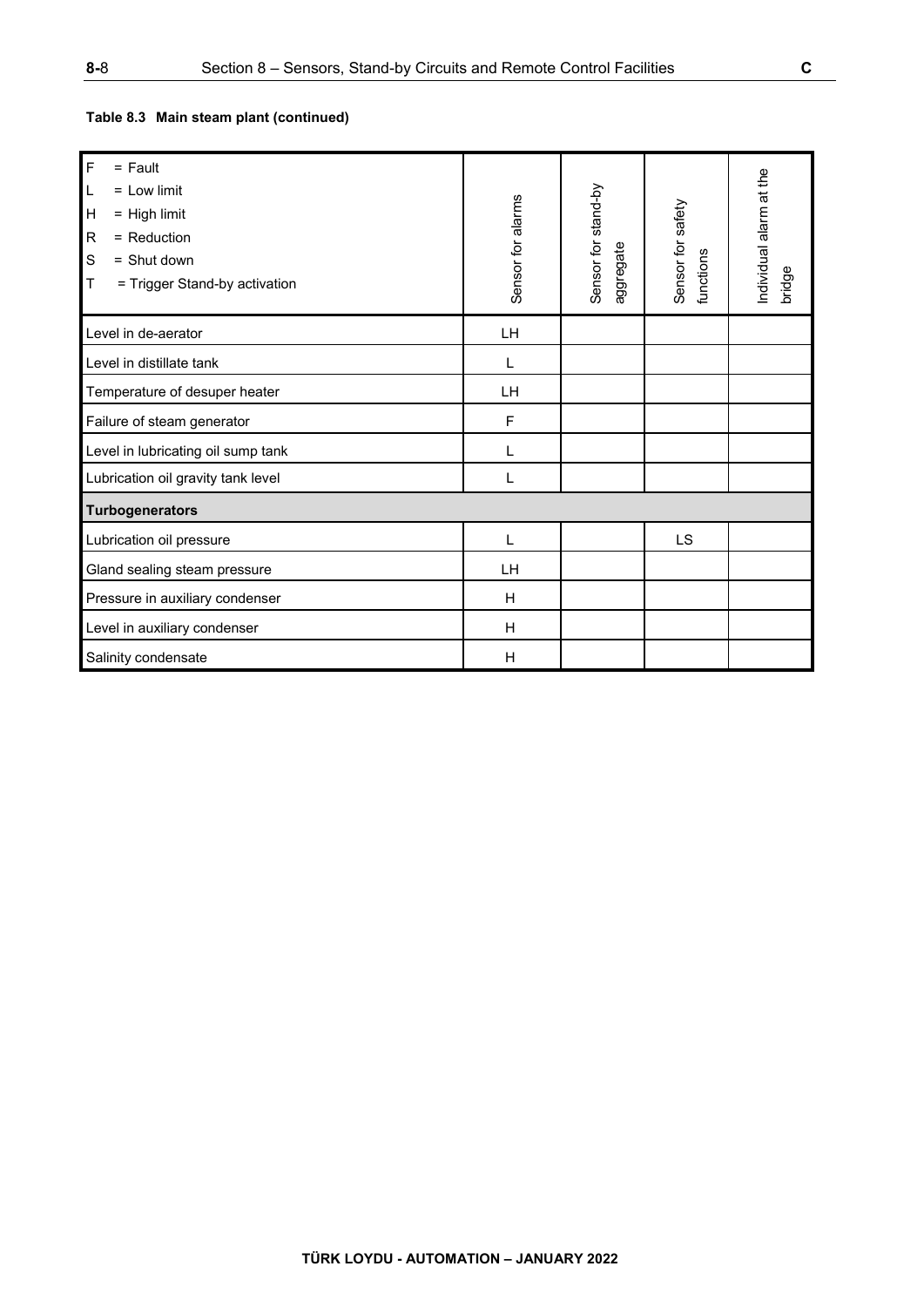# **D. Sensors for Propulsion Gas Turbines**

# **Table 8.4 Propulsion gas turbines**

| $\mathsf F$<br>$=$ Fault<br>$=$ Low limit<br>L<br>$=$ High limit<br>Η<br>= Reduction<br>$\mathsf R$<br>S<br>= Shut down<br>= Trigger Stand-by activation<br>Т | Sensor for alarms | Sensor for stand-by<br>aggregate | Sensor for safety<br>functions | ndividual alarm at the<br>bridge |  |  |
|---------------------------------------------------------------------------------------------------------------------------------------------------------------|-------------------|----------------------------------|--------------------------------|----------------------------------|--|--|
| Level in lubrication oil sump tank                                                                                                                            | L                 |                                  |                                |                                  |  |  |
| Level in lubrication oil gravity tank                                                                                                                         | L                 |                                  |                                |                                  |  |  |
| Lubricating oil pressure before turbine (1)                                                                                                                   | L                 | LT                               | LS                             |                                  |  |  |
| Lubricating oil filter differential pressure                                                                                                                  | H                 |                                  |                                |                                  |  |  |
| Lubricating oil temperature before turbine                                                                                                                    | H                 |                                  |                                |                                  |  |  |
| Coolant pressure                                                                                                                                              | L                 | LT                               |                                |                                  |  |  |
| Fuel pressure                                                                                                                                                 | L                 |                                  |                                |                                  |  |  |
| Coolant temperature                                                                                                                                           | H                 |                                  |                                |                                  |  |  |
| Bearing temperature                                                                                                                                           | H                 |                                  |                                |                                  |  |  |
| Failure of flames/igniting flame                                                                                                                              | F                 |                                  | <b>FS</b>                      |                                  |  |  |
| Vibrations (1)                                                                                                                                                | H                 |                                  | <b>HS</b>                      |                                  |  |  |
| Axial displacement of the rotor                                                                                                                               | H                 |                                  | <b>HS</b>                      |                                  |  |  |
| Exhaust gas temperature (1)                                                                                                                                   | H                 |                                  |                                |                                  |  |  |
| Fuel temperature                                                                                                                                              | H                 |                                  |                                |                                  |  |  |
| Automatic starting failure                                                                                                                                    | $\mathsf F$       |                                  |                                |                                  |  |  |
| Vacuum pressure at the compressor inlet                                                                                                                       | H                 |                                  | <b>HS</b>                      |                                  |  |  |
| Low pressure before compressor (1)                                                                                                                            | L                 |                                  | LS                             |                                  |  |  |
| Speed free turbine                                                                                                                                            | LH                |                                  | <b>LHS</b>                     |                                  |  |  |
| Speed gas generator                                                                                                                                           | н                 |                                  | НS                             |                                  |  |  |
| (1)<br>Limits must be reachable, without achieving a critical condition leading to a shut-down.                                                               |                   |                                  |                                |                                  |  |  |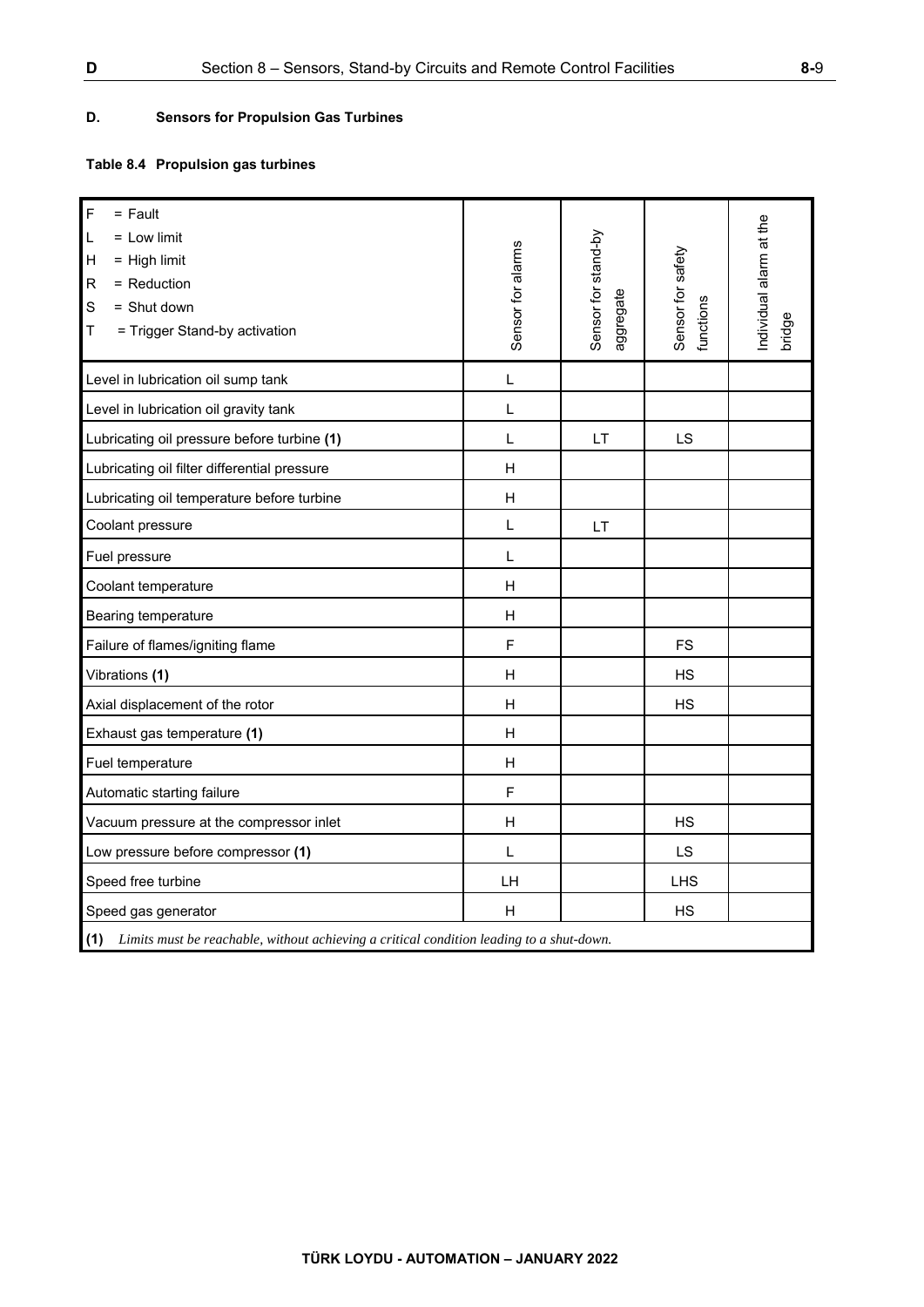# **E. Sensors for Propulsion Plant and Steering Devices**

|  | Table 8.5 Propulsion plant (prime mover engine excluded) |
|--|----------------------------------------------------------|
|  |                                                          |

| $\overline{F}$<br>$=$ Fault                         |                                                               |                   |                                  |                                |                                   |
|-----------------------------------------------------|---------------------------------------------------------------|-------------------|----------------------------------|--------------------------------|-----------------------------------|
| $\mathsf L$<br>$=$ Low limit                        |                                                               |                   |                                  |                                |                                   |
| $\mathsf{H}$<br>$=$ High limit                      |                                                               |                   |                                  |                                |                                   |
| $\mathsf{R}$<br>= Reduction                         |                                                               |                   |                                  |                                |                                   |
| $\mathbb S$<br>$=$ Shut down                        |                                                               |                   |                                  |                                |                                   |
| $\mathsf T$<br>= Trigger Stand-by activation        |                                                               |                   |                                  |                                |                                   |
|                                                     |                                                               | Sensor for alarms | Sensor for stand-by<br>aggregate | Sensor for safety<br>functions | Individual alarm at the<br>bridge |
|                                                     |                                                               |                   |                                  |                                |                                   |
| <b>Main gear</b>                                    |                                                               |                   |                                  |                                |                                   |
| Lubricating oil pressure gear input                 |                                                               | <b>LR</b>         | LT(1)                            | LS                             |                                   |
|                                                     | Lubricating oil temperature gear input/after cooler (2)       | <b>HR</b>         |                                  |                                |                                   |
|                                                     | Lubricating oil temperature gear output/before cooler (3)     | <b>HR</b>         |                                  |                                |                                   |
| Pressure drop lubricating oil at filter             |                                                               | H                 |                                  |                                |                                   |
| Temperature radial bearings (4)                     |                                                               | H                 |                                  |                                |                                   |
| Temperature gear integrated thrust bearing (5) (6)  |                                                               | H <sub>R</sub>    |                                  |                                |                                   |
| Level in lubrication oil sump tank (11)             |                                                               | L                 |                                  |                                |                                   |
|                                                     | Mechanical/multi disc clutch (stand-alone or gear integrated) |                   |                                  |                                |                                   |
| Control of unintended slip in engaged condition     |                                                               |                   |                                  | LS(7)                          |                                   |
| Operating pressure                                  |                                                               | <b>LR</b>         | LT                               |                                |                                   |
| <b>Shaft Bearings, Stern tube</b>                   |                                                               |                   |                                  |                                |                                   |
|                                                     | Temperature or lub. oil temperature radial bearings (8)       | H                 |                                  |                                |                                   |
| Temperature or lub. oil temperature thrust bearings |                                                               | <b>HR</b>         |                                  |                                |                                   |
| (5), (8)                                            |                                                               |                   |                                  |                                |                                   |
| Temperature aft. stern tube bearing (9)             |                                                               | H                 |                                  |                                |                                   |
| Oil level sterntube storage/gravity tank            |                                                               | L                 |                                  |                                |                                   |
| Stern tube bearing lubrication water flow (12)      |                                                               | L                 |                                  |                                |                                   |
| Direction of rotation (10)                          |                                                               | F                 |                                  |                                |                                   |
| <b>Controllable Pitch Propeller Plant</b>           |                                                               |                   |                                  |                                |                                   |
| Pressure of hydraulic oil                           |                                                               | L                 | LT(1)                            |                                | L                                 |
| Level of hydraulic oil of control mechanism in tank |                                                               | L                 |                                  |                                |                                   |
| Temperature hydraulic oil                           |                                                               | H                 |                                  |                                |                                   |
| Pressure Drop in filter for hydraulic oil           |                                                               | $\mathsf{H}$      |                                  |                                |                                   |
| Failure / Malfunction of CP control                 |                                                               | F                 |                                  |                                |                                   |

**(1)** *Only when a stand-by pump is recommended.* 

**(2)** *For all gears with plane bearings and for gears with roller bearings with a transmitted power >500 kW.* 

**(3)** *Required only for applications, where no further temperatures are monitored within the gear.* 

**(4)** *Not needed for applications with roller bearings.* 

**(5)** *Only for the fwd. pads/direction.* 

**(6)** *For roller bearing applications may be replaced by monitoring of lub. oil temperature.* 

**(7)** *May be measured by direct methods, e.g. differential speed measurements, or indirectly, e.g. monitoring of minimal tolerable pressure. Shut down the driving engine can also be replaced by alternative protection methods, e.g. disengaging of the slippery clutch.* 

**(8)** *Not needed for applications with roller bearings when the shaft diameter is less than 300 mm.* 

**(9)** *For oil lubrication and shaft diameters less than 400 mm. the oil temperature in the next vicinity of the aft, bearing may be monitored. Not needed to be monitored for water lubricated bearings so far the shaft's diameter is less than 400 mm.* 

**(10)** *For reversible engines only (direct coupled or for geared plants not equipped with reverse gear stage).* 

**(11)** *Not needed for gears with totally transmitted input torque < 4000 Nm in combination with lubrication oil pressure monitoring.* 

**(12)** *Only for seawater lubricated bearings with external water supply. Automatic on/off switching of external water supply depending on flow.*

**TÜRK LOYDU - AUTOMATION – JANUARY 2022**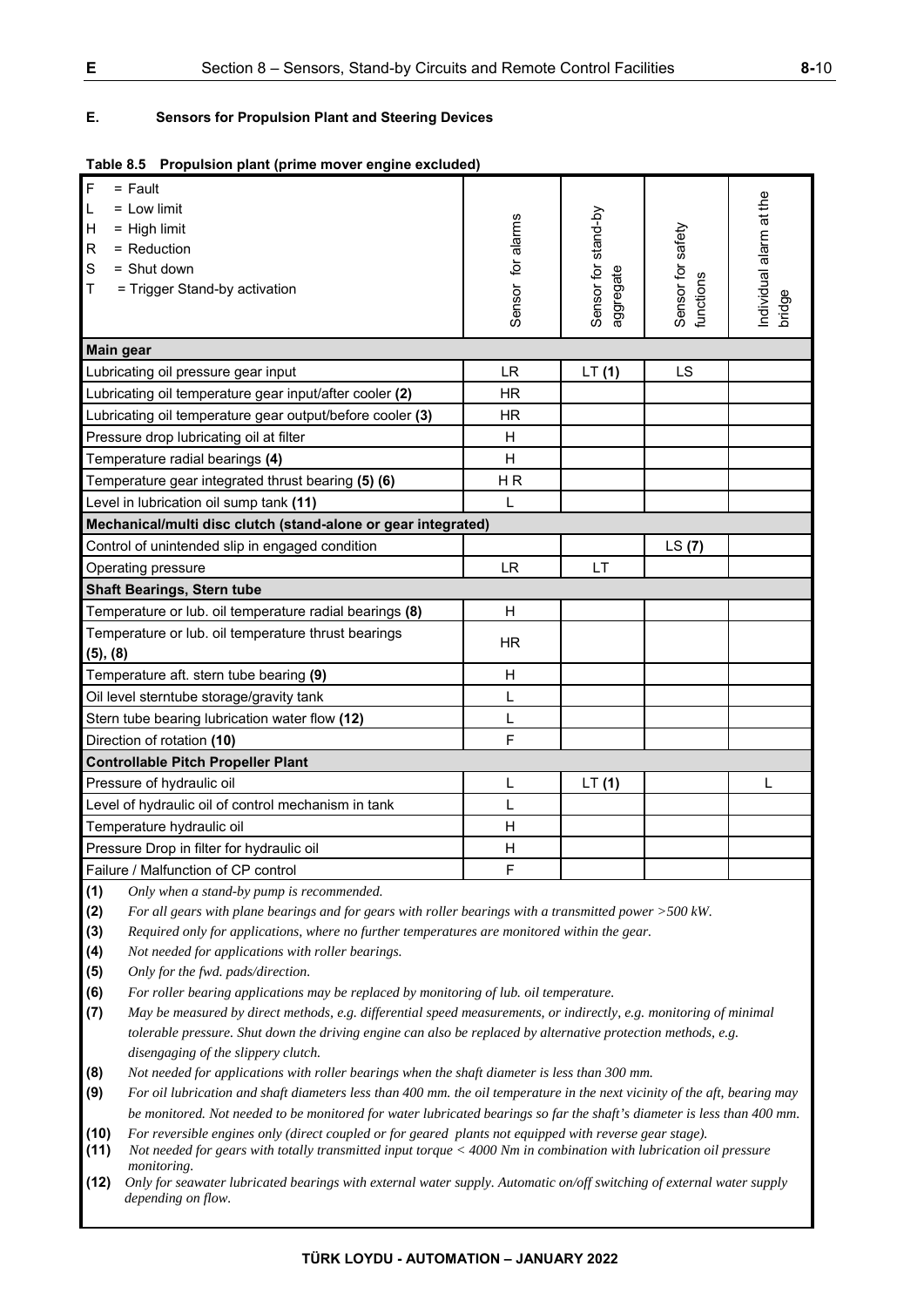# **Table 8.6 Steering Devices**

| $\overline{F}$<br>$=$ Fault<br>L<br>$=$ Low limit<br>H<br>$=$ High limit<br>R<br>$=$ Reduction<br>S<br>$=$ Shut down<br>$\mathsf T$<br>= Trigger Stand-by activation                                                                                         | Sensor for alarms | Sensor for stand-by<br>ggregate<br>$\bar{\sigma}$ | Sensor for safety<br>functions | Individual alarm at the<br>bridge |  |
|--------------------------------------------------------------------------------------------------------------------------------------------------------------------------------------------------------------------------------------------------------------|-------------------|---------------------------------------------------|--------------------------------|-----------------------------------|--|
| Steering gear (1) (2)                                                                                                                                                                                                                                        |                   |                                                   |                                |                                   |  |
| Failure actual steering mode                                                                                                                                                                                                                                 | F                 |                                                   |                                | F                                 |  |
| Loss of voltage supply for power unit                                                                                                                                                                                                                        | F                 | FT(3)                                             |                                | F                                 |  |
| Overload and failure of one phase of electric drive                                                                                                                                                                                                          | F                 | FT(3), (4)                                        |                                | F                                 |  |
| Low level hydraulic oil tank                                                                                                                                                                                                                                 |                   | FT(3), (4)                                        |                                |                                   |  |
| Loss of voltage supply control unit of steering gear                                                                                                                                                                                                         | F                 | FT(3), (4)                                        |                                | F                                 |  |
| Functional failure of hydraulic system (hydraulic lock))                                                                                                                                                                                                     | F                 | FT(3), (4)                                        |                                | F                                 |  |
| (1)<br>The sensors as listed in this table are to a great extent based on SOLAS regulations and are therefore required also for<br>vessels without the Class Notation AUT.<br>(2)<br>For each steering device common alarm in machinery space is acceptable. |                   |                                                   |                                |                                   |  |

**(3)** *For oil, gas and chemical tankers of more than 10000 GT the steering capability must be regained within 45 sec after a failure within one of the two redundant systems (SOLAS).* 

**(4)** *The defective subsystems is to be stopped and the affected parts shall be isolated.*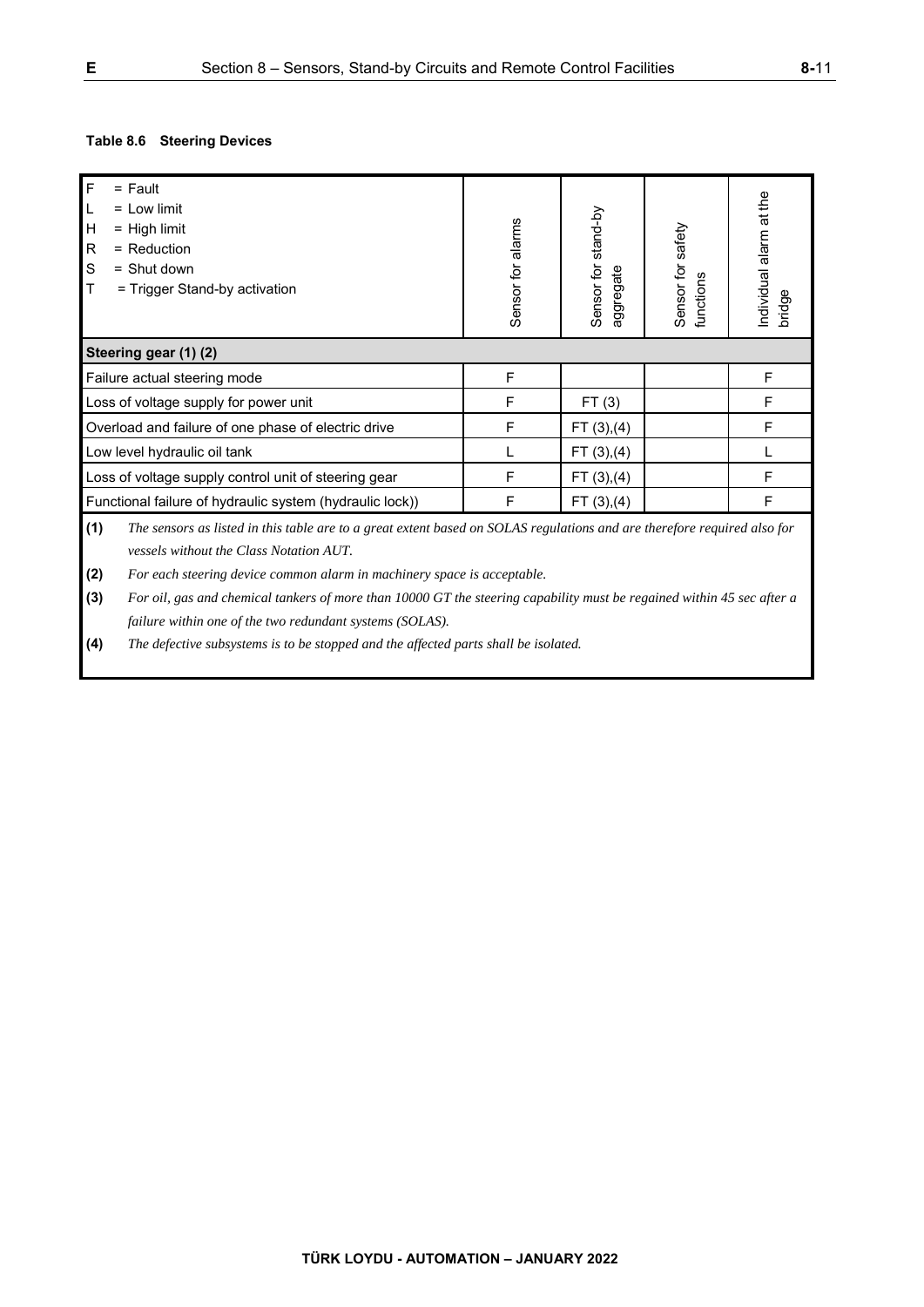# **F. Sensors for Auxiliary Diesel Engines (aligned with TL- R M 36)**

# **Table 8.7 Auxiliary diesel engines**

| F<br>$=$ Fault<br>L<br>$=$ Low limit<br>$=$ High limit<br>H<br>= Reduction<br>$\mathsf{R}$<br>S<br>$=$ Shut down<br>= Trigger Stand-by activation<br>T                                                                               | Sensor for alarms | Sensor for stand-by<br>aggregate | Sensor for safety<br>functions | ndividual alarm at the<br>bridge |  |
|--------------------------------------------------------------------------------------------------------------------------------------------------------------------------------------------------------------------------------------|-------------------|----------------------------------|--------------------------------|----------------------------------|--|
| <b>Auxiliary diesel engines</b>                                                                                                                                                                                                      |                   |                                  |                                |                                  |  |
| Fuel oil leakage from high pressure pipes                                                                                                                                                                                            | F                 |                                  |                                |                                  |  |
| Lubricating oil temperature                                                                                                                                                                                                          | Н                 |                                  |                                |                                  |  |
| Lubricating oil pressure                                                                                                                                                                                                             | L                 |                                  | L, S                           |                                  |  |
| Activation of oil mist detection arrangements (or activation<br>of the temperature monitoring systems or equivalent<br>devices of:<br>- the engine main and crank bearing oil outlet; or<br>- the engine main and crank bearing) (3) | F                 |                                  | H, S                           |                                  |  |
| Pressure or flow of cooling water                                                                                                                                                                                                    | L                 |                                  |                                |                                  |  |
| Temperature of cooling water or cooling air                                                                                                                                                                                          | H                 |                                  |                                |                                  |  |
| Level in cooling water expansion tank, if separate circuit                                                                                                                                                                           | L                 |                                  |                                |                                  |  |
| Level in fuel oil daily service tank                                                                                                                                                                                                 | L                 |                                  |                                |                                  |  |
| Pressure of starting air                                                                                                                                                                                                             | L                 |                                  |                                |                                  |  |
| Overspeed activated                                                                                                                                                                                                                  |                   |                                  | H, S                           |                                  |  |
| Fuel oil viscosity before injection pumps or                                                                                                                                                                                         | L                 |                                  |                                |                                  |  |
| fuel oil temperature before injection pumps (1)                                                                                                                                                                                      | Н                 |                                  |                                |                                  |  |
| Exhaust gas temperature after each cylinder (2)                                                                                                                                                                                      | H                 |                                  |                                |                                  |  |
| Common rail fuel oil pressure                                                                                                                                                                                                        | L                 |                                  |                                |                                  |  |
| Common rail servo oil pressure                                                                                                                                                                                                       | L                 |                                  |                                |                                  |  |
| Speed of turbocharger (4)                                                                                                                                                                                                            | Η                 |                                  |                                |                                  |  |

*Notes:* 

**(1)** *For heavy fuel oil burning engines only.* 

**(2)** *For engine power above 500 kW/cyl.* 

- **(3)** *When required by TL- R M10.8 or by SOLAS Reg. II-1/47.2. for each engine, one oil mist detector (or engine bearing temperature monitoring system or equivalent device) having two independent outputs for initiating the alarm and shut down would satisfy the requirement for independence between alarm and shut-down system.*
- **(4)** *Only required for turbochargers of Categories B and C. (see TL Machinery Rules, Chapter 4, Section 4,A.).*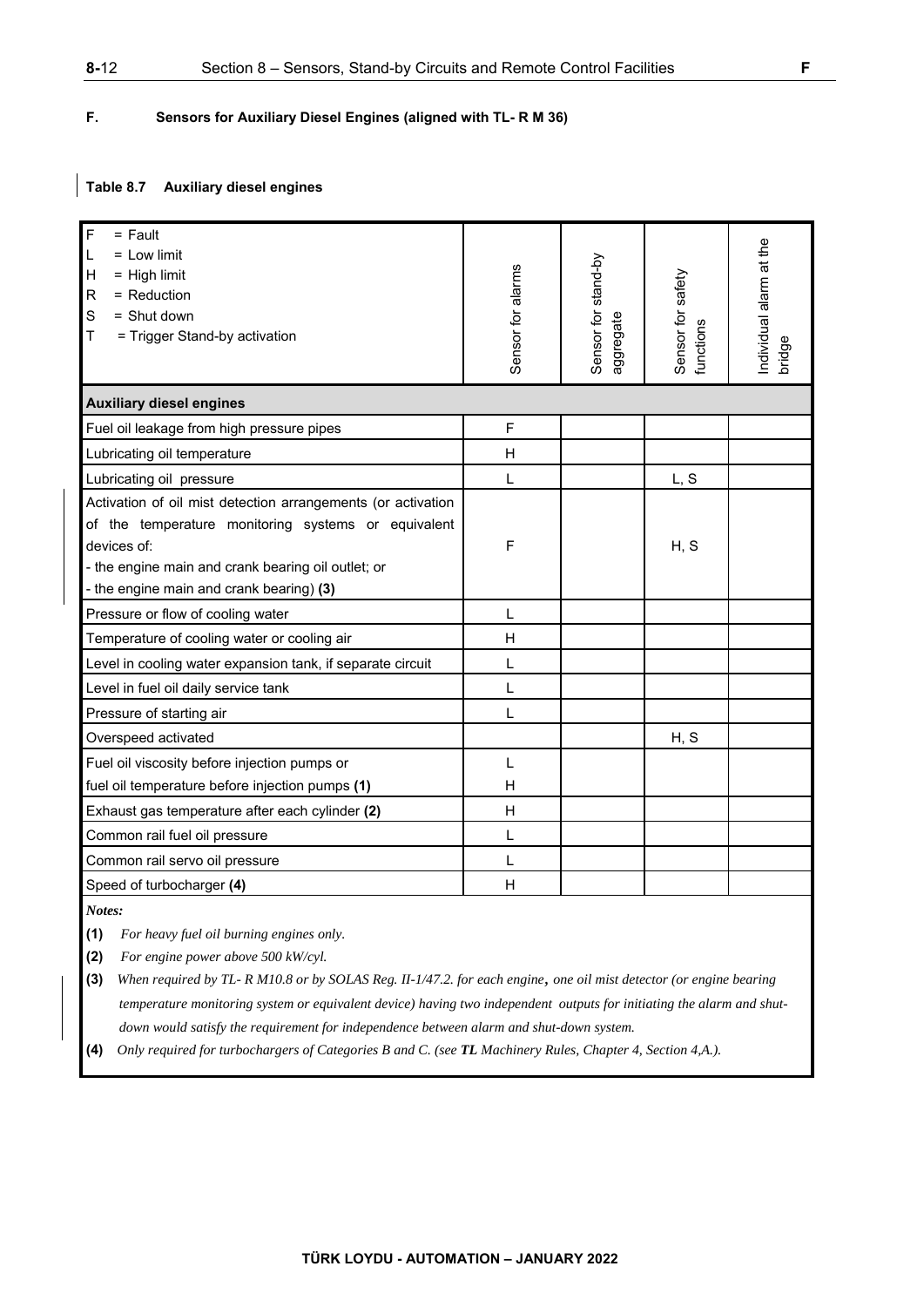# **8-**13 Section 8 – Sensors, Stand-by Circuits and Remote Control Facilities **G**

# **G. Sensors for Fuel, Seperator, Generation and Utilization of Heat**

# **Table 8.8 Fuel oil, seperator, generation and utilization of heat**

| $\overline{F}$<br>$=$ Fault<br>$=$ Low limit<br>L<br>$=$ High limit<br>H<br>$\mathsf R$<br>= Reduction<br>S<br>= Shut down<br>T<br>= Trigger Stand-by activation | Sensor for alarms | Sensor for stand-by<br>aggregate | Sensor for safety<br>functions | Individual alarm at the<br>bridge |  |
|------------------------------------------------------------------------------------------------------------------------------------------------------------------|-------------------|----------------------------------|--------------------------------|-----------------------------------|--|
| <b>Fuel oil</b>                                                                                                                                                  |                   |                                  |                                |                                   |  |
| Heavy fuel oil viscosity (4)                                                                                                                                     | LH                |                                  |                                |                                   |  |
| Fuel level (gas blanket) in closed stand pipe (2)                                                                                                                | L                 |                                  |                                |                                   |  |
| Fault in automatic fuel oil filter                                                                                                                               | F                 |                                  |                                |                                   |  |
| Level in fuel oil service tank                                                                                                                                   | L(3)              |                                  |                                |                                   |  |
| Differential pressure of fuel indicator filter                                                                                                                   | н                 |                                  |                                |                                   |  |
| Fuel oil temperature in daily service oil fuel tanks and<br>settling tanks (6)                                                                                   | H                 |                                  |                                |                                   |  |
| <b>Separator Systems</b>                                                                                                                                         |                   |                                  |                                |                                   |  |
| Temperature of separating medium                                                                                                                                 | LH                |                                  |                                |                                   |  |
| Unintentional opening of drum                                                                                                                                    | F                 |                                  |                                |                                   |  |
| Water in the discharge of the separation medium                                                                                                                  | F                 |                                  |                                |                                   |  |
| Loss of water seal                                                                                                                                               | F                 |                                  |                                |                                   |  |
| Sludge tank level                                                                                                                                                | H                 |                                  |                                |                                   |  |
| <b>Thermal oil installation</b>                                                                                                                                  |                   |                                  |                                |                                   |  |
| Thermal oil system                                                                                                                                               |                   |                                  |                                |                                   |  |
| Discharge temperature                                                                                                                                            | L                 |                                  |                                |                                   |  |
| Level in expansion tank                                                                                                                                          | LH                |                                  |                                |                                   |  |
| Tripping of quick discharge/closing device                                                                                                                       | F                 |                                  |                                |                                   |  |
| Oil fired heaters                                                                                                                                                |                   |                                  |                                |                                   |  |
| Temperature at heater                                                                                                                                            | H                 |                                  |                                |                                   |  |
| Circulation                                                                                                                                                      | L                 |                                  |                                |                                   |  |
| Temperature of flue gas                                                                                                                                          | H                 |                                  |                                |                                   |  |
| Leakage                                                                                                                                                          | F                 |                                  |                                |                                   |  |
| <b>Exhaust gas fired heaters</b>                                                                                                                                 |                   |                                  |                                |                                   |  |
| Temperature at heater                                                                                                                                            | H                 |                                  |                                |                                   |  |
| Circulation                                                                                                                                                      | L                 |                                  |                                |                                   |  |
| Exhaust gas temperature at heater outlet                                                                                                                         | H                 |                                  |                                |                                   |  |
| Fire in heater                                                                                                                                                   | F                 |                                  |                                |                                   |  |
| Leakage                                                                                                                                                          | $\mathsf F$       |                                  |                                |                                   |  |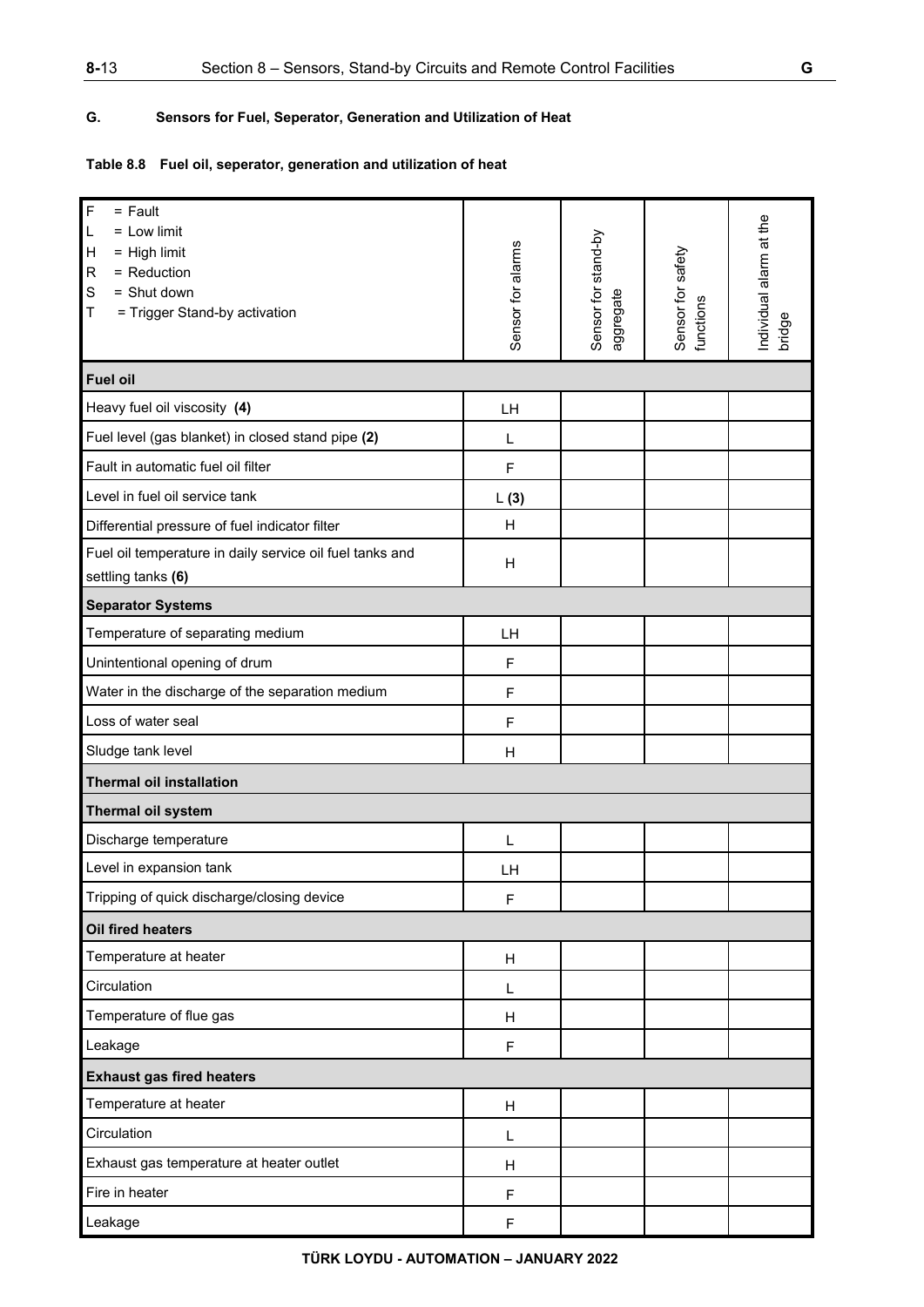**Table 8.8 Fuel oil, seperator, generation and utilization of heat (continued)** 

| F<br>$=$ Fault                                                                                                                                                  |               |                                  |                                |                        |  |
|-----------------------------------------------------------------------------------------------------------------------------------------------------------------|---------------|----------------------------------|--------------------------------|------------------------|--|
| $=$ Low limit<br>L                                                                                                                                              |               |                                  |                                |                        |  |
| $=$ High limit<br>н                                                                                                                                             |               |                                  |                                |                        |  |
| = Reduction<br>R                                                                                                                                                |               |                                  |                                |                        |  |
| $=$ Shut down<br>S                                                                                                                                              |               |                                  |                                |                        |  |
| = Trigger Stand-by activation<br>Т                                                                                                                              | Sensor alarms | Sensor for stand-by<br>aggregate | Sensor for safety<br>functions | ndividual alarm at the |  |
|                                                                                                                                                                 |               |                                  |                                | bridge                 |  |
| <b>Auxiliary steam plant</b>                                                                                                                                    |               |                                  |                                |                        |  |
| Condensate, feed water and steam system                                                                                                                         |               |                                  |                                |                        |  |
| Steam pressure                                                                                                                                                  | L             |                                  |                                |                        |  |
| Level in condensate tank                                                                                                                                        | L             |                                  |                                |                        |  |
| Salt content                                                                                                                                                    | H             |                                  |                                |                        |  |
| Oil penetration                                                                                                                                                 | F             |                                  |                                |                        |  |
| Oil fired boiler                                                                                                                                                |               |                                  |                                |                        |  |
| Level of water                                                                                                                                                  | LH            |                                  |                                |                        |  |
| Pressure of steam                                                                                                                                               | Н             |                                  |                                |                        |  |
| Circulation                                                                                                                                                     | L             |                                  |                                |                        |  |
| <b>Exhaust gas boiler</b>                                                                                                                                       |               |                                  |                                |                        |  |
| Level of water                                                                                                                                                  | LH            |                                  |                                |                        |  |
| Pressure of steam                                                                                                                                               | H             |                                  |                                |                        |  |
| Fire in exhaust gas boiler (boiler with framed tubes)                                                                                                           | F             |                                  |                                |                        |  |
| Oil fired system for steam and thermal oil plants                                                                                                               |               |                                  |                                |                        |  |
| <b>Fuel supply system</b>                                                                                                                                       |               |                                  |                                |                        |  |
| Fuel oil pressure (1)                                                                                                                                           | L             |                                  |                                |                        |  |
| Fuel oil temperature /viscosity                                                                                                                                 | LH            |                                  |                                |                        |  |
| Service tank level                                                                                                                                              | L             |                                  |                                |                        |  |
| Oil burner                                                                                                                                                      |               |                                  |                                |                        |  |
| Fuel oil pressure in pressure atomizer (5)                                                                                                                      | L             |                                  |                                |                        |  |
| Atomizing agent pressure                                                                                                                                        | LH            |                                  |                                |                        |  |
| Rotary cup speed/primary air pressure                                                                                                                           | L             |                                  |                                |                        |  |
| Flame disturbance (1)                                                                                                                                           | $\mathsf F$   |                                  |                                |                        |  |
| Combustion air pressure                                                                                                                                         | L             |                                  |                                |                        |  |
| Induced draught                                                                                                                                                 | L             |                                  |                                |                        |  |
| <b>Evaporator plant</b>                                                                                                                                         |               |                                  |                                |                        |  |
| Salt content of the produced distillate                                                                                                                         | H             |                                  |                                |                        |  |
| (1)<br>Reduce and registration for main steam plants.                                                                                                           |               |                                  |                                |                        |  |
| (2)<br>Not applicable in the case of automatic gas-venting.                                                                                                     |               |                                  |                                |                        |  |
| (3)<br>High level alarm is also required if no suitable overflow arrangement is provided.                                                                       |               |                                  |                                |                        |  |
| (4)<br>It may be agreed with TL to alarm the temperature alternatively.                                                                                         |               |                                  |                                |                        |  |
| If the fan for combustion air and the pump for fuel oil will be driven by one common motor the realisation of one of the<br>(5)<br>Stated alarms is sufficient. |               |                                  |                                |                        |  |
| (6)<br>Only if tanks are fitted with heating arrangements and the flashpoint of the oil fuel can be exceeded.                                                   |               |                                  |                                |                        |  |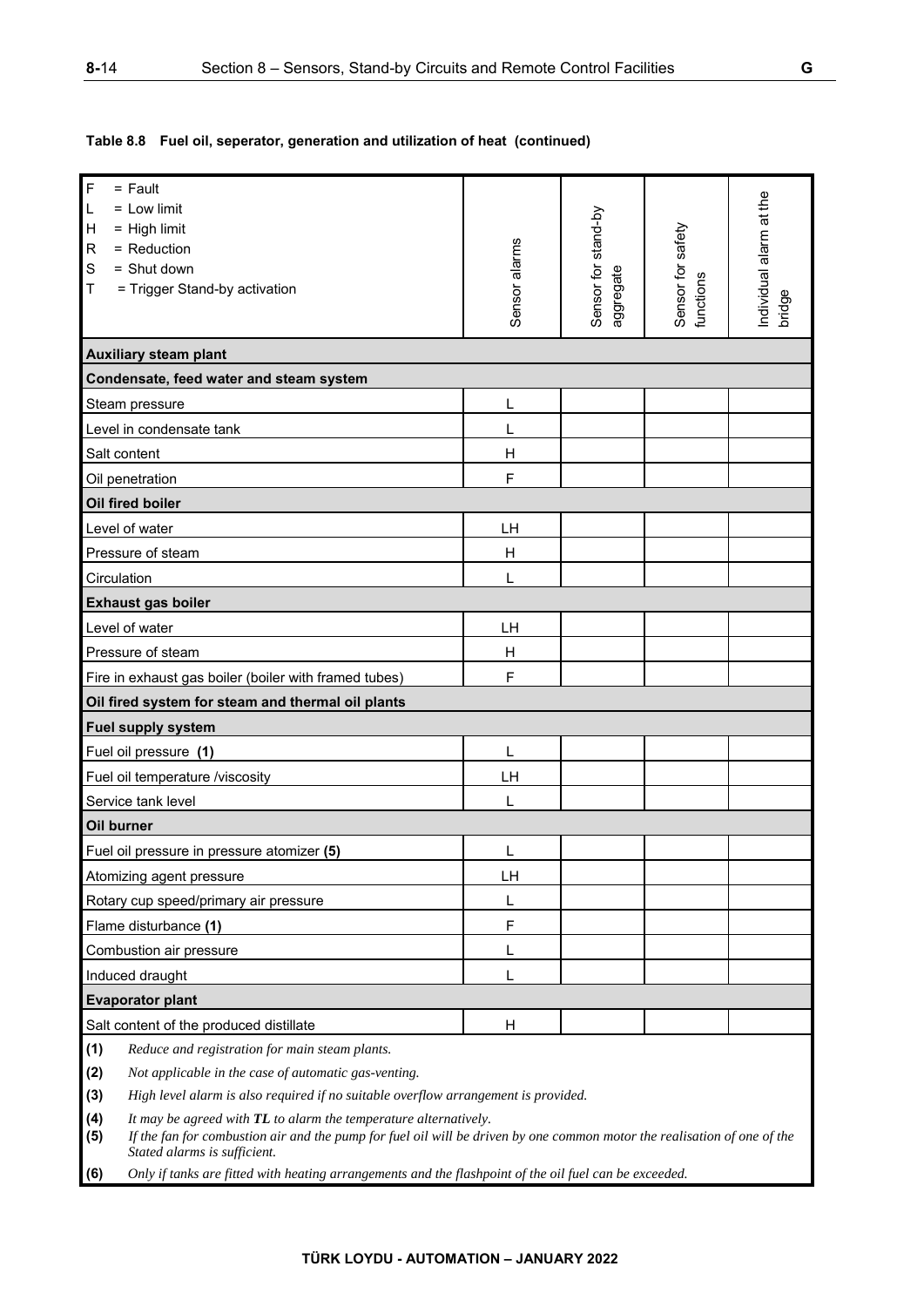# **H. Sensors for Fire Alarm Systems, Electrical Plants and Others**

# **Table 8.9 Fire alarm systems, electrical plants and others**

| $\mathsf F$<br>$=$ Fault<br>$=$ Low limit<br>L<br>$=$ High limit<br>$\mathsf{H}$<br>= Reduction<br>$\mathsf{R}$<br>S<br>= Shut down<br>Т<br>= Trigger Stand-by activation | Sensor for alarms | Sensor for stand-by<br>aggregate | Sensor for safety<br>functions | Individual alarm at the<br>bridge |
|---------------------------------------------------------------------------------------------------------------------------------------------------------------------------|-------------------|----------------------------------|--------------------------------|-----------------------------------|
| Fire alarm system                                                                                                                                                         |                   |                                  |                                |                                   |
| Fire alarm (1)                                                                                                                                                            | $\mathsf F$       |                                  |                                | $\mathsf F$                       |
| Fault                                                                                                                                                                     | F                 |                                  |                                |                                   |
| <b>FWBLAFFS (Local Fire Fighting System)</b>                                                                                                                              |                   |                                  |                                |                                   |
| Prealarm                                                                                                                                                                  | $\mathsf F$       |                                  |                                |                                   |
| Released                                                                                                                                                                  | F                 |                                  |                                | F                                 |
| Fault                                                                                                                                                                     | F                 |                                  |                                |                                   |
| <b>Electrical plant</b>                                                                                                                                                   |                   |                                  |                                |                                   |
| Failure of ship's main                                                                                                                                                    | F                 |                                  |                                |                                   |
| Disconnection of non-essential consumers                                                                                                                                  | F                 |                                  |                                |                                   |
| Generator switch activated                                                                                                                                                | $\overline{F}$    |                                  |                                |                                   |
| Low frequency                                                                                                                                                             | L                 |                                  |                                |                                   |
| Over voltage                                                                                                                                                              | н                 |                                  |                                |                                   |
| Failure 24 V main charger                                                                                                                                                 | $\mathsf F$       |                                  |                                |                                   |
| Common fault power management                                                                                                                                             | F                 |                                  |                                |                                   |
| <b>Others</b>                                                                                                                                                             |                   |                                  |                                |                                   |
| Failure of remote control                                                                                                                                                 | $\mathsf F$       |                                  |                                | F                                 |
| Failure of alarm system /duty alarm system                                                                                                                                | F                 |                                  |                                | F                                 |
| Failure of safety system                                                                                                                                                  | $\mathsf F$       |                                  |                                |                                   |
| Activation of the safety system                                                                                                                                           | F                 |                                  |                                |                                   |
| Override of safety system is activated                                                                                                                                    | F                 |                                  |                                |                                   |
| Set/actual values deviation of a remote control                                                                                                                           | F                 |                                  |                                |                                   |
| Automatic start of a stand-by unit (4)                                                                                                                                    | F                 |                                  |                                |                                   |
| Fault of a stand- by control unit                                                                                                                                         | $\mathsf F$       |                                  |                                |                                   |
| Level of engine room bilge, bilge suction pipe (3)                                                                                                                        | н                 |                                  |                                |                                   |
| Oil content of bilge water after separator                                                                                                                                | н                 |                                  |                                |                                   |
| Switching - on time and frequency of automatic bilge<br>pumps                                                                                                             | H                 |                                  |                                |                                   |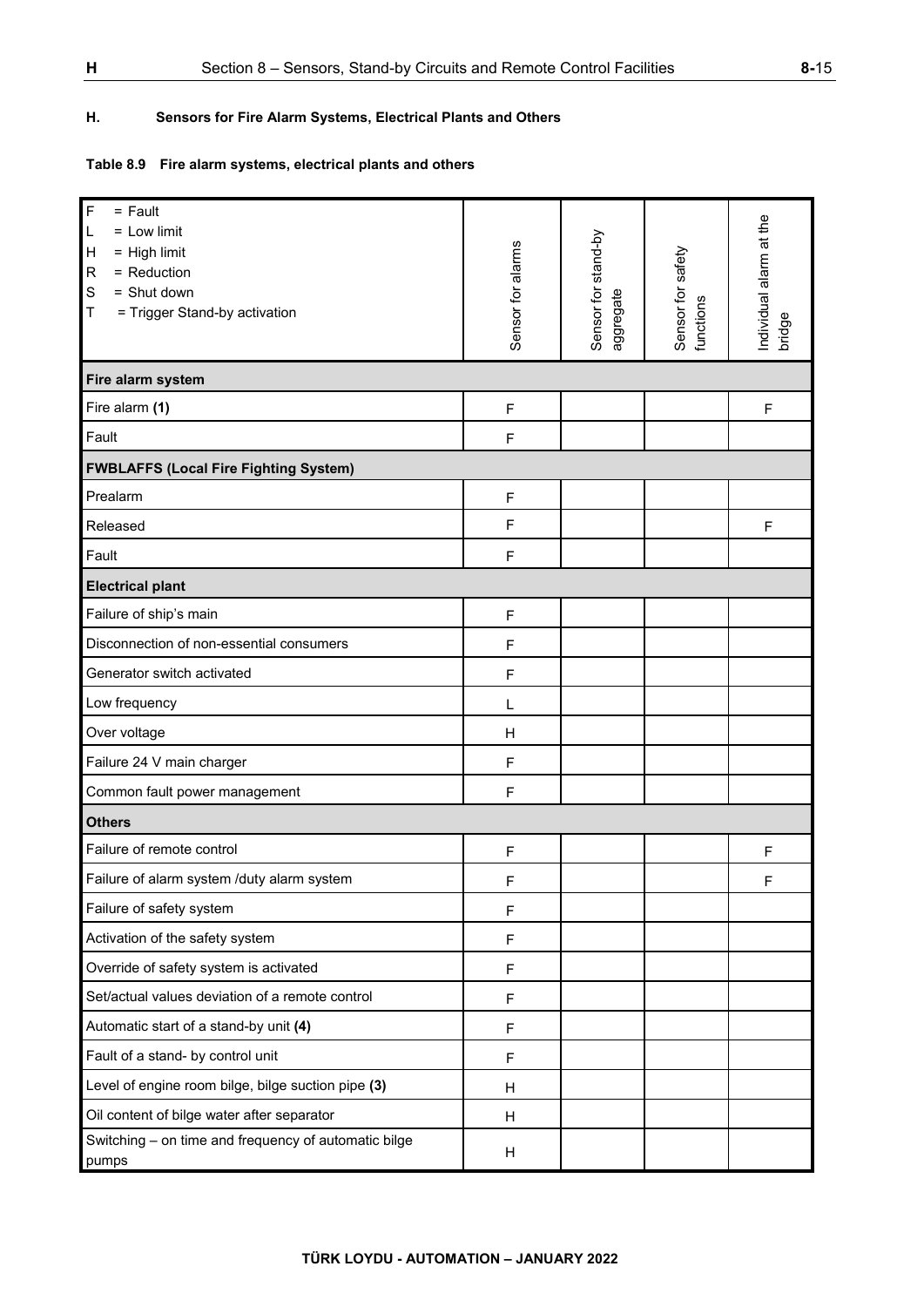# **Table 8.9 Fire alarm systems, electrical plants and others (continued)**

| $\overline{F}$<br>$=$ Fault<br>$=$ Low limit<br>L<br>$\mathsf{H}$<br>$=$ High limit<br>${\sf R}$<br>$=$ Reduction<br>S<br>$=$ Shut down<br>$\sf T$<br>= Trigger Stand-by activation                                                                                            | Sensor alarms | Sensor for stand-by<br>aggregate | Sensor for safety<br>functions | ndividual alarm at the<br>bridge |
|--------------------------------------------------------------------------------------------------------------------------------------------------------------------------------------------------------------------------------------------------------------------------------|---------------|----------------------------------|--------------------------------|----------------------------------|
| Level of fuel overflow tank                                                                                                                                                                                                                                                    | H             |                                  |                                |                                  |
| Level leakage oil tank                                                                                                                                                                                                                                                         | H             |                                  |                                |                                  |
| Failure of CO <sub>2</sub> low pressure system                                                                                                                                                                                                                                 | F             |                                  |                                |                                  |
| Failure of compressor for starting air (2)                                                                                                                                                                                                                                     | F             |                                  |                                |                                  |
| System pressure of fire extinguishing system                                                                                                                                                                                                                                   |               |                                  |                                |                                  |
| Activation of automatic fire extinguishing system                                                                                                                                                                                                                              | F             |                                  |                                | F                                |
| Failure of electrical speed governor                                                                                                                                                                                                                                           | F             |                                  |                                |                                  |
| (1)<br>Alarm to be optically and acoustically distinguished from other alarms.<br>(2)<br>Only if main engine is directly reversible.<br>(3)<br>At minimum two separate sensors for alarms at each engine room or department.<br>(4)<br>If not started due to normal condition. |               |                                  |                                |                                  |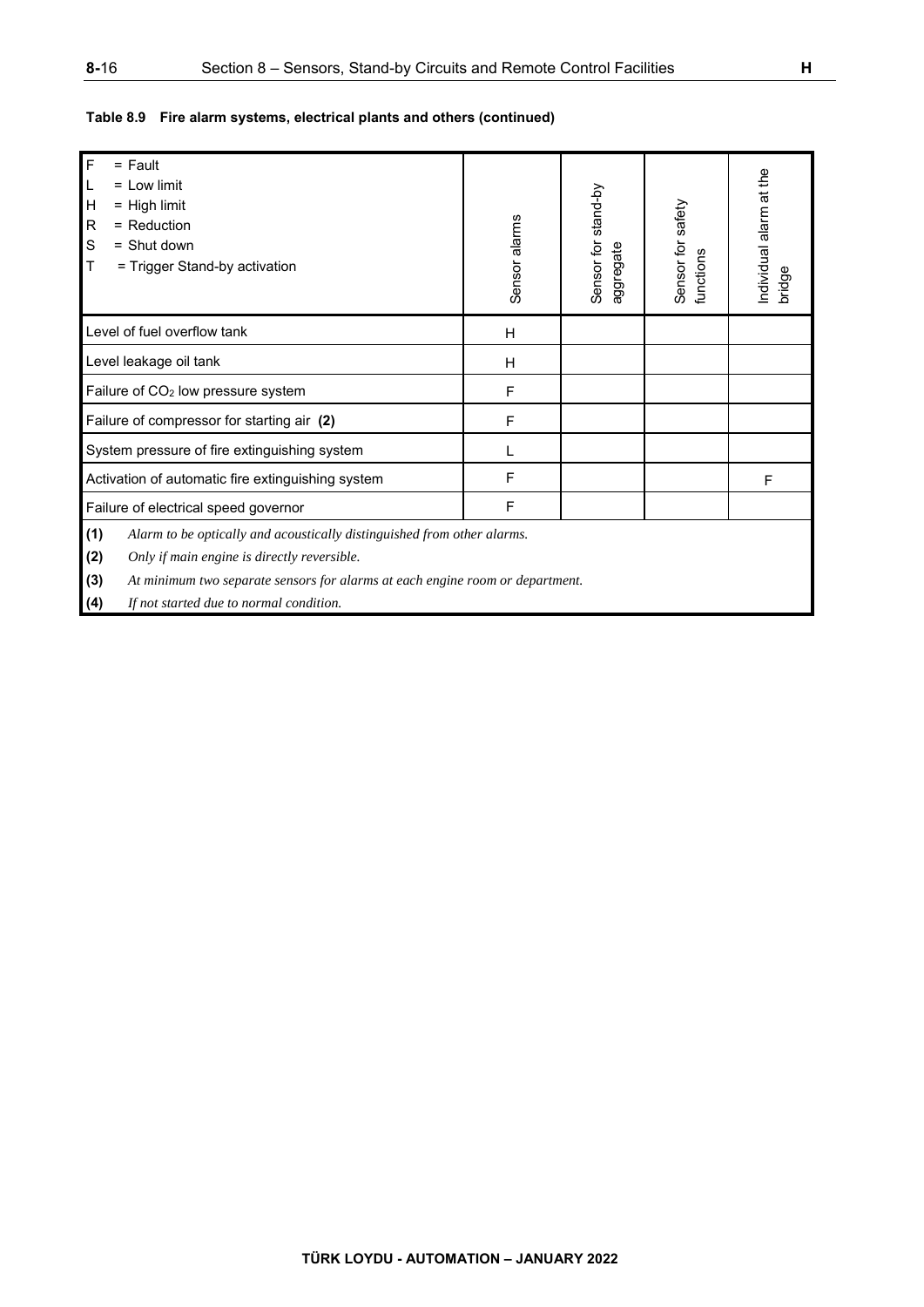# **I. Standby Circuit and Remote Control Facility for Essential Equipment**

# **Table 8.10 Standby circuit and remote control of essential equipment**

| Plant/System                   |                                                 | Stand-by circuit (6) | Starting after shut-<br>down and return of the<br>ship's supply | Remote control for<br>AUT-C |
|--------------------------------|-------------------------------------------------|----------------------|-----------------------------------------------------------------|-----------------------------|
| Diesel engine for propulsion   | Lubricating oil pumps (1)                       | x                    | x                                                               | x                           |
|                                | Piston coolant pumps                            | х                    | x                                                               | x                           |
|                                | HT (high temperature) fresh cooling water pumps | x                    | х                                                               | x                           |
|                                | LT (low temperature) fresh cooling water pumps  | x                    | x                                                               | x                           |
|                                | Sea water cooling pumps                         | x(2)                 | x                                                               | x                           |
|                                | Fuel valve coolant pumps                        | x                    | x                                                               | x                           |
|                                | Fuel feeding pumps                              | X                    | X                                                               | x                           |
|                                | Fuel pressure increasing pumps                  | х                    | x                                                               | x                           |
| Gas turbine                    | Lubricating oil pumps                           | х                    | х                                                               | x                           |
|                                | Coolant pumps                                   | x                    | x                                                               | x                           |
|                                | Fuel feeding pumps                              | x                    | X                                                               | x                           |
|                                | Fuel pressure increasing pumps                  | X                    | X                                                               | x                           |
| Main turbine                   | Lubricating oil pumps                           | x                    | x                                                               | x                           |
|                                | Condensate pumps                                | х                    | x                                                               | х                           |
|                                | Condensate transfer pumps                       | х                    | х                                                               | x                           |
|                                | Air pump, if no steam-jet air ejector fitted    | x                    | x                                                               | x                           |
|                                | Auxiliary cooling water pump                    | x(2)                 |                                                                 | x                           |
| <b>Auxiliary Diesel engine</b> | Fuel oil transfer pumps                         | X                    | X                                                               | x                           |
|                                | Cylinder water cooling pumps                    | X                    | $\pmb{\mathsf{x}}$                                              | x                           |
| Steam plant                    | Feedwater pumps                                 | X                    | x(5)                                                            | x                           |
|                                | Circulating pumps                               | X                    | x(5)                                                            | x                           |
| Thermal oil system             | Circulating pumps                               | X                    | X                                                               | x                           |
| Oil burning system             | Fuel oil supply pumps                           | X                    |                                                                 | X                           |
| Turbo generator                | Back-up lubricating pump                        | X                    | X                                                               | x                           |
| Pump for gear lubricating oil  |                                                 | X                    | $\pmb{\mathsf{x}}$                                              | X                           |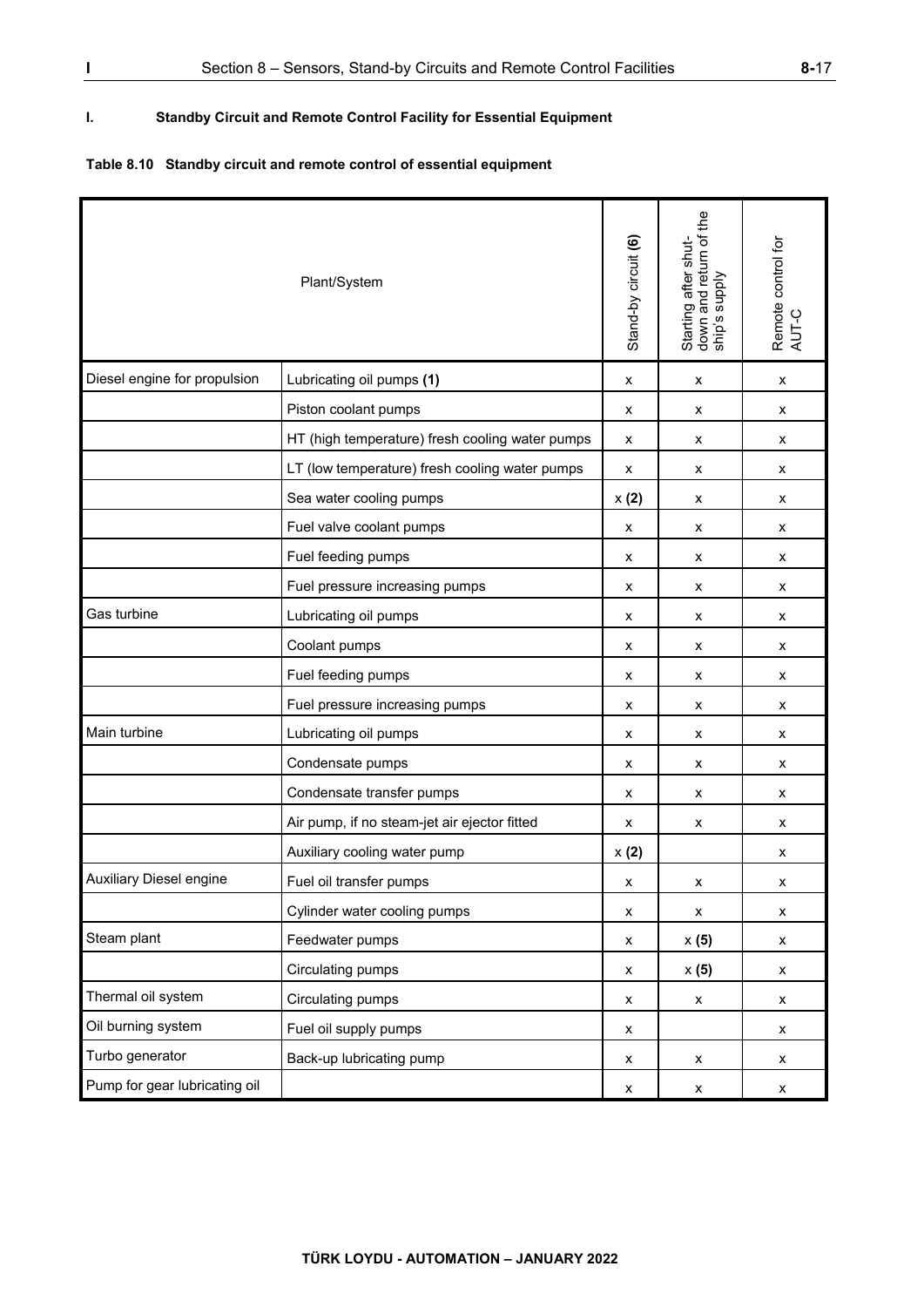|                                                       | Plant/System                                                                                                               | Stand-by circuit (6) | down and return of the<br>Starting after shut-<br><b>Addns</b><br>$\sin^3$ | Remote control for<br>AUT-C |
|-------------------------------------------------------|----------------------------------------------------------------------------------------------------------------------------|----------------------|----------------------------------------------------------------------------|-----------------------------|
| Pump for power oil of<br>controllable pitch propeller |                                                                                                                            | X                    | X                                                                          | X                           |
| Pump for hydraulic oil of                             |                                                                                                                            |                      |                                                                            |                             |
| steering gear                                         |                                                                                                                            | x(3)                 | X                                                                          | x(3)                        |
| Compressor for starting air                           |                                                                                                                            | x(4)                 |                                                                            | x(4)                        |
| Compressor for control air                            |                                                                                                                            | x(4)                 |                                                                            | x(4)                        |
| Main fire extinguishing pump                          |                                                                                                                            | x(3)                 |                                                                            | x(3)                        |
| (1)<br>Valid for separated circuit.<br>(2)            | For scoop operation automatic switch-on/switch-off of main coolant pump as a function of the rate of speed as substitution |                      |                                                                            |                             |

## **Table 8.10 Standby circuit and remote control of essential equipment (continued)**

**(3)** *Starting by remote control from bridge* 

**(4)** *Automatic switching on or off depending on pressure* 

**(5)** *For auxiliary steam plant the starting after shut-down and return of the ship's supply is not required.* 

**(6)** *Standby circuit not required for AUT-C Class Notation.*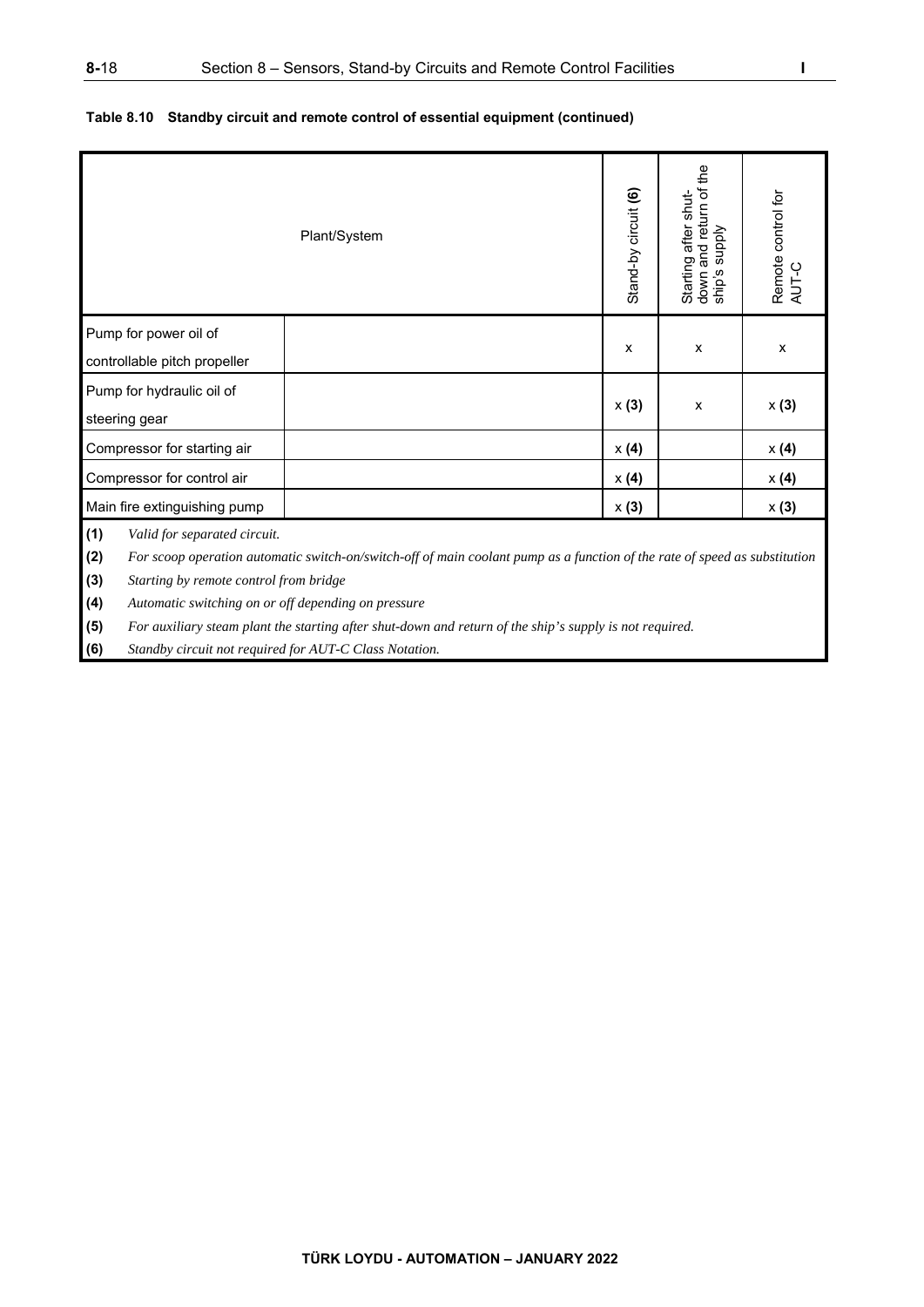### **J. Sensors for Electric Propulsion Plants**

# **Table 8.11 Indicators for electric permanent excited propulsion motors (PE), as well as synchronous motors (SY) and asynchronous motors (AS)**

| Descriptions                                                                                              |                   |                               |                             |                          |
|-----------------------------------------------------------------------------------------------------------|-------------------|-------------------------------|-----------------------------|--------------------------|
| $F = Fault$                                                                                               |                   |                               |                             |                          |
| $L = Low limit$                                                                                           |                   |                               |                             |                          |
| $H = High limit$                                                                                          |                   |                               |                             |                          |
| $R = \text{Reduction}$<br>$(R)$ = if applicable                                                           |                   |                               |                             |                          |
| $S = Shut-down$<br>$(S)$ = if applicable                                                                  |                   |                               |                             |                          |
| $T = Trigger$ standby activation                                                                          |                   |                               |                             |                          |
| $C =$ Collective alarm                                                                                    | Sensor for alarms | Sensor for stand-by aggregate | Sensor for safety functions | Alarm at the bridge      |
| <b>Electric motor</b>                                                                                     |                   |                               |                             |                          |
| <b>External lubrication failure</b><br><b>PE</b><br>SY AS                                                 | $\mathsf F$       |                               | $F(R)$ (S)                  | C                        |
| SY AS<br>Bearing temperature<br>PE                                                                        | H                 |                               | H                           | C                        |
| PE SY AS<br>Stator winding temperature                                                                    | H                 |                               | H <sub>R</sub>              | C                        |
| SY<br>Sliprings condition                                                                                 | Inspection        |                               |                             | $\overline{\phantom{a}}$ |
| PE SY AS<br>External cooling water and/or air failure                                                     | F                 |                               | F                           | C                        |
| Cooling air temperature, engine inlet at PE SY AS<br>closed loop cooling system                           | H                 |                               | H.                          | C                        |
| Coolant leakage<br>PE SY AS                                                                               | F                 |                               | F                           | C                        |
| PE SY AS<br>Speed                                                                                         | H                 |                               | H <sub>S</sub>              | $\mathsf{C}$             |
| SY<br>Voltage regulator breakdown                                                                         | $\mathsf F$       |                               | F S                         | C                        |
| PE SY AS<br>Earth fault monitoring at stator with                                                         | L                 |                               | L                           | C                        |
| transformer feeding<br>Earth fault monitoring of exciting system<br><b>SY</b><br>with transformer feeding | L                 |                               | L                           | C                        |
| <b>Transformer reactor</b>                                                                                |                   |                               |                             |                          |
| PE SY AS<br>Transformer winding temperature                                                               | H                 |                               | H <sub>R</sub>              | $\mathsf C$              |
| PE SY AS<br>Coolant leakage                                                                               | F                 |                               | F                           | C                        |
| PE SY AS<br>External cooling failure                                                                      | $\mathsf{F}$      |                               | F                           | $\mathsf{C}$             |
| Converter                                                                                                 |                   |                               |                             |                          |
| Mains failure<br><b>PE SY AS</b>                                                                          | $\mathsf F$       |                               | S                           | $\mathsf C$              |
| External cooling failure<br><b>PE SY AS</b>                                                               | F                 |                               | FR                          | $\mathsf C$              |
| <b>PE SY AS</b><br>Power section temperature                                                              | H                 |                               | H S                         | $\mathsf{C}$             |
| <b>PE SY AS</b><br>Cooling quality (only at direct cooling)                                               | L                 |                               | L.                          | $\mathsf{C}$             |
| PE SY AS<br>Coolant leakage                                                                               | F                 |                               | F                           | C                        |
| PE SY AS<br>General warning                                                                               |                   |                               |                             | C                        |
| Breakdown<br><b>PE SY AS</b>                                                                              | $\mathsf F$       |                               | F S                         | C                        |
| Speed-/rotor position sensor detection<br>PE SY AS<br>failure                                             | F                 |                               | F                           | С                        |
| Emergency stop (converter de-energized) PE SY AS                                                          | F                 |                               | F S                         | $\mathbf C$              |